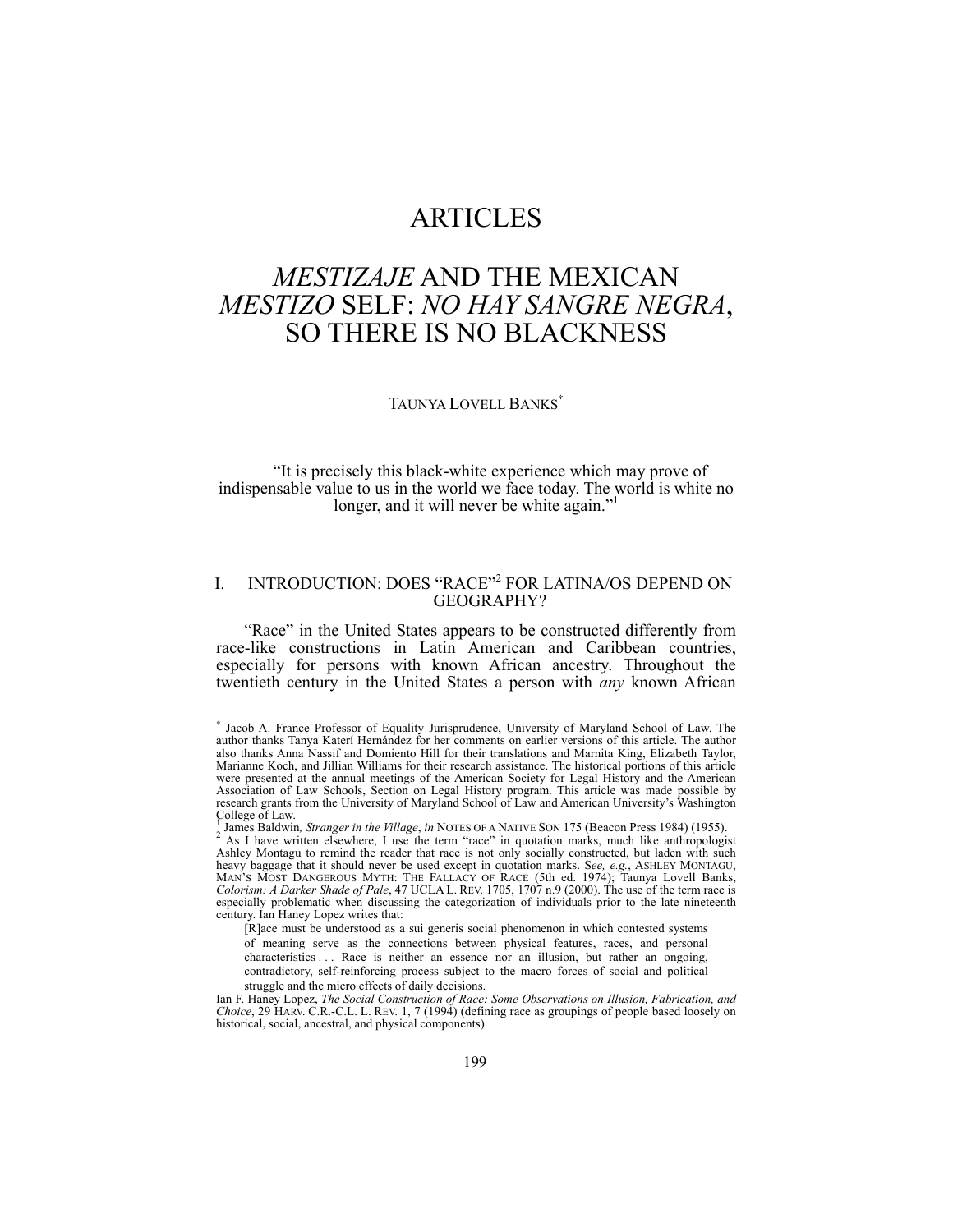ancestry is *raced*<sup>3</sup> black.<sup>4</sup> Application of this principle, characterized as the one-drop or hypo-descent rule,<sup>5</sup> is counter to how race is constructed in Latin American and Caribbean countries.<sup>6</sup> Although some scholars argue that the denial of racial significance is an essential component of the Latin American racial model,<sup>7</sup> others disagree arguing instead that *mestizaje* is recognized and celebrated.

According to English professor Suzanne Bost, the words *mestiza* and *mestizaje* are unstable terms whose definition varies depending on the context.<sup>8</sup> Bost writes that the invocation of *mestizaje* by contemporary scholars "as a universal emblem for new frontiers of Americanness . . . potentially undermines universalist identity categories" because the term cannot escape the historical baggage that accompanied this mixture of races.<sup>9</sup> Carole Boyce Davies, another English professor, is more explicit about the internal contradictions of these terms. She argues that often *mestizo* or *mestiza* is used as a term of separation to distance individuals from people who identify or are identified "as 'African,' 'Afro-' or 'Black.'"10 Bost is more explicit on this point saying that the embrace by American academics of *mestizaje* is suspect because it tends to privilege lighter-skinned people while ignoring "the continued oppression of darker-

 <sup>3</sup> As I have written elsewhere, I use "raced" as a verb throughout this essay to remind readers that race in the United States (and the Americas) is often imposed on some groups of people. *See* Taunya Lovell Banks, *What is a Community? Group Rights and the Constitution: The Special Case of African Americans*, 1 MARGINS 51, 55 n.26 (2001).<br><sup>4</sup> *See* F. JAMES DAVIS, WHO IS BLACK?: ONE NATION'S DEFINITION 4-6 (1991). "The nation's answer to

the question: 'Who is black?' has long been that a black is any person with *any* known African black ancestry." Id. at 5 (citing Gunnar Myrdal, An American Dilemma 113-18 (1944); Brewton Berry<br>& Henry L. Tischler, Race and Ethnic Relations 97-98 (4th ed. 1978); Joel Williamson, New PEOPLE: MISCEGENATION AND MULATTOES IN THE UNITED STATES 1-2 (1980)). I consciously use the term "black" throughout this article even when referring to black Americans rather than the more current "African American." As I have written elsewhere, the latter term was not consciously chosen by persons of African descent, but was the result of powerful media influences upon American society, including black America. See Banks, *supra* note 2, at 1708 n.12.

See DAVIS, *supra* note 4, at 5. Davis writes that only the United States applies the hypo-descent rule to persons with any African ancestry. *See id*. at 13. Application of the hypo-descent rule in the United States starts after the Civil War in the late nineteenth century. See Ariela J. Gross, Litigating Whiteness:<br>Trial of Racial Determination in the Nineteenth-Century South, 108 YALE L.J. 109, 114-19 (1998).<br><sup>6</sup> See DAVIS,

See Banks, *supra* note 2, at 1712 n.26 (citing CARL N. DEGLER, NEITHER BLACK NOR WHITE:<br>SLAVERY AND RACE RELATIONS IN BRAZIL AND THE UNITED STATES 98-112, 226 (1971) (questioning claims that class, not race, keeps blacks in Brazil at the bottom of the socio-economic ladder); Florestan Fernandes, *The Negro Problem in a Class Society, 1951-1960*, *in* 2 BLACKNESS IN LATIN AMERICA AND THE CARIBBEAN: SOCIAL DYNAMICS AND CULTURAL TRANSFORMATIONS 102 (Arlene Torres & Norman E. Whitten, Jr. eds., 1998) [hereinafter BLACKNESS IN LATIN AMERICA]; Arlene Torres, *La Gran Familia Puertorriqueña "Ej Prieta De Beldá": The Great Puerto Rican Family Is Really Really* 

*Black, in* BLACKNESS IN LATIN AMERICA, *supra*, at 285).<br><sup>8</sup> See SUZANNE BOST, MULATTAS AND MESTIZAS: REPRESENTING MIXED IDENTITIES IN THE AMERICAS, 1850-2000 8 (2003). As an example Bost mentions the invocation of the te assumes the authority to redefine *mestizaje* as 'nothing to do with mixed blood or mixed cultures,' removing the term from its political/material foundations and its specific American differences." *Id*. at 23 (citing Jean-Luc Nancy, *Cut Throat Sun*, *in* AN OTHER TONGUE: NATION AND ETHNICITY IN THE LINGUISTIC BORDERLANDS 123 (Alfred Arteaga ed., Lydie Moudileno trans., 1994)).<br>
<sup>10</sup>BOST, *supra* note 8, at 13.<br>
<sup>10</sup>BOST, *supra* note 8, at 13.

BOST, *supra* note 8, at 13. 10 *Id.* at 8 (citing CAROLE BOYCE DAVIES, BLACK WOMEN, WRITING AND IDENTITY: MIGRATIONS OF THE SUBJECT 16 (1994)).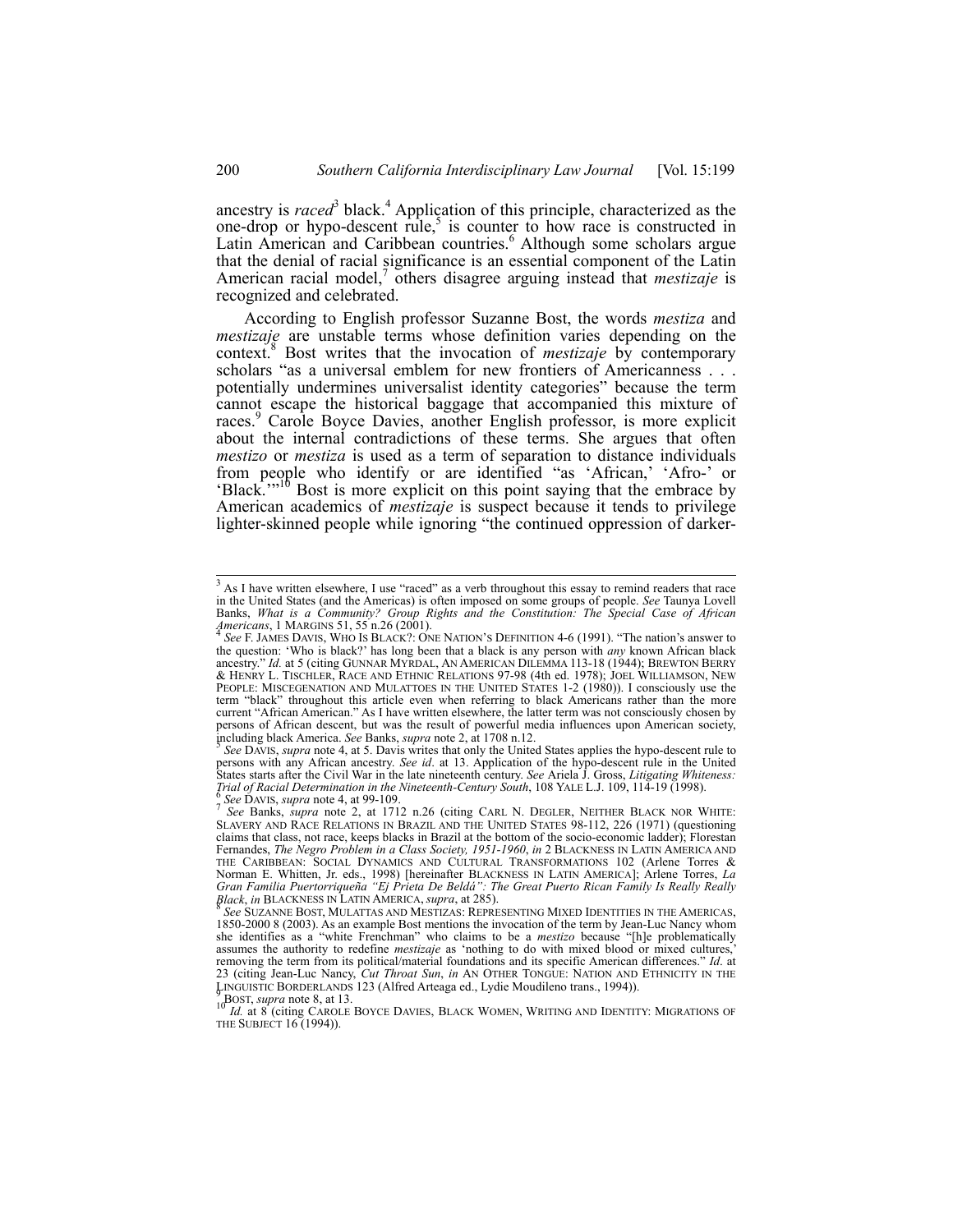skinned peoples as the dominant culture seeks out the familiar (the whiteness) within the other."<sup>11</sup>

Law professor and Latina/o Critical Theory (LatCrit) scholar Angel R. Oquendo has a slightly different view of how *mestizaje* operates in contemporary America. He writes that *mestizaje* or "racial interfusion" makes race more fluid in Latin America.<sup>12</sup> Thus skin tone, often a marker of race, "is an individual variable—not a group marker—so that within the same family one sibling might be considered white and another black."<sup>13</sup> Oquendo argues that "the fluid Latin-American concept of race differs from the rigid U.S. idea of biologically determined and highly distinct human divisions."<sup>14</sup> But Latino/as avoid openly acknowledging African ancestry because the consequences in the United States are so severe—one is labeled *black*, a historically non-mobile category.<sup>15</sup> Because "possessing valid title to Whiteness requires being free from any encumbrances of Blackness,"16 Latino/as with lighter skin tones, "probably motivated by the desire to distance themselves unequivocally from Black Latino/as,. . . . [and i]n their zeal to adopt racial dualism . . . begin to think only in terms of Black or White."<sup>17</sup> As result, Oquendo argues, Latino/as "neglect the fact that the majority of [them] are Mexicans, whose European blood is strongly diluted not by African but by Aztec blood."<sup>18</sup> But even Oquendo in his recognition of Mexican *mestizaje* trivializes Mexico's third root–African.

Oquendo's analysis raises an interesting question whether Mexicans and Mexican Americans in particular distance themselves from blackness. Two recent incidents give this question particular relevance. In May 2005 President Vicente Fox in pushing for liberalizing immigration from Mexico

<sup>&</sup>lt;sup>11</sup> *Id.* at 24.<br><sup>12</sup> Angel R. Oquendo, *Re-imagining the Latino/a Race*, 12 HARV. BLACKLETTER L.J. 93, 101 (1995).<br>Quoting Eugenio Fernandez Mendez, Oquendo writes, "the Spaniards did not have excessive racial scruples. This is why in their Spanish colonies, the process of *mestizaje* unfolded with considerable intensity. Only the peninsular aristocracy kept its distance from this process, thus forming a privileged<br>state against Creoles, mestizos, and mulattos." *Id.* at 101-02.<br><sup>13</sup> *Id.* at 102 (quoting Lawrence Wright, *One D* 

<sup>52).&</sup>lt;br>*Id.* (quoting Lawrence Wright, *supra* note 13, at 52). *See generally*, NO LONGER INVISIBLE: AFRO-<br>LATIN AMERICANS TODAY (Minority Rights Group ed., 1995).

There are serious social and economic implications to being labeled as black. Melvin Oliver and Thomas Shapiro write that even "[i]f white and black households shared all the wealth-associated characteristics we examined, blacks would still confront a \$43,000 net worth handicap!" MELVIN L. OLIVER & THOMAS M. SHAPIRO, BLACK WEALTH/WHITE WEALTH: A NEW PERSPECTIVE ON RACIAL EQUALITY 174 (1995). In addition to this empirically determined race-based inequality, whites as a group perceive that there is a disadvantage to being raced as black. White students, when asked how much it would cost for them to give up their whiteness in exchange for blackness responded a million dollars a year. ANDREW HACKER, TWO NATIONS: BLACK AND WHITE, SEPARATE, HOSTILE, AND UNEQUAL 32 (1992).<br><sup>16</sup> Oquendo, *supra* note 12, at 102.<br><sup>18</sup> *Id.* The footnote that accompanies this sentence reads:<br> $\frac{18}{18}$  *Id.* The footnote that accompanies this sentence reads:

The self-professed 'Euro-Latinos' have undoubtedly brought over some racism from their lands of origin. But this original racism is reinforced and transformed in the United States. It thus comes closer and closer to U.S. dualistic racism, . . . By manifesting racist inclinations, these individuals acquire a sense of belonging in U.S. society. In this way, they resemble many European immigrants.

*Id.* at 102 n.29 (citing CORNEL WEST, RACE MATTERS 25 (1993)).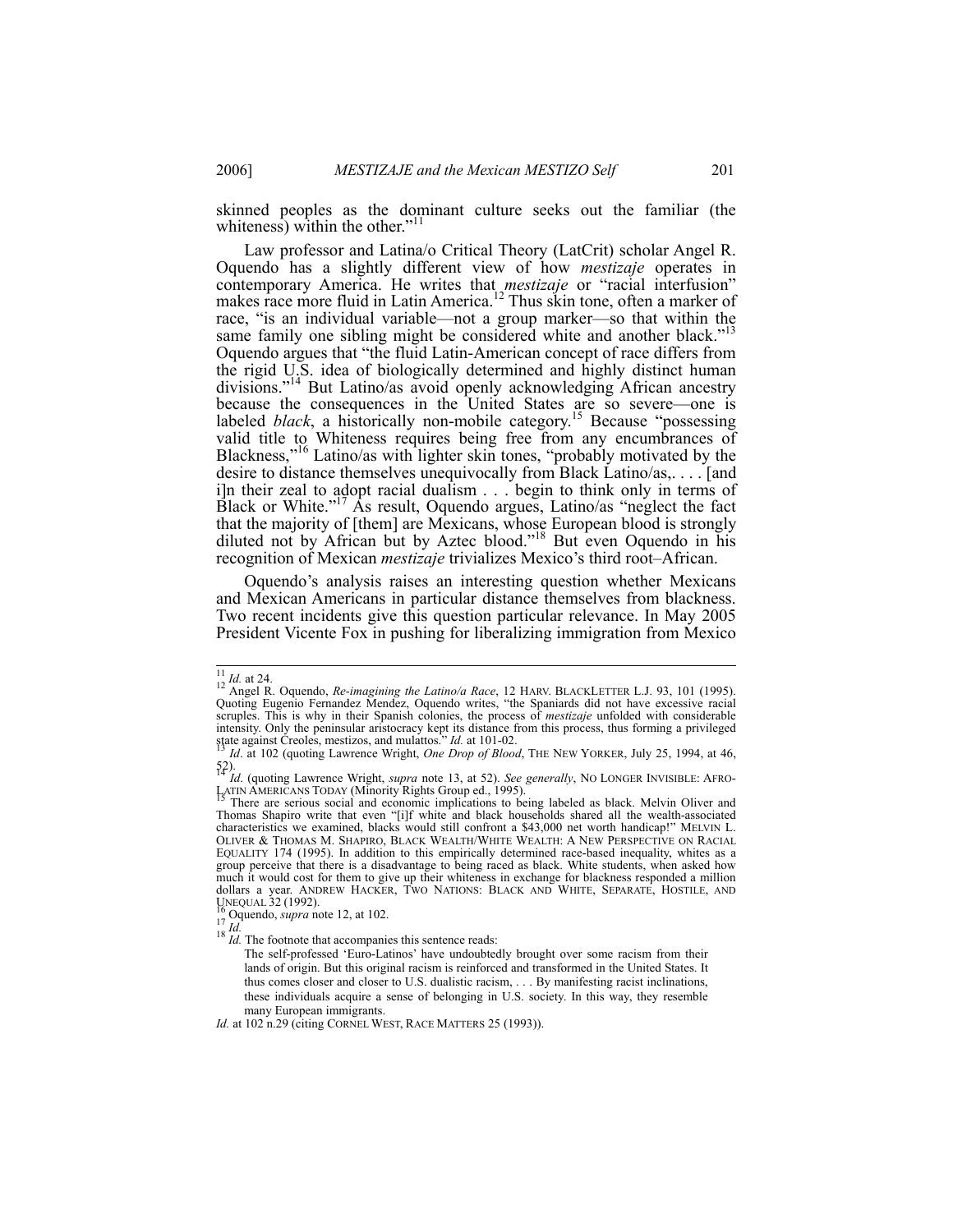stated that Mexicans workers are needed to fill jobs in the United States that "not even blacks want."<sup>19</sup> He subsequently apologized conceding that his remark was insensitive.<sup>20</sup> But a month later Mexico released a series of postage stamps featuring the cartoon character Memín Pingüín or "little devil," a dark-skinned black boy with "exaggerated lips, large eyes and somewhat simian body language."<sup>21</sup> Anthropologists and civil rights advocates characterize the once popular cartoon character created in the 1940s as a "well intentioned but hapless [boy whose] . . . mannerisms and speech reinforce 1940s stereotypes of blacks as lazy, mischievous and uneducated."

Some U.S. government and political figures criticized the stamps as "insensitive toward black Americans."<sup>23</sup> In response to this criticism, a spokesperson for Mexico's President Fox replied, "I find it odd not to understand this celebration of popular Mexican culture and this tribute that the Mexican post office is making to Mexican cartoonists."<sup>24</sup> sentiments were reflected in the reported comments of some Mexicans and Mexican Americans. A street vendor of the comics in a southern Mexico city said that the Memín Pingüín character is not a racist depiction, but "just a naughty boy who is always getting into trouble."<sup>25</sup> Mexican Americans in Houston had more mixed reactions. One man dismissed the criticism saying that Memín Pingüín is "part of our history."26 A woman said that the cartoon was "not racist $\ldots$  just a joke" but conceded it was inappropriate if offensive to blacks.<sup>27</sup> But other Mexican Americans and Latino/as were vocal in opposing the stamps.<sup>28</sup> Historian Pat Carroll points out, "In Mexico, racism takes] the form of denial."

Unlike Oquendo, I conclude that the American hypodescent rule is not the sole reason why Mexicans and Mexican Americans seem to erase the African presence in Mexico and Mexico's history. The reasons for the erasure or invisibility of Mexico's African roots are complex. The subordination of African slaves and their descendants was a component of

 <sup>19</sup> *Fox Pas; Mexican President Vicente Fox Prompted an Uproar with his Ill-chosen Comment*, HOUSTON CHRON., May 23, 2005, at B6. *See* James C. McKinley, Jr., *New Racial Gaffe in Mexico; This* 

<sup>26&</sup>lt;br>
Jesse Jackson, Editorial, *From Ignorance Comes Growth*, CHI. SUN-TIMES, May 24, 2005, at 41.<br>
<sup>21</sup> Dudley Althaus & Edward Hegstrom, *Mexicans Taken Aback by Racial Stir Over Stamps*, HOUS.

CHRON., July 1, 2005, at A1. 22 McKinley, *supra* note 19. "At the unveiling of the stamps . . . the publisher of the Memín Pingüín

comics said the 62-year-old character had helped untold numbers of Mexican children and adults learn to read in the 1950s and 60s." James C. McKinley, Jr., *Mexican Stamp Sets off a New Racial Fracas*, INT'L HERALD TRIB., July 1, 2005, at 2.<br><sup>23</sup> Chris Kraul & Reed Johnson, *Mexican Postage Stamp Pushes Racial Envelope*, L.A. TIMES, June 30,

<sup>2005,</sup> at A1; Darryl Fears, *White House Denounces Art on Mexican Stamps*, WASH. POST, July 1, 2005,

<sup>&</sup>lt;sup>24</sup> Fears, *supra* note 23.<br>
<sup>25</sup> Althaus & Hegstrom, *supra* note 21.<br>
<sup>26</sup> Id.<br>
<sup>27</sup> Id.<br>
<sup>28</sup> See Fears, *supra* note 23. "Houston immigrant-rights activist and dual citizen Maria Jimenez ... said race is one issue for which the country of her birth can be criticized. . . . 'Mexico is just in denial on race issues.'" Althaus & Hegstrom, *supra* note 21.

race issues.'" Althaus & Hegstrom, *supra* note 21. 29 Althaus & Hegstrom, *supra* note 21.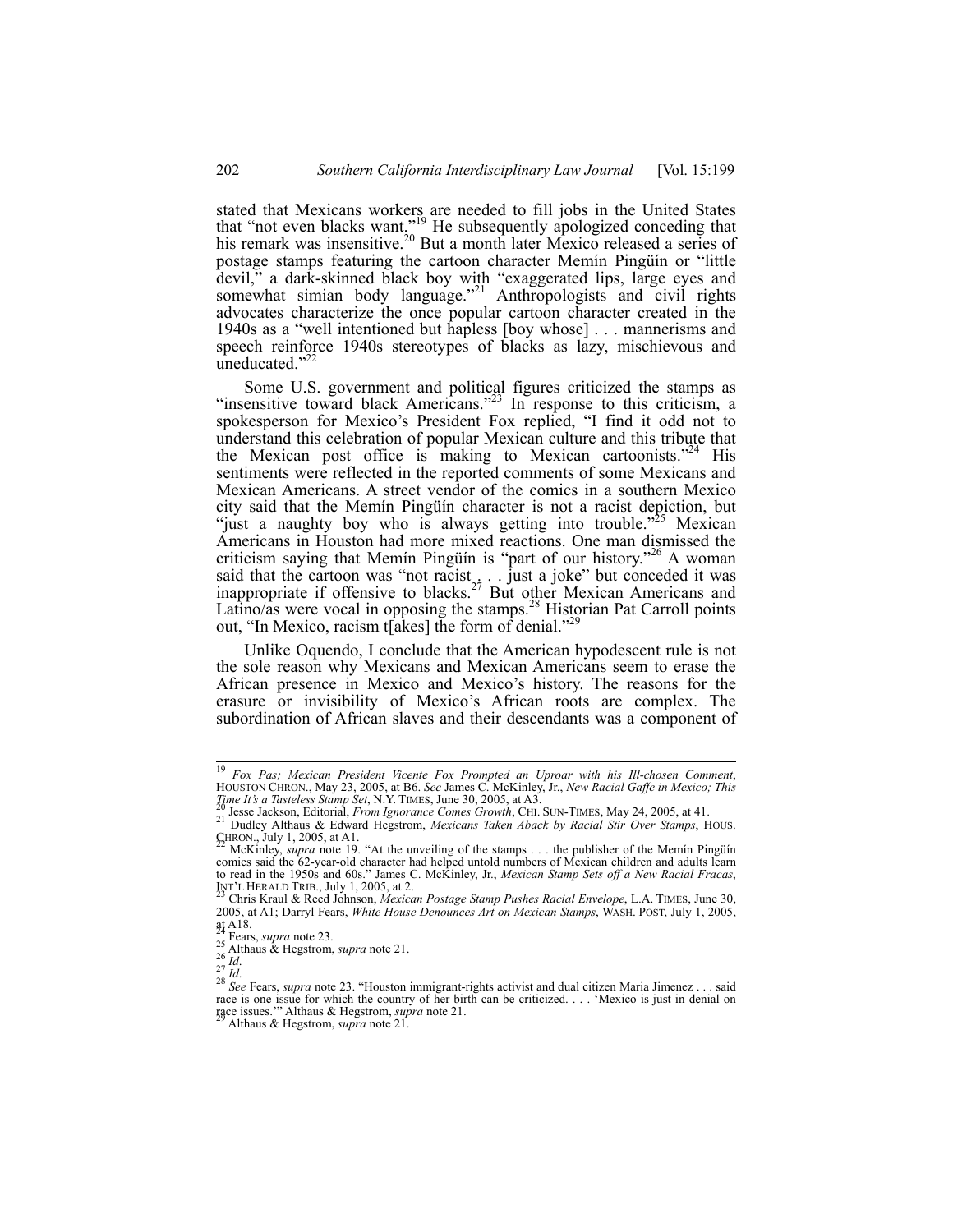Spanish colonialism.<sup>30</sup> Contemporary anti-black bias in Latin American countries like Mexico is a vestige of Spanish colonialism and nationalism that must be acknowledged, but is often lost in the uncritical celebration of Latina/o *mestizaje*.

Many legal scholars who write about Mexican *mestizaje* omit references to Afromexicans, Mexico's African roots, and anti-black sentiments in the Mexican and Mexican American communities.<sup>31</sup> At the end of the twentieth century the LatCrit movement advanced *mestizaje* as a unifying principle that moves beyond the conventional binary (black-white) discussions of race.32 This uncritical and ahistorical invocation of *mestizaje* has serious implications for race relations in the United States given the growing presence and political power of Mexican Americans<sup>35</sup> because substituting *mestizaje* for racial binarism when discussing race in the

"LatCrit is a group of progressive law professors engaged in theorizing about the ways in which the Law and its structures, processes and discourses affect people of color, especially the Latina/o communities." In many ways, LatCrit is helping us delve deeper into the impact of the law on Latina/o lives, dispelling popular stereotypes without essentializing or bracketing the Latina/o experience. But the LatCrit project has broader ambitions; it seeks to further (1) "The Production of Knowledge"; (2) "The Advancement of Transformation"; (3) "The Expansion and Connection of Struggle(s)"; and  $(4)$  "The Cultivation of Community

<sup>&</sup>lt;sup>30</sup> It may be that the roots of anti-African sentiment predate Spanish colonial rule in the Americas and date back to the occupation of Spain by the Moors, and Spain's persecution of its Jewish population during the Spanish Inquisition. Both events resulted in Spain's obsession with racial purity. *See* Stafford Poole, *The Politics of* Limpieza de Sangre: *Juan de Ovando and His Circle in the Reign of Philip II*, 55 THE AMERICAS 359 (1999). Thus, manifestations of Spanish colonial subordination of Africans in America involved not simply slavery, but a racing process that applied to all persons with African appearty, whether englaved or free.

See, e.g., Tanya Katerí Hernández, *Afro-Mexicans and the Chicano Movement: The Unknown Story*, 92 CAL. L. REV. 1537 (2004) (reviewing IAN F. HANEY LÓPEZ, RACISM ON TRIAL: THE CHICANO FIGHT FOR JUSTICE (2003), and criticizing Haney for failing to mention contemporary Afromexicans in his discussion of the Chicano movement).

According to Francisco Valdés, one of the leaders in the movement, "the 'LatCrit' denomination arose from a meeting of several Latina/o law professors during a Colloquium held in Puerto Rico on Latinas/os and Critical Race Theory as part of the Hispanic National Bar Association's annual meeting. Francisco Valdés, *Foreword: Under Construction - LatCrit Consciousness, Community, and Theory*, 85 CAL. L. REV. 1087, 1090 n.5 (1997). Valdés continues, "In my view, LatCrit theory is the emerging field of legal scholarship that examines critically the social and legal positioning of Latinas/os, especially Latinas/os within the United States, to help rectify the shortcomings of existing social and legal conditions. *Id*. at 1089 n.2.

and Coalition.'

Kevin R. Johnson, *Foreword: Celebrating LatCrit Theory: What Do We Do When the Music Stops?*, 33  $\frac{11}{3}$ C. DAVIS L. REV. 753, 754-55 (2000) (citations omitted).

According to the 1990 U.S. Census, Hispanics of any race comprised 9% of the population compared to 12.1% for blacks. CAMPBELL GIBSON & KAY JUNG, U.S. CENSUS BUREAU, WORKING PAPER NO. 56, HISTORICAL CENSUS STATISTICS ON POPULATION TOTALS BY RACE, 1790 TO 1990, AND BY HISPANIC ORIGIN, 1970 TO 1990, FOR THE UNITED STATES, REGIONS, DIVISION, AND STATES 19 tbl. 1 (2002), *available at* http://www.census.gov/population/documentation/twps0056/twps0056.pdf. By the 2000 census the percentage of the population who identified as Hispanic jumped to 12.5% while the percentage of blacks increased slightly to 12.3%. U.S. CENSUS BUREAU, TABLE 1: POPULATION BY RACE AND HISPANIC OF LATINO ORIGIN, FOR ALL AGES AND FOR 18 YEARS AND OVER, FOR THE UNITED STATES: 2000, *available at* http://www.census.gov/population/cen2000/phc-t1/tab01.pdf. When breaking down the Hispanic category down into ethnic groups, Mexican Americans constituted the largest percentage within that category at 58.5%. BETSY GUZMÁN, U.S. CENSUS BUREAU, THE<br>HISPANIC POPULATION: CENSUS 2000 BRIEF 2 (2001), *available at* HISPANIC POPULATION: CENSUS 2000 BRIEF 2 (2001), *available at* http://www.census.gov/prod/2001pubs/c2kbr01-3.pdf. These figures do not include numbers for Puerto Rico's population, which the Census Bureau tabulates separately. *Id*. at 1 n.2.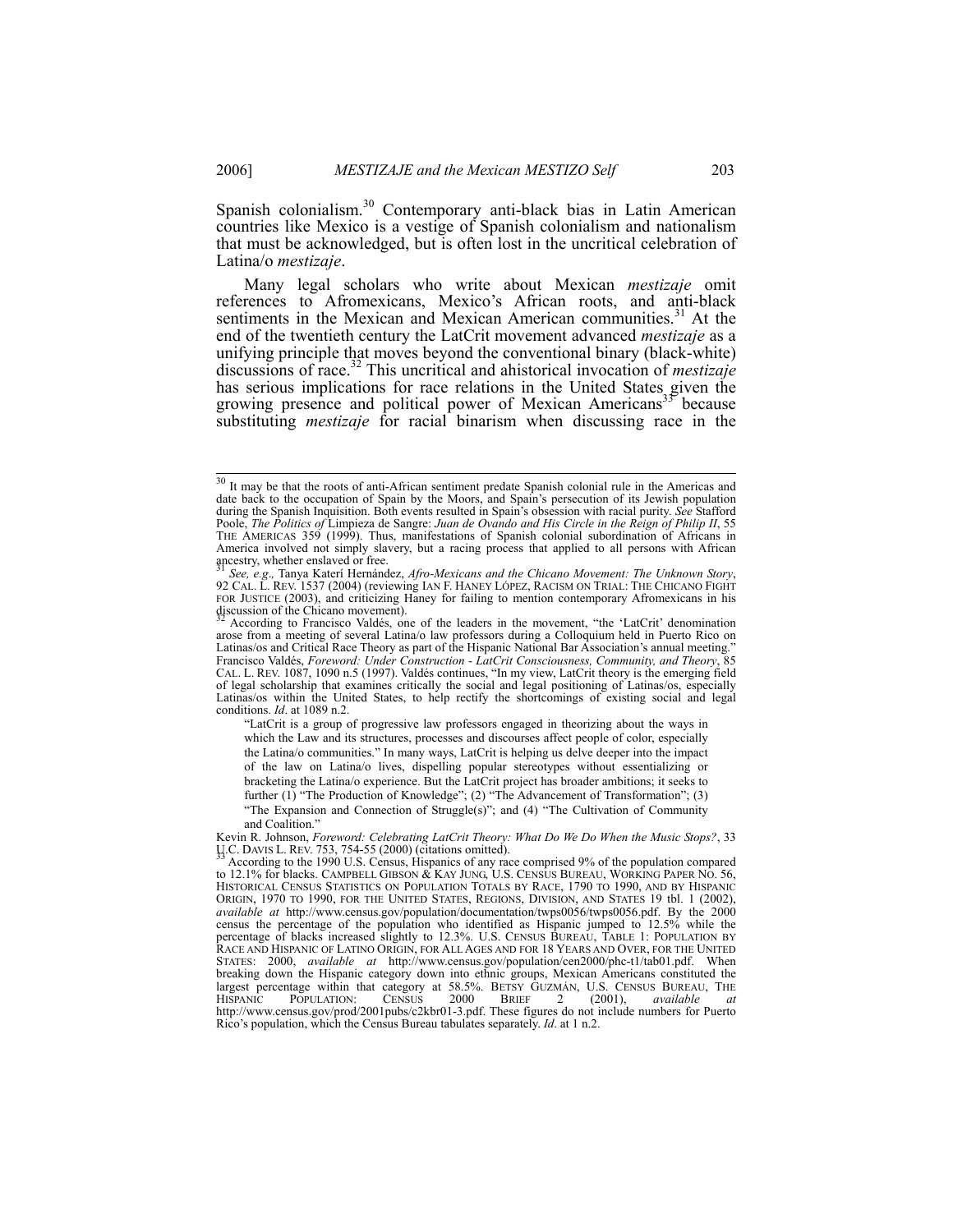United States reinforces, rather than diminishes, notions of white racial superiority and dominance.

In this Article, I argue that LatCrit scholars should replace their uncritical celebration of *mestizaje* with a focus on colonialism and capitalism, the twin *isms* that influenced ideological theories and racial formation from the late fifteenth through the twentieth century in the Americas. In the first part of this article, I look at the evolution of the concept of *mestizaje* in colonial Mexico. I argue that Spanish colonialists, disturbed by a growing population composed of offspring from relations between Spaniards, Africans and Indigenous people in colonial Mexico, developed a complex set of rules creating a race-like caste system with a distinct anti-black bias reinforced through art. Even after the end of colonial rule and the abolition of slavery and caste-based laws, this anti-African bias remained. I conclude that post-colonial officials and theorists in shaping Mexico's national image were influenced not only by the Spanish colonial legacy, but also by the negative image of Mexico and Mexicans articulated in the United States during the early nineteenth century. Thus, being Mexican becomes being *mestiza/o*, defined as European and Indian, with an emphasis on the European roots.

In the second part of this article, I look at how Mexicans were constructed in both Mexico and the United States from the mid-nineteenth through the twentieth century. I conclude that in the United States, Mexican nationals and Mexican Americans often were classified as white for political purposes. Nevertheless, many prominent members of the dominant American society considered persons of Mexican ancestry non-white, and in the nineteenth century some politicians saw some Mexicans as possessing African ancestry and thus theoretically akin to black Americans.

The third section of the article briefly argues that LatCrit scholars are reluctant to admit or address evidence of anti-black bias in contemporary Mexico and within the Mexican American and larger Latina/o communities in the United States. The uncritical use of *mestizaje* or *mestiza/o* by LatCrit and other scholars as a substitute for the traditional black-white binary racial analytical framework reinforces the denial of anti-black bias. This unexamined use of *mestizaje* ignores or trivializes the colonial baggage that accompanies the term. *Mestizaje*, unexamined and unreconstructed, also essentializes the African component of the racializing process in Latin America and the Caribbean, reinforcing conscious and unconscious notions of white superiority. Thus I call on LatCrit scholars to engage in scholarly conversations about whether *mestizaje*, defined or undefined, can ever be an all-purpose substitute for the black-white binary racial analytical framework in the United States, the Caribbean, or Latin America.

## II. THE EVOLUTION OF *MESTIZAJE* IN COLONIAL MEXICO

Black Africans and their descendants were brought to New Spain, the formal name for the Spanish colony that later became Mexico, in the early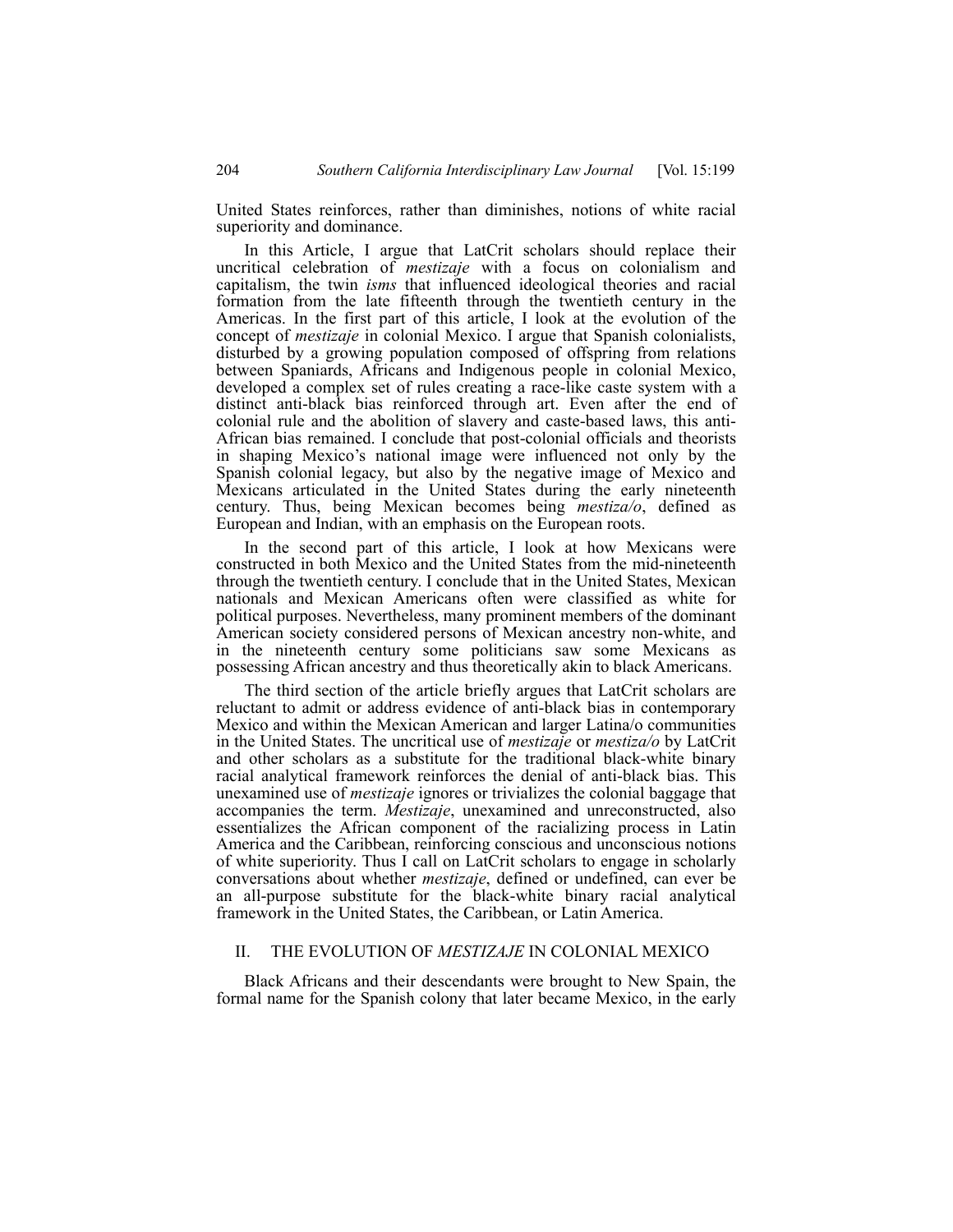sixteenth century.<sup>34</sup> Initially, the Spanish Crown encouraged intermarriage between Spanish "explorers" and indigenous people "as a tool to promote peaceful cultural interaction in the Caribbean.<sup>35</sup> In contrast, early in the colonial period the Crown discouraged, but did not forbid, intermarriage between Spaniards and Africans.<sup>36</sup> According to Mexican anthropologist Gonzalo Aguirre Beltrán, initially African women slaves were more numerous than male slaves, serving as concubines for the Spaniards. He writes that during "the first year of the conquest  $\dots$  [...] 99% of the individuals of white stock were males, as were 6% of those of Negro stock."

According to some historians by the mid-eighteenth century mulattoes, the last of the African-descent slaves in Mexico, *disappear* or become assimilated into Mexican society.<sup>38</sup> This assimilation came about so quickly, they argue, because the Afromexican population was so small, never exceeding two percent of the total population during the colonial period.<sup>39</sup> But the size of the Afromexican population vis-à-vis Spanish colonialists is still a subject of dispute. $40$  Thus, the alleged disappearance or assimilation of Afromexicans warrants closer examination.

During the colonial period the Spanish colonists seemed very concerned with drawing distinctions between the products of miscegenation.<sup>41</sup> They divided offspring of mixed couples into three

<sup>&</sup>lt;sup>34</sup> Juan Garrido, an African freeman who lived in Spain, arrived in Mexico, perhaps with Cortes, around 1510. Peter Gerhard, *A Black Conquistador in Mexico*, *in* SLAVERY AND BEYOND: THE AFRICAN IMPACT ON LATIN AMERICA AND THE CARIBBEAN 2-3 (Darién J. Davis ed., 1995). Colonial records suggest that most slaves of African ancestry in Mexico City after the sixteenth century were American-born, and by the eighteenth century mulattoes constituted the majority of slaves. Dennis N. Valdés, *The Decline of Slavery in Mexico*, 44 THE AMERICAS 167, 177 (1987).

<sup>&</sup>lt;sup>35</sup> Susan Kellogg, *Depicting Mestizaje: Gendered Images of Ethnorace in Colonial Mexican Texts*, 12 J.<br>WOMEN'S HIST. 69, 73 (2000).

<sup>&</sup>lt;sup>36</sup> See id.<br><sup>37</sup> Gonzalo Aguirre Beltrán, *Races in 17<sup>th</sup> Century Mexico*, 6 PHYLON 212 (1945).<br><sup>38</sup> Valdés, *supra* note 34. Valdés notes that even if most mulattoes were free persons in colonial Mexico, by the eighteenth century they were also the vast majority of the remaining slaves. *See id*. "Mulatto slaves did not necessarily increase in numbers while the others fell, but rather, they were the last of the African-descent slaves to disappear." $Id$ .<br><sup>39</sup> COLIN A. PALMER, SLAVES OF THE WHITE GOD: BLACKS IN MEXICO, 1570-1650 39 (1976).<br><sup>40</sup> Some contemporary scholars argue that more than 300,000 Africans were brought to colonia

between 1500 and 1829 when slavery ended. *See* MARCO POLO HERNÁNDEZ CUEVAS, AFRICAN MEXICANS AND THE DISCOURSE ON MODERN NATION xiv, 5-9 (2004). According to Hernández these Africans produced more than 200,000-600,000 offspring. *See id*. at 28 n.24. He also claims that more than half of contemporary Mexicans have some African ancestry. *See id*. at 7. The estimates of other historians are lower. Historian Joseph Inikori cites to census figures from the clergy in 1796 stating that there were 679,842 people of African descent in Mexico, which represented 10.5% of the population. Joseph E. Inikori, *Slavery and Atlantic Commerce, 1650-1800*, 82 AM. ECON. REV. 151, 154 (1992). *See also* John K. Chance, *On the Mexican Mestizo*, 14 LATIN AM. RES. REV. 153, 155-56 (1979) (giving estimates of the Mexican mulatto population in 1742 as 187,900, or 7.11%, and in 1810 as 495,321, or 8.09%, compared to Spaniards, who comprised 11.94% and 17.93%, respectively, of the total population). Mexican anthropologist Gonzalo Aguirre Beltrán calculates that by 1742 the Euro-*mestizo* population was around 390,000, the Afro-*mestizo* and Indo-*mestizo* population was around 515,000, in addition to "unmixed" populations of 10,000 Europeans, 20,131 Africans, and 1,540,000 Indigenous people. GONZALO AGUIRRE BELTRÁN, LA POBLACIÓN NEGRA DE MÉXICO 222 (3rd ed. 1989). More recently historian Herman Bennett estimates that "by 1810 [the free black population] numbered approximately 624,000, or 10% of the total population." HERMAN L. BENNETT, AFRICANS IN COLONIAL MEXICO: ABSOLUTISM, CHRISTIANITY, AND AFRO-CREOLE CONSCIOUSNESS, 1570-1640 1 (2003) (citing BELTRÁN, *supra*, at 232, 234). <sup>41</sup> The Spanish colonials developed a social hierarchy based on skin color: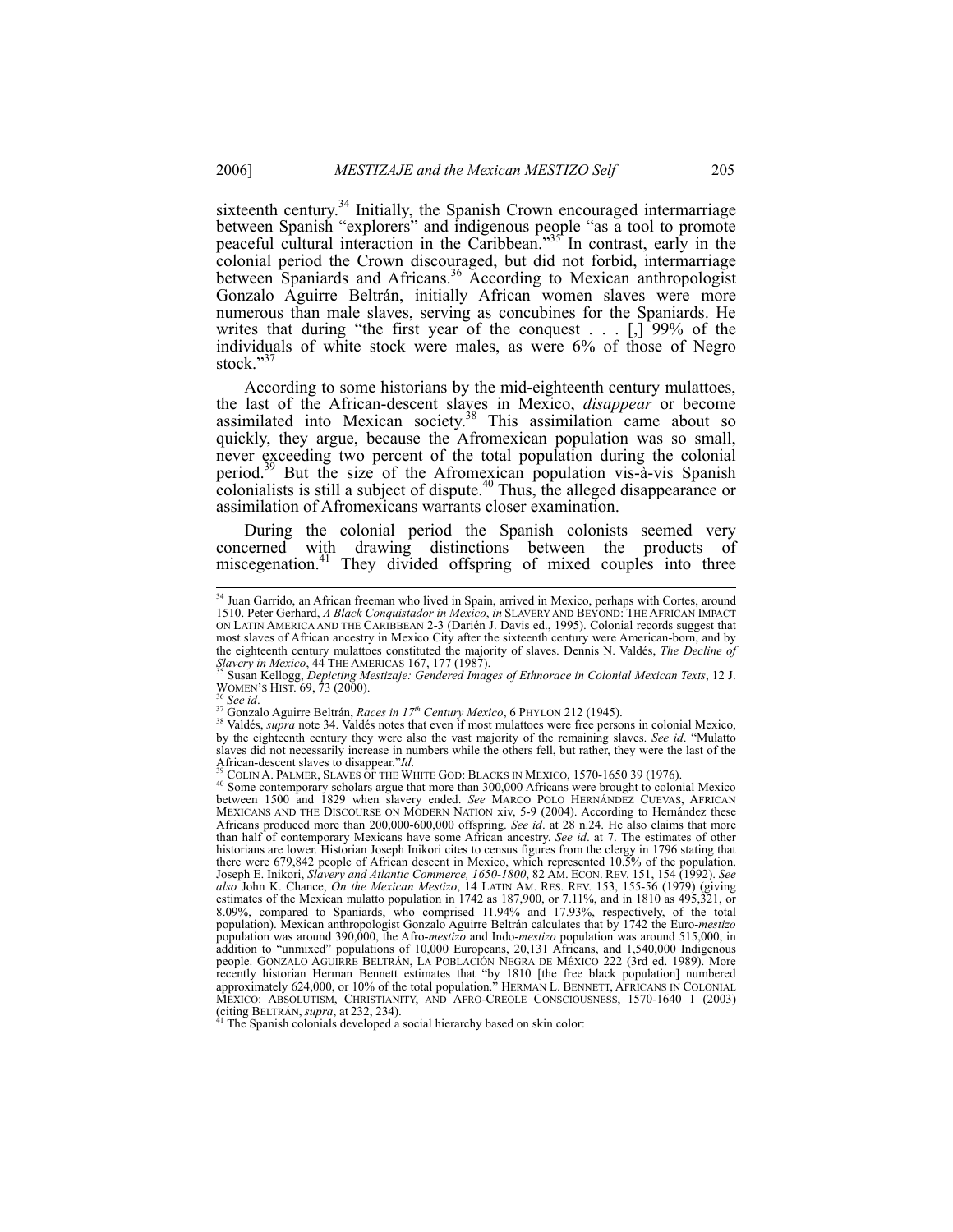general groups: *mestizo* (Spanish-Indian), *mulatto* (Spanish-Black), and *zambo* or *zambaigo* (Black-Indian).<sup>42</sup> But even the Spaniards realized that these categories might overlap. For example, there were black mestizos and subdivisions within this category.<sup>43</sup> Hue often was used to distinguish between the types of mulattos<sup>44</sup> and *mestizos*.<sup>45</sup> These offspring of miscographic unions often illogitimate as well were called *les egetes*<sup>46</sup> miscegenation unions, often illegitimate as well, were called *las castas*.

A legal classification system based on hue or phenotype was bound to cause confusion and misidentification between groups, especially for persons with African and Indian ancestry.47 According to Beltrán, darkerhued Afro-*mestizos* consistently tried to conceal their African ancestry because under colonial rule, Indians had a higher socio-economic status than *castas*. 48 To prevent Afro-*mestizos* slaves *passing* as Indians, masters often used hot irons to brand "the insignia of servitude" on slaves' faces, or other places readily apparent to the observer.<sup>4</sup>

See id. at 214. There were "White Mulattos" or "Fair Mulattos, "Moorish Mulattos" or *Moriscos*, the offspring of a white and white mulatto. *See id*. The offspring of Negroes and dark mulattos were called "Black Mulattos" (*mulatos prietos*). Black Mulattoes were described as having "black skin; short, thick, and everted lips." *Id.* at 215.

and kinky hair; and everted lips." *Id.* at 215.<br><sup>45</sup> The offspring of whites and Indians were called *mestizo. See id.* at 217. As with mulattoes, there were categories of mestizo. There was the "White Mestizo" the offspr almost white skin color, black straight hair and scant facial hair. *See id*. There was the *castizo mestizo* (Castillian Mestizo), the offspring of a Mestizo and Spaniard. *See id*. There also was the Black Mestizo (*mestizo prieto*) the offspring of a Mestizo and Negro, whose Negroid features were apparent. *See id.* at 218. There was the Dark Mestizo (*mestizo prieto*), the offspring of a Mestizo and Dark Mulatto. Both<br>the White and Dark Mestizo were called *coyote*. "The coyote was, in reality, confused with different<br>classes of mulatto

Although this classification was founded essentially on differences of tegumentary hue, certain other anatomical characteristics . . . were not overlooked. Among these are the form and color of the hair of the head and beard, thinness, thickness, and prominence of the lips; form of the nose; color of the iris; and, on occasion, bodily morphology and facial breadth.

Beltrán, *supra* note 37, at 213. Initially, the Spanish Crown encouraged intermarriage between Spanish "explorers" and indigenous people "as a tool to promote peaceful cultural interaction in the Caribbean," but early in the colonial period the Crown discouraged, but did not forbid, intermarriage between Spaniards and Africans. Kellogg, *supra* note 35, at 73.<br><sup>42</sup> See ILONA KATZEW, NEW WORLD ORDERS: CASTA PAINTING AND COLONIAL LATIN AMERICA 43, 44

<sup>(1996).</sup> Offspring of a Negro and Indian were also called by some "lobo" or "sambayo." SR. DON PEDRO ALONSO O'CROULEY, A DESCRIPTION OF THE KINGDOM OF NEW SPAIN 19 (Seán Galvin ed. & trans., John Howell Books 1972) (1774). 43 *See* Beltrán, *supra* note 37, at 218. There was the black mestizo (*mestizo prieto*) the offspring of a

Mestizo and Negro, whose Negroid features were apparent. There was the Dark Mestizo (*mestizo prieto*), the offspring of a Mestizo and Dark Mulatto. Both the White and Dark Mestizo were called *coyote*. "The coyote was, in reality, confused with different classes of mulatto, in the same way as was the 'black mestizo.'" *Id.* at 212. *See also* MARÍA CONCEPCIÓN GARCÍA SÁIZ, THE CASTES: A GENRE OF MEXICAN PAINTING 24-26 (1989) (reporting in tabular form at least nineteen names for various combinations of classes).

HISP. AM. HIST. REV. 79, 80, 91 (1971); ILONA KATZEW, CASTA PAINTING: IMAGES OF RACE IN EIGHTEENTH CENTURY MEXICO 40 (2004).

See KATZEW, *supra* note 46, at 45. "Children of *Negros* and Indians were many times considered back mulattoes, when the Negro color happened to predominate." Beltrán, supra note 37, at 215.<br><sup>48</sup> See Beltrán, supra note 37, at 217 (referring to the wolf-like Indian (*indio alobado*), the offspring of a

dark mulatto and Indian).

<sup>49</sup> *Id.* at 215. In 1784 a Spanish royal decree prohibited the practice of branding slaves. William Dusenberry, *Discriminatory Aspects of Legislation in Colonial Mexico*, 33 J. NEGRO HIST. 284, 287-88 (1948) (citing 2 RECOPILACIÓN SUMARIA DE TODOS LOS AUTOS ACORDADOS DE LA REAL AUDIENCIA Y SALA DEL CRIMEN DE ESTA NUEVA ESPAÑA, Y PROVIDENCIAS DE SU SUPERIOR GOBIERNO : DE VARIAS REALES CÉDULAS Y ORDENES QUE DESPUES DE PUBLICADA LA RECOPILACIÓN DE INDIAS HAN PODIDO RECOGERSE ASI DE LAS DIRIGIDAS Á LA MISMA AUDIENCIA Ó GOBIERNO, COMO DE ALGUNAS OTRAS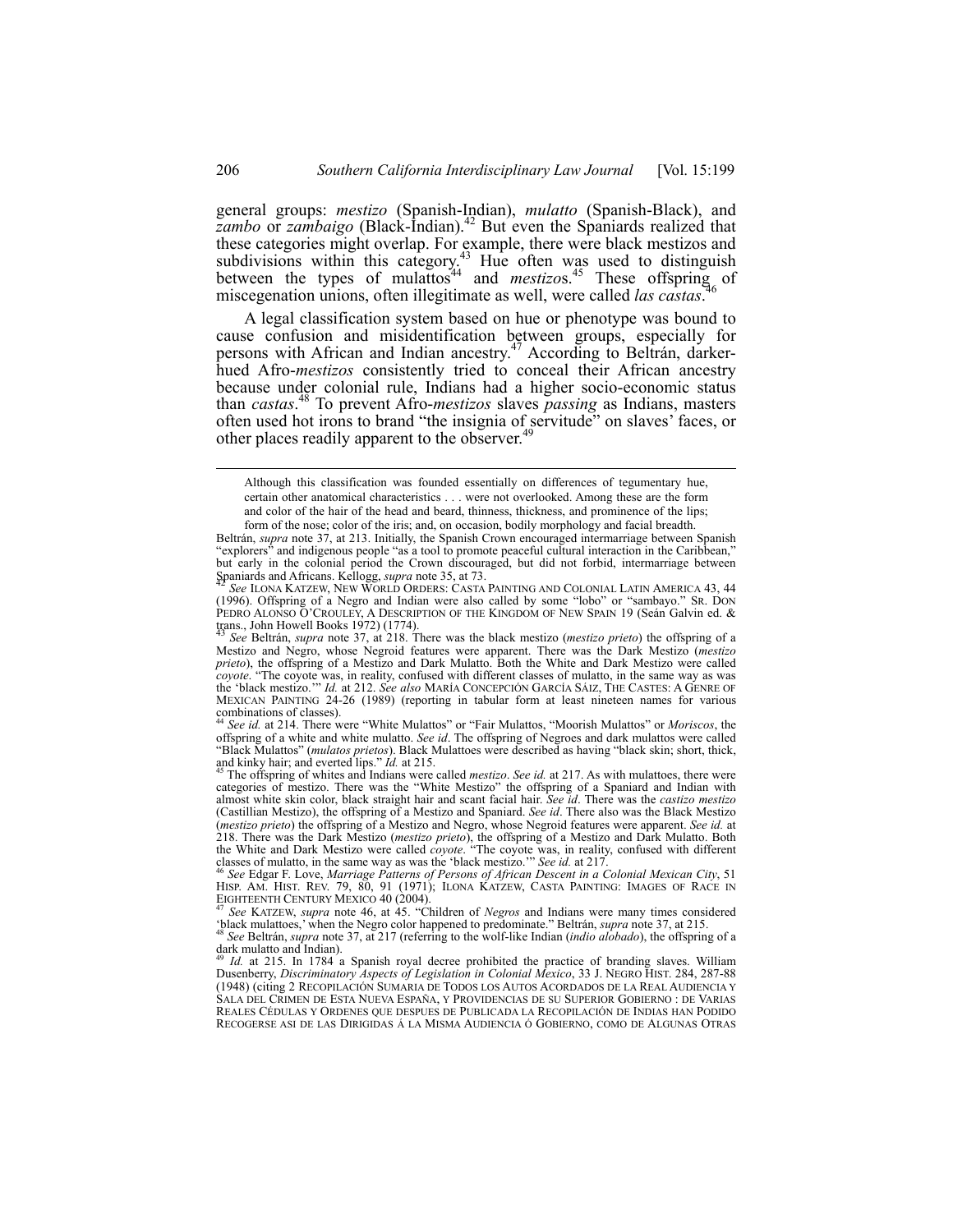Even free Afro-*mestizos* had an interest in hiding their African ancestry since by law *mulattoes*, but not *mestizos*, were subject to paying tribute in the form of head-taxes.<sup>50</sup> In the words of art historian Ilona Katzew, the extensive racial classification system represented by the *sociedad de castas* suggests that "Spanish or white blood is redeemable . . . [and] inextricably linked to the idea of 'civilization.' Black blood, bear[s] the stigma of slavery, [and] connote[s] atavism and degeneracy."<sup>51</sup> Some colonial public and private art reinforced this idea.

#### A. *LAS CASTAS* PAINTINGS: REINFORCING SOCIAL RACE-LIKE SUBORDINATION THROUGH ART

Art not only reflects a country's culture, but often shapes that culture as well. This is especially true in Mexico where art has occupied a central position from the sixteenth century, when the church directed art production, through the seventeenth century, when arts guilds controlled art production.<sup>52</sup> Moreover, the current academy of art, established in the late eighteenth century, was under the control of both the imperial and colonial governments.<sup>53</sup> When Mexico became an independent country in 1821, the new government, recognizing that art was an effective way to educate its citizens, made the Academy one of its "foremost educational institutions."54 Thus, art in Mexico has a consciously propagandistic purpose.

In the eighteenth century, colonial elites in the Spanish territories, including Mexico, commissioned paintings that depicted life in the colonies.<sup>55</sup> Some paintings were exported to Europe while other paintings were commissioned for local use and often placed in churches and other public settings.<sup>56</sup> This colonial public and private art reinforced the hierarchy of the *sociedad de castas,* undoubtedly influencing the thinking of Mexico's predominantly illiterate population.

QUE POR SUS NOTABLES DECISIONES CONVENDRÁ NO IGNORAR 265-66 (Eusebio Bentura Beleña ed., 1787)). The Dark Mulatto (*mulato pardo*), the offspring of a Negro and Indian, was the most numerous single racially mixed group in colonial Mexico. *See id.* at 216. Dark Mulattoes were described as having hair that was "more straight than kinky." *Id.* at 212. Variances in skin color among dark mulattoes resulted in a varied series of adjectives, some of which varied by region. In Michoacán they were called *Cochos*; "'*Cambujos*' in Oaxaca, '*Chinos*' in Puebla, '*Jarochos*' in Veracruz, '*Loros*' in Chiapas, and 'Zambos' in Guerrero." Id. Two other categories of Negro-Indian offspring were the "Wolf Mulatto"<br>(mulato lobo), the offspring of a dark mulatto and Indian, and the "Wolf-like Indian" (indio alobado) was the offspring of a wolf mulatto and Indian. *Id.* at 216-17.<br><sup>50</sup> See id. at 218.<br><sup>51</sup> KATZEW, *supra* note 42, at 10.<br><sup>52</sup> See STACIE G. WIDDIFIELD, THE EMBODIMENT OF THE NATIONAL IN LATE NINETEENTH-CENTURY

MEXICAN PAINTING 15 (1996). 53 *See id*. at 14-15. "In the nineteenth century, academies were set up all over the Americas under the

patronage of the governments." Elizabeth Wilder Weismann, *Introduction* to JEAN CHARLOT, MEXICAN ART AND THE ACADEMY OF SAN CARLOS, 1785-1915 10 (1962) (documenting the struggle within the Academia de San Carlos in Mexico between 1785 and 1915 over the classical European tradition of art versus a new art that was Mexican).

<sup>&</sup>lt;sup>54</sup> WIDDIFIELD, *supra* note 52, at 16. Widdifield writes, by 1833 "The Academy was thus understood to be part of the state's bureaucracy and effective in educating its citizens." WIDDIFIELD, *supra* note 52, at 17.<br> ${}^{55}_{5}$ See KATZEW, supra note 46, at 1.

<sup>55</sup> *See* KATZEW, *supra* note 46, at 1. 56 *See* Miguel Angel Fernández, *Introduction* to MARÍA CONCEPCIÓN GARCÍA SÁIZ, THE CASTES: <sup>A</sup> GENRE OF MEXICAN PAINTING 20 (1989).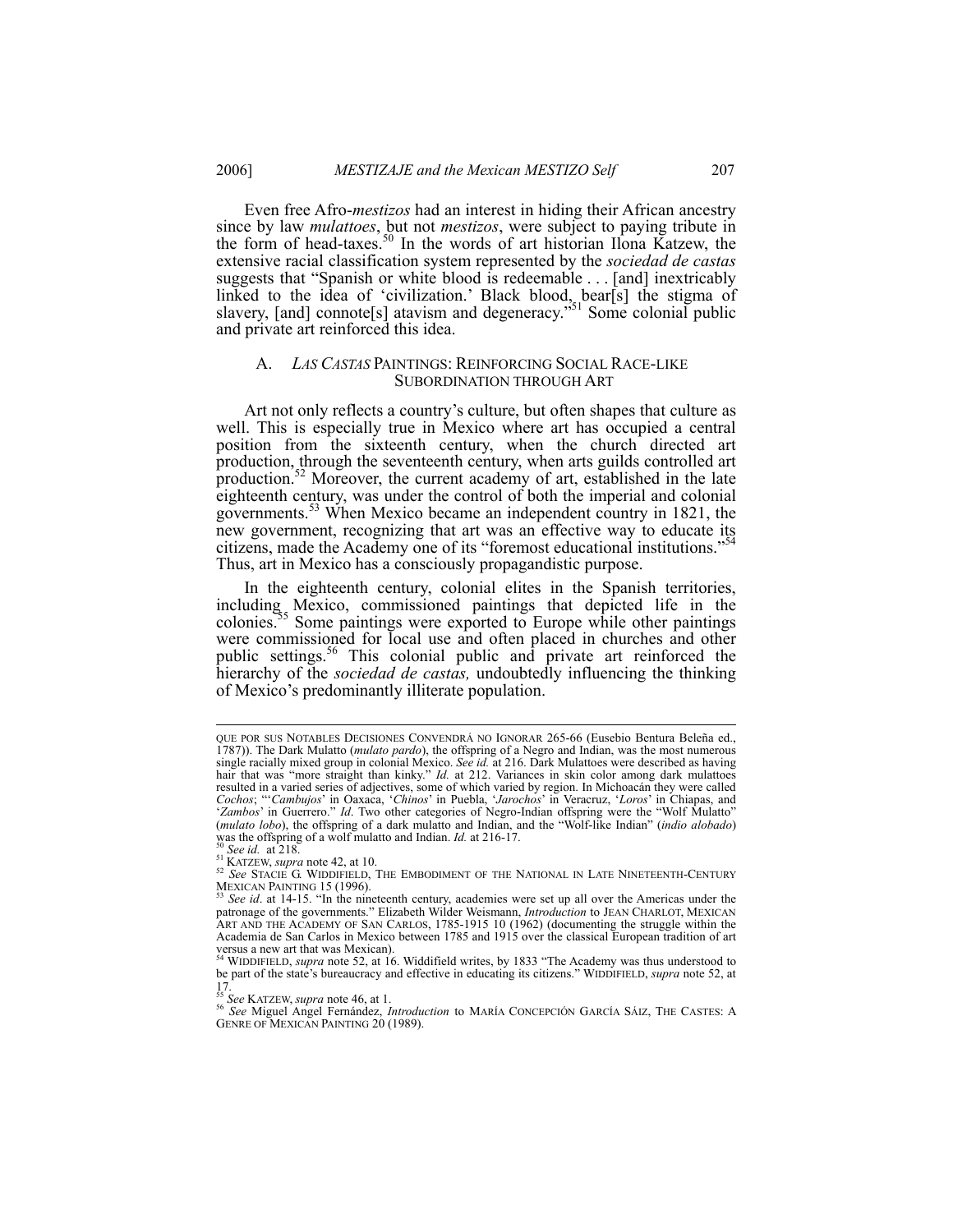The production of *Las Castas* paintings spans the entire eighteenth century, but their format and content remain essentially the same. The paintings portray the complex process of *mestizaje* or race mixing among the three major racialized groups that inhabited the colonies: Spaniard, Indian, and African.<sup>57</sup> The central focus of these paintings is the family. Each painting usually consists of sixteen panels, four tiers with four paintings on each tier. The same scene repeats in each panel: a man and woman, each with a *casta* designation, along with one or two of their offspring, also with a *casta* designation. "In every family represented, each member belonged to a different ethnoracial grouping, subsuming individual identity into the family grouping."

The pictures on the first tier generally portray men and women whose ancestry is designated as Spanish, Indian, African, Mestizo, or Mulatto and their offspring.59 One significant message conveyed by the *casta* paintings is that non-white women who have children with Spanish men improve their socio-economic status, and perhaps more importantly, the socioeconomic status of their offspring. But there also are subtle differences between the way Indian and black women are portrayed in these paintings. Unlike Indian women, black women "never reach the [social] level of Indian women in the same circumstances, $\frac{1}{200}$  and often are painted acting physically aggressive toward their spouses.<sup>61</sup> A possible message conveyed to the viewer by these paintings is that black or Afromexican women are less attractive marriage partners than Spanish, Indian, and *mestizo* women who are portrayed as passive or submissive. Implicitly, the portrayal of only black and Afromexican women as aggressive or violent stigmatizes all women with any African ancestry as marriage partners.

The gendered aspect of these paintings applies to non-white males as well. Unlike Indian and black women, Indian and black men almost never appear on the first tier.<sup>62</sup> Further, non-white men in these paintings, unlike non-white women, never appear to improve their social position through marriage.<sup>63</sup>

The first picture on the first tier most often portrays a family grouping with a man labeled *español,* a woman who is Indian, African, or mixed, and their offspring. $64$  The three other scenes on the first tier portray the

<sup>&</sup>lt;sup>57</sup> KATZEW, *supra* note 42, at 8-9.<br><sup>58</sup> Kellogg, *supra* note 35, at 75. 58<br><sup>59</sup> Occasionally there was some variation from the pattern. For example, a *Casta* painting by an unknown artist from the first half of the eighteenth century in the collection of Ezio Cusi, Mexico City, has a *mulata* and a *morisco* couple with a *torna atrás* child in the first panel of the first tier. An Indian woman and Spanish man with a *mestizo* child appear in the second panel. A Spanish man and a Negro woman appear with a *mulatto* child in the fourth panel. The third panel is unreadable, but both parents are light-skinned as is their child. KATZEW, *supra* note 42, at Plate 7.

<sup>&</sup>lt;sup>60</sup> GARCÍA SÁIZ, supra note 43, at 38.<br><sup>61</sup> Kellogg, *supra* note 35, at 76.<br><sup>62</sup> For discussion of an exception, see Katzew, *supra* note 42.<br><sup>63</sup> GARCÍA SÁIZ, *supra* note 43, at 38. Similarly, black men are depicted i appearing as coachmen, a trade they dominated in Mexico City by the mid eighteenth century. See id.

Social Order Through Art 102 (1996) (unpublished M.A. thesis, University of Texas) (on file with author) (noting that the "*Casta* genre . . . diagrams . . . measure[ed] degrees of forbidden marriages.").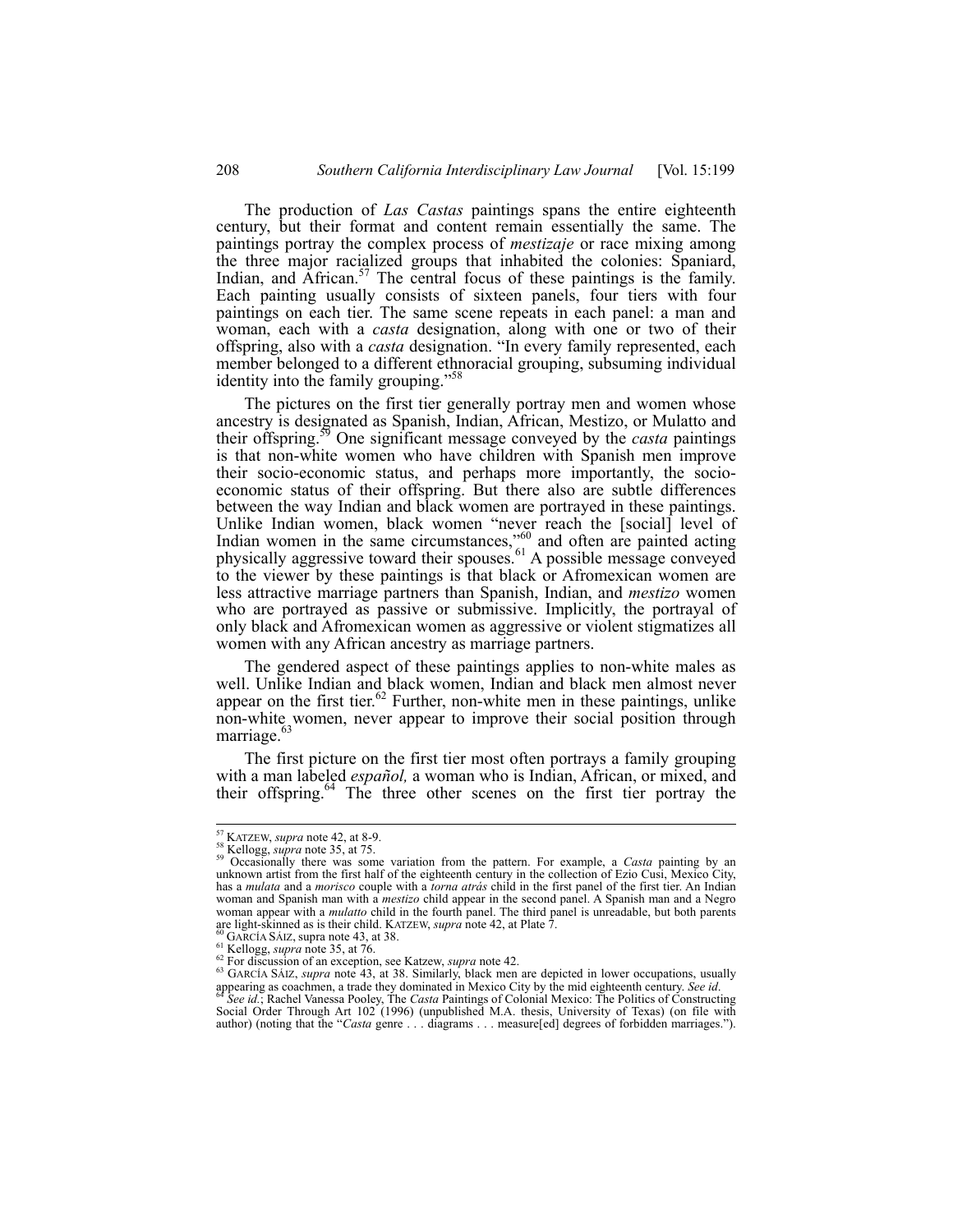consequences of miscegenation between the offspring of the first panel and pairings with Indians, Africans, or *mestizos* (offspring of *español* and Indian).<sup>65</sup> The focus, after the first tier, however, is on the offspring of unions between persons of African (*mulata*) and Indian (*mestizo*) descent.<sup>66</sup> The dress, family setting or surroundings, and accompanying symbols indicate the social status of each family group.<sup>67</sup> As the family groups become more mixed (Indian and African), their social standing diminishes. These families usually occupy the lower tiers of the painting.<sup>6</sup>

The overriding message of the *casta* paintings is of Spanish or European male dominance.<sup>69</sup> Thus, *mestizaje* as depicted in these paintings represents an embodiment of colonization and conquest.70 The *casta* paintings convey to the viewer not only the superiority of the *español*, but also the inferiority of racially mixed groups, especially anyone with African ancestry.

Contemporary art historians agree that the *casta* paintings depict a taxonomic progression, but disagree about the purpose of the paintings. Some scholars, like Susan Kellogg, argue that the paintings represent an idealized racial hierarchy, not the "racial reality in colonial Mexico," because the caste system was not rigidly enforced throughout the eighteenth century.71 Rachel Pooley argues that the *criollos,* Mexican-born Spaniards, painted the pictures to blur the distinction between them and *peninsulares*, people of Spanish ancestry born in Spain.<sup>72</sup> Thus, according

Beltrán, *supra* note 37, at 212.<br><sup>66</sup> For example, the second tier portrays the offspring of sexual unions between the children of the first tier. Likewise, the third tier portrays the offspring of sexual unions between children of the second tier. The fourth tier continues focusing on miscegenation between children of the third tier.<br><sup>67</sup> Patricia Seed, *Social Dimensions of Race: Mexico City, 1753*, 62 HISP. AM. HIST. REV. 569, 574

<sup>68</sup> See<sup>'</sup> Pooley, *supra* note 64, at 55 ("Examination of the entire genre reveals that the outcome of this racial mixing displays the construction of racial ideology which constructs whiteness as the norm, and measures all other races by their distance from whiteness.").

<sup>69</sup> *See* KATZEW, *supra* note 46, at 106. 70 *See* BOST, *supra* note 8, at 9. Bost writes:

*Mestizaje* embodies a historical narrative of the production of mixture, the often coercive intermingling of bloods – on the national level as well as the individual level – through the rape of indigenous and African women by men of European descent. These rapes continue as a dominant theme in the work of mestiza writers. . . . *Mestizaje*, for Moraga [a writer she quotes] and for others, reflects a simultaneously racial, sexual, and national memory, an embodiment of colonization and conquest.

bloodline "purity," *limpieza de sangre*, was required to become *maestro* [master], the only class of painter allowed to own his shop and employ others, in the Painter's Guild, meaning that only the upper echelons of Mexican colonial society could reach this position. See id. at 139-40. Generally, the

The offspring depicted in the paintings are "overwhelmingly represented as male." GARCÍA SÁIZ, *supra* note 43, at  $64$ .

<sup>65</sup> Pooley, *supra* note 64, at 63 (arguing that the series "construct a chain of lineage"). *See also* KATZEW, *supra* note 46, at 49 (describing the "typical" casta series as: "the first cluster of paintings . . . focus[es] on the Spanish-Indian union . . . the second group on Spanish-Black unions . . . and the third on Black-Indian combinations."). According to Beltrán, African women slaves were more numerous than male slaves, serving as concubines for the Spanish. He writes that during "the first year of the conquest . 99 percent of the individuals of white stock were males as were 6 percent of those of Negro stock."

 $(1982)$ .

Id.<br><sup>71</sup> Susan Kellogg also concludes that "the lived meaning" of the colonial racialized categories, "at least as group markers, was in decline" by the end of the colonial period, "especially in urban areas." Suban Notingg also concludes that "the lived meaning" of the colonial racialized categories, "at least as group markers, was in decline" by the end of the colonial period, "especially in urban areas."<br>Kellogg, *supra* note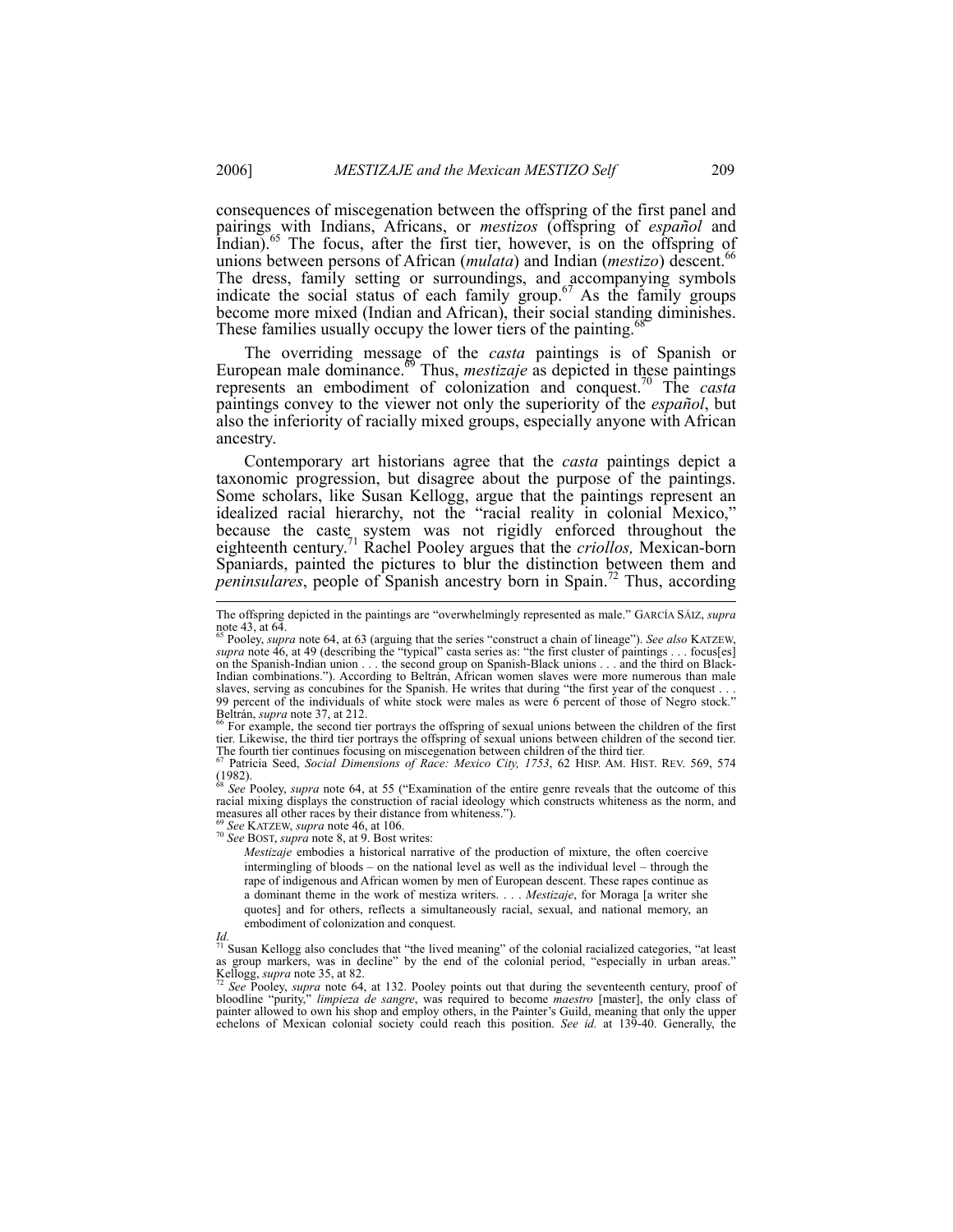to Pooley, in the *casta* paintings all persons of unmixed Spanish ancestry are characterized as *españoles*. 73 Yet, if consolidation of the top of the *casta* system was the sole purpose, one wonders why all paintings include four generations of racially mixed offspring, most of whom are Afro- and Indio*mestizos*.

Another reading of the *casta* paintings is that they illustrate how the Spanish colonists brought "their own social schema" with them to the "New World."<sup>74</sup> Beltrán, writes:

Most of the European conquerors came from the Spanish provinces of New Castille, Old Castille, and Extremadura, from areas . . . which had been under Moorish domination during part of the Middle Ages and which . . . had received in the Renaissance period additional injections of Negro blood from the slave ports of Seville and Lisbon. In spite of this . .

. we find it convenient to catalog them within the Mediterranean race of the white stock.<sup>75</sup>

Suzanne Bost is even more explicit, writing, "Even the 'pure' Spanish colonizers were the mixed descendants of Latins, Moors, Visigoths and Jews."7

While the "purity" of Spanish blood was inextricably linked to colonialist ideas of 'civilization,' in these paintings, African ancestry carried a greater stigma. This sentiment was explicitly stated in 1763 by a Spanish merchant, Joachín Antonio de Bafarás, in an illustrated manuscript entitled *Orígen, costumbres, y estado presente de mexicanos y philipinos* (Origin, customs, and current status of Mexicans and Filipinos).<sup>77</sup> Bafarás (Origin, customs, and current status of Mexicans and Filipinos).<sup>7</sup> wrote that so long as Spaniards are mixed only with Indians, their blood

The subordination of state to church and the ideology of *limpieza de sangre* (purity of blood) –where the absence of Jewish or Muslim blood defined an honorable "Old Christian"–were factors in Spain's hierarchically organized society . . . which the Spaniards brought with them when they colonized the New World. . . . Spaniards [or whites] became the aristocracy of Mexico regardless of their origins or occupations.

KATZEW, *supra* note 46, at 39. Writing in the early nineteenth century, naturalist and explorer Alexander von Humboldt "treated people of African descent, especially women, more harshly than those of indigenous descent, remarking that *mestizos* were 'of a much more mild character than the *mulattoes* descended from whites and negresses, who are distinguished for the violence of their passions and a singular volubility of tongue.'" Kellogg, *supra* note 35, at 77 (citing 1 ALEXANDER VON HUMBOLDT, POLITICAL ESSAY ON THE KINGDOM OF NEW SPAIN 244 (John Black trans., AMS Press 1966) (1811)).<br><sup>75</sup> Beltrán, *supra* note 37, at 212.<br><sup>76</sup> BOST, *supra* note 8, at 28.<br><sup>77</sup> See Kellogg, *supra* note 35, at 76-77.

apprentice positions also were limited to Spaniards, although exceptions appear to have been made for Indians, but not blacks, when the need arose. See id. at 140. Other guild regulations during the period<br>also contained racial limitations. See id. at 141. For example, a 1681 ordinance limited blacks and mulattoes who worked in pottery to official or worker categories, never maestro. *See id.* (citing the following ordinance quoted from MANUEL CARRERA STAMPA, LOS GREMIOS MEXICANOS: LA ORGANIZACIÓN GREMIAL EN NUEVA ESPAÑA, *ha de examiner, y a de ser Español, ó mestizo, y no negro, ni mulatto, y ha de haver aprendido con*  maestro examinado, con lo qual puedan los negros y mulattos exercer el oficio Solo como oficiales . .<br>."). Carrera Stampa argues that the term español used in the regulation referred to both *peninsulares* and *criollos*. STAMPA, *supra*, at 224. By the eighteenth century, *criollos* controlled access to the Painter's Guild, and they were concerned about threat of art produced clandestinely by artists excluded from the guild because of racial restrictions. Pooley, *supra* note 64, at 143-44. 73 *See* Pooley, *supra* note 64, at 132. 74 Ilona Katzew writes: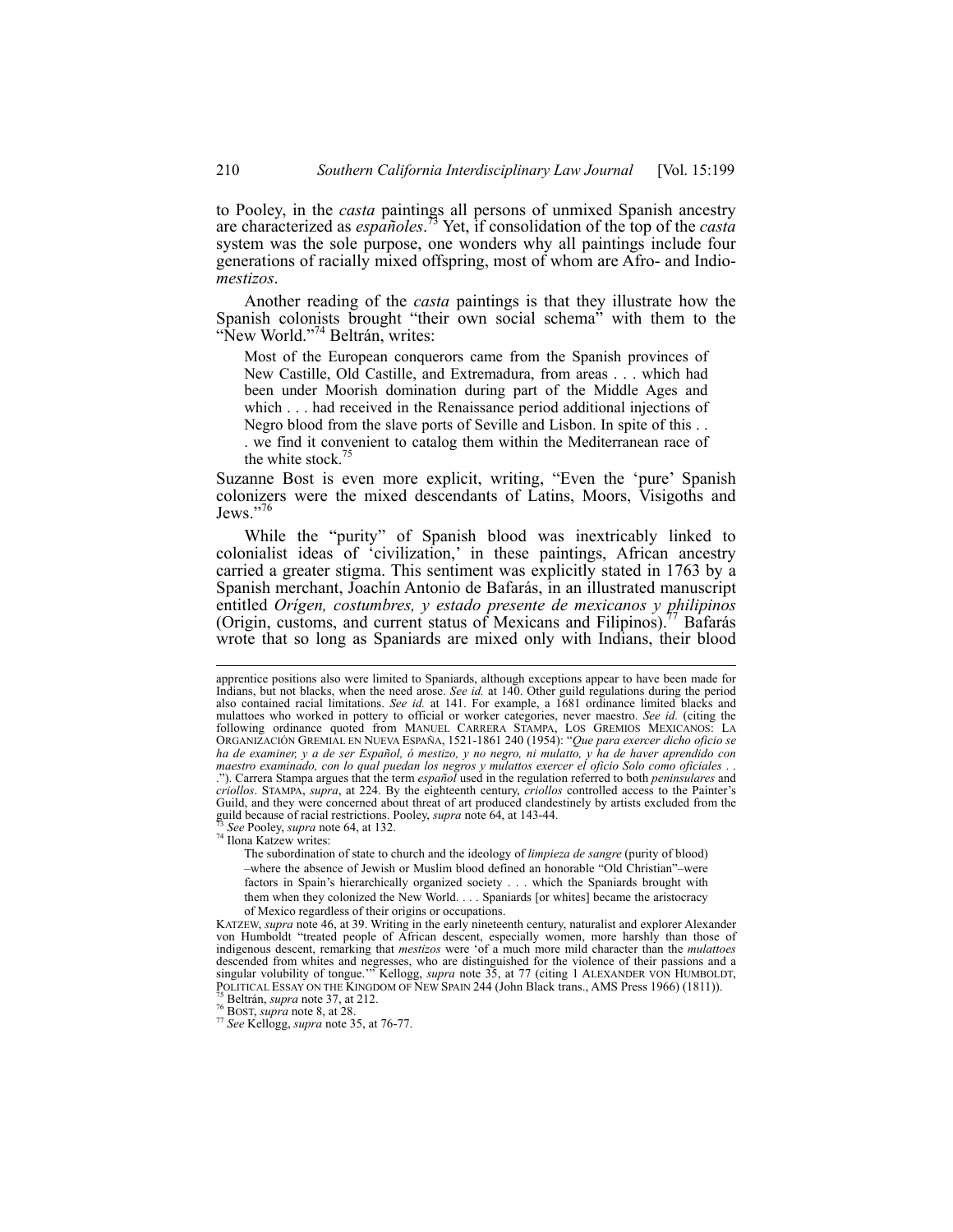can be purified.<sup>78</sup> But the mixture of Spanish or Indian with blacks, according to Bafarás, can never again be "purified" back to Spanish *or* Indian. $<sup>7</sup>$ </sup>

Still other art scholars like Patricia Seed see the *casta* paintings as reflecting a social rather than scientific understanding of race in colonial Mexico. $80$  But social understandings often translate into legal reality for those people at the lower levels of the social strata. Seed's description sounds very much like the way race in Latin America is described today.

Whether the paintings represent reality or an idealized society, their message is clear, Spanish or white ancestry is preferable, and African ancestry is least preferred.<sup>81</sup> "Throughout the colonial period, Spanish civil and ecclesiastical authorities emphasized racial differences" to control a population where Spaniards were in the minority.<sup>82</sup> These officials were very concerned because "blurring of social boundaries that resulted from race mixing, [however], precluded a de facto categorization of the population . . ."83 Thus art curator Ilona Katzew argues that the *casta*

*Colonial Mexico*, 55 J. NEGRO HIST. 131, 131-32 (1970). *See also* CHARLOT, *supra* note 53, at 53 (for an example of an attempt to enforce race-like admission requirements for artists):

The readiness of individuals to codify racial prejudice had come clearly to the fore when statutes were drafted in 1753 for the private academy painter Miguel Cabrera. This shortlived venture that was based on racial discrimination failed also to receive official backing. Only with it might such harsh rulings as this one have been enforced: "None may receive students of mixed blood . . . To abide by this ruling, the pedagogue must find out whether the child brought before him is a Spaniard and of good conduct . . . he will send him to the house of the Secretary . . . who will ascertain from the baptismal papers which the child brings with him whether he is of the quality he says  $\ldots$ 

*Id.* This statute illustrates the importance of baptismal records in determining socio-economic status. In discussing whether the Mexican-born artist *Pedro Patiño Ixtolinque* was eligible to teach at the Academy, Charlot notes that his published baptismal record said he was "born June 5, 1774 . . . of a Spanish father and a *Mestiza* (mixed blood) mother." *Id.* at 55 (citing ABELARDO CARILLO Y GARIEL, DATOS SOBRE LA ACADEMIA DE SAN CARLOS DE NUEVA ESPAÑA: EL ARTE EN MÉXICO DE 1781 A 1863 77-78 (1939)). Charlot notes that a child of these parents would be classified as white, "especially as he is not referred to as *de color quebrado* (of mixed pigmentation)." *Id.* at 55 n.37. The author also notes that *Patiño*'s contemporaries thought him a full-blood Indian. *Id.* <sup>83</sup> KATZEW, *supra* note 46, at 39.

 <sup>78</sup> *See id.* at 77. "These are, among the vast types of peoples of New Spain, the main castas or generations that it contains originated from the introduction of Blacks. . . . If this Kingdom had freed itself from the mixture with that nation, it would by now be purely Spanish without any corruption. Since Indians belong to a pure nation, upon mixing with Spaniards they become perfectly Spanish on

the third step." *Id.* <sup>79</sup> *See id.*; KATZEW, *supra* note 46, at 10-11. <sup>80</sup> *See* Seed, *supra* note 67, at 574. "[T]he social race of an individual was related to the combination of physical appearance, economic status, occupation, and family connections, in other words, to his overall socioeconomic position as well as to physical features." Kellogg, *supra* note 35, at 574. The *Casta* paintings depict each familial group "in a social setting that included the dress, furnishings, home, and occupation thought to be associated with each racial category." *Id.* at 574. 81 *See* Holland Cotter, *Faces From a Fictional Melting Pot*, N.Y. TIMES, Oct. 4, 1996, at C25. As a *New* 

*York Times* reviewer of a recent exhibit of *Casta* paintings points out, the pictures quickly devolved into a "tool for social engineering . . . [because the images] both reflected and confirmed a social hierarchy based on bloodlines." The Spanish colonizers were on the top and blacks were on the bottom and the population between was defined "on a sliding scale of minutely calibrated genetic percentages jostled<br>for advantageous position."  $Id$ . for advantageous position." *Id.* 82 KM and *See Edgar F. Love, Legal Restrictions on Afro-Indian Relations in* <sup>82</sup> KATZEW, *supra* note 46, at 39. *See Edgar F. Love, Legal Restrictions on Afro-Indian Relations in*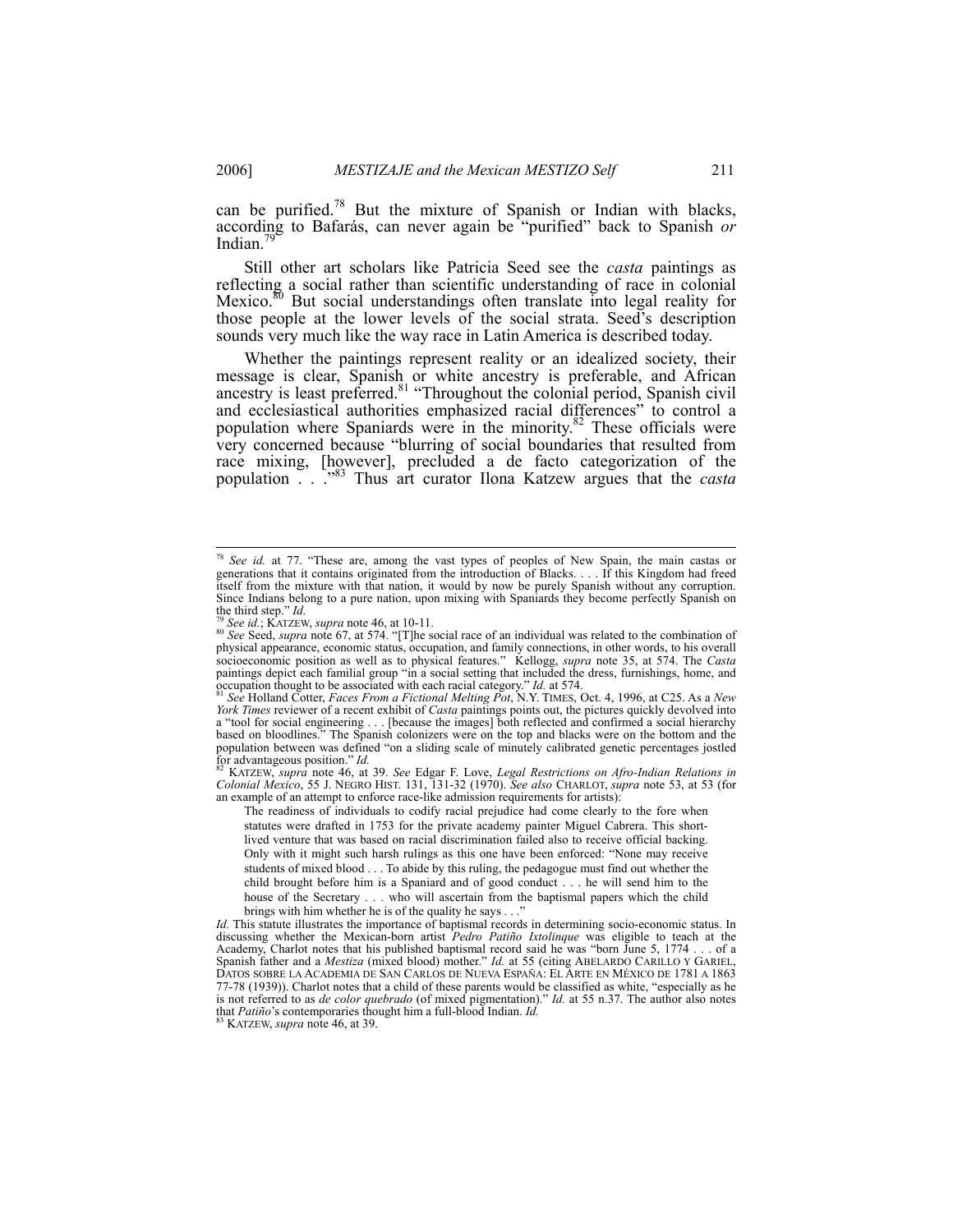painting genre reflects colonialist "anxiety over loss of control" during the eighteenth century. $\delta$ 

## B. LEGAL AND SOCIAL REALITIES IN MID AND LATE EIGHTEENTH CENTURY COLONIAL MEXICO

In the mid eighteenth century the *casta* system began to erode, but the gulf between *españole/ creoles* and *mulatto* persisted. During this period the boundary between *castizos* (offspring of *españole* and *mestizo*) and *españoles* disintegrated, resulting in an expansion of the *españoles* or white category.85 In contrast, *moriscos* (light-skinned offspring of españoles and white *mulattoes*), were reclassified (by Census takers) downward as mulattoe not expañales <sup>86</sup> mulattos, not *españoles*.

Patricia Seed concludes that the distinctions between *creoles* and *mulattoes* remained unchanged because of urban slavery.<sup>87</sup> Anthropologist John Chance in his study of colonial Oaxaca writes: "mulatto status continued to carry socially inferior meaning" even though *mulattoes* were not always on the lowest socioeconomic level.<sup>88</sup> Chance's interpretation suggests a specific anti-black social stigma.

Yet as mentioned previously, some scholars argue that persons with African ancestry were assimilated into Mexican society by the late eighteenth century because the designation Black (*negra*) disappears from the records after the 1753 census.<sup>89</sup> Chance suggests that late eighteenth century census records may be unreliable indicators of Mexico's racial realities because *casta* designations had socioeconomic implications and were used more precisely in marriage records.<sup>90</sup>

Despite the existence of rigid racial boundaries throughout the colonial period,<sup>91</sup> racial passing was possible for persons with mixed racial ancestry. Beltrán reports incidences of obvious tampering with parish baptismal records where erasures show that *españole* was substituted for *mulatto*. 92 There were other ways that persons with African ancestry could improve their social status. A few *mulattoes* entered the upper castes by joining the

<sup>&</sup>lt;sup>84</sup> KATZEW, *supra* note 42, at 8.<br><sup>85</sup> *See* Seed, *supra* note 67, at 599.<br><sup>86</sup> *See id.* Racially mixed populations of Indian origin were less distinguishable from Spaniards than populations of Black or mulatto origin.

<sup>&</sup>lt;sup>87</sup> See id. at 601.<br><sup>88</sup> JOHN K. CHANCE, RACE AND CLASS IN COLONIAL OAXACA 168 (1978).<br><sup>89</sup> See Seed, *supra* note 67, at 576-77.<br><sup>90</sup> See CHANCE, *supra* note 88, at 155. Sometimes census records were under inclusive. F the 1792 census excluded Indians and slaves because they were not eligible for military service. The recorded census compiled in 1793 did contain a count of Indians. *See id.*

A comparison of the classifications employed in the 1792 census with those found in the marriage records for 1793-97 illustrate the ambiguity and irregularity inherent in the *sistema de castas* as a terminological and cognitive system . . . In the marriage records, socioracial terms were used in a more precise manner than in the census[.]  $I_d$ . at 157 (emphasis added).

<sup>&</sup>lt;sup>91</sup> See id. <sup>31</sup> *See id.* 92 *See id.* 92 *See id.* 92 *See id.* 92 *See id.* 92 *See id.* 92 *See id.* 92 *See id.* 92 *See id. 972 See id. 1972*. Chance found similar attempts to pass in Oaxaca. CHANCE, *supra* note 88, at 177-80.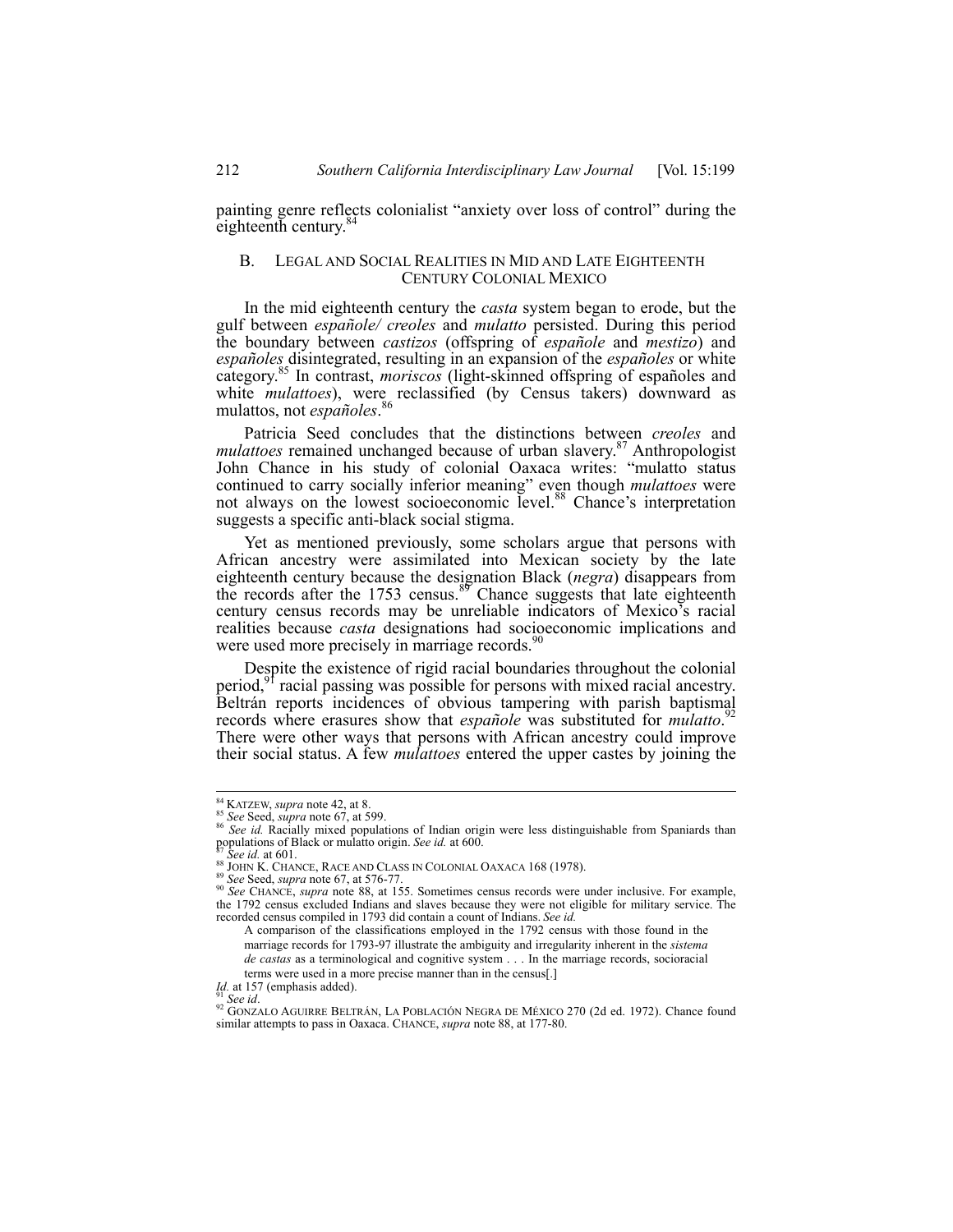military and serving in militias comprised of other *mulattoes*. 93 During this period it also was possible to purchase a license (certificate of whiteness), which gave the licensee the rights and prerogatives of Spaniards.<sup>94</sup> "[S]ocial race" in eighteenth century Mexico was based on multiple factors including appearance and financial standing.<sup>95</sup> Nevertheless, most *mulattoes* still faced legal and social restrictions.

For example, the 1781 *Consulta del Consejo de Indias* (Consulta of the Council of Indians) urged Catholic priests to discourage Indians from marrying blacks, saying that honorable positions could only be held by "pure" Indians.<sup>96</sup> A college established during the 1770s in Oaxaca, an area with a large Afromexican population, excluded "Negroes, mulattoes, *lobos* (offspring of Indians and mulattoes), *coyotes* (offspring of mestizos and mulattoes) and people of other malignant mixtures.'

Even the term *mulato* (someone with known African ancestry) was used among common people in a negative sense.<sup>98</sup> These recorded instances of anti-black bias call into question the assimilation theory.<sup>99</sup> For *mulattoes*, racial passing may have been the easiest way to escape the burdens imposed on persons with known African ancestry. This interpretation seems consistent with contemporary scholars' studies of modern Afromexican communities.<sup>100</sup>

Evidence of anti-black bias continues into the nineteenth century. When the imperial Cortes opened in Cádiz on September 24, 1810 and started discussions that ultimately led to the Spanish Constitution of 1812,

<sup>99</sup> Interestingly, Chance, at one point, appears to use assimilation, absorption, and passing interchangeably. *See id.* at 175-76. 100 *See discussion <i>infra* notes 107-21 and accompanying text.

 <sup>93</sup> *See* CHANCE, *supra* note 88, at 174. *See generally*, Ben Vinson III & Matthew Restall, *Black Soldiers, Native Soldiers: Meanings of Military Service in the Spanish American Colonies*, in BEYOND BLACK AND RED: AFRICAN-NATIVE RELATIONS IN COLONIAL LATIN AMERICA 15-47(Matthew Restall ed., 2005). 94 Chance cites to MAGNUS MÖRNER, RACE MIXTURE 45 (1967), but admits finding no records of this

practice in Oaxaca. *See CHANCE, supra* note 88, at 174. <sup>95</sup> *See BOST, supra* note 8, at 29. The existence of social race in the Spanish colony dates back at least to <sup>95</sup> *See BOST, supra* note 8, at 29. The existence o

the sixteenth century when Pope Clemente VII issued an edict suggesting that "race and legitimacy are determined by manners rather than fixed at birth." *Id.* at 30. Appearance, language, religion, education, class and lifestyle determined who was white. *See id.* at 29. (citing MICHAEL L. CONNIFF & THOMAS J.<br>DAVIS, AFRICANS IN THE AMERICAS: A HISTORY OF THE BLACK DIASPORA 312 (1994)). Bennett agrees, writing that "social appearance and behavior patterns" rather than "biological pedigree" often determined how one was classified. See BENNETT, supra note 40, at 28-29.

determined how one was classified. *See* BENNETT, *supra* note 40, at 28-29. 96 *See* CHANCE, *supra* note 88, at 173-74 (citing Archivo Parroquial de Cuilapan (Oaxaca), *Libro de Providencias*, 1771-91); Love, *supra* note 82, at 136 (citing the August 1, 1781 *Consulta del Consejo de Indias*).<br><sup>97</sup> CHANCE, *supra* note 88, at 180-81 (citing a 1776 letter from the bishop of Oaxaca to the Crown

outlining plans for the college).

In support of this statement, John Chance cites three instances during the latter part of the eighteenth century where mulatto status had a negative association:

<sup>[</sup>I]n 1754 a Spanish woman from Antequera, in charging a local man with cursing her, called his outburst 'mulatto talk'; in 1789 the parents of Joaquín Camacho y Ybañez brought a civil suit against their sone to keep him from marrying a mulatto woman, alleging 'inequality of rank'; and in 1790 a man from Coyoacán (near Mexico City) assaulted a public official after telling him to 'Go to hell!...I'm no mulatto who has to pay tribute.'

*Id.* at 168 (citing Archivo del Estado de Oaxaca, Juzgados, bundle for 1751-55 and 1887-90; Archivo General de la Nación, Criminal 137, 4).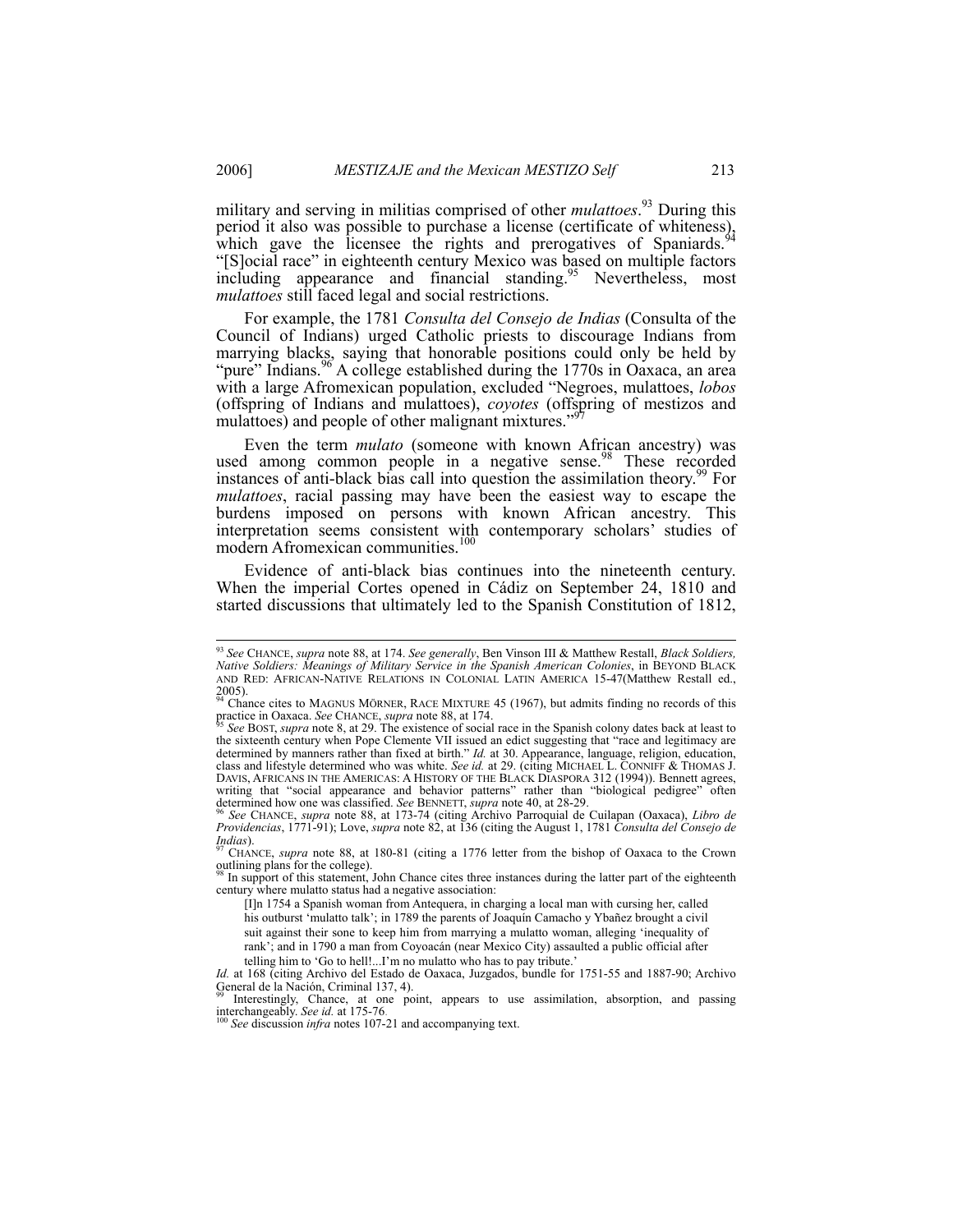the *criollos* deputies campaigned to eliminate distinctions between *espãnoles* and *criollos*. 101 These representatives, while willing to concede nominal equality to Indians and *mestizos*, hotly debated whether *castas*, particularly Afro-*castas*, should be treated as equals and included when determining apportionment of representation for the colony.<sup>102</sup>

The initial equality decree issued October 15, 1810 excluded blacks and *mulattoes*, but the 1811 draft is more subtle, differentiating between the status of *Spaniards* and *citizens*. 103 Although Indians, *mestizos*, and Afro*castas* were declared *Spaniards*, citizens, like *criollos*, were defined as: "Spaniards who on both sides trace their ancestry to the Spanish dominions of both hemispheres [Europe and America],'" effectively excluding persons with any African ancestry.<sup>104</sup> The 1812 Spanish Constitution of Cadiz abolished the *casta* system and accompanying racial laws.<sup>105</sup> *Mestizo* ultimately becomes "a source of pride rather than a stigma" because much of the population was *mestizo*. 106 Yet, *mestizo* did not clearly include Afromexicans.

## III. ANTI-BLACK SENTIMENT IN POST-COLONIAL MEXICO

#### A. AS REFLECTED IN LAWS

Following independence from Spain in 1821, the Sovereign Constituent Congress ordered that official documents no longer classify persons by race.<sup>107</sup> Yet, African slavery, although declining, lingered on until 1829.<sup>108</sup> With the abolition of African slavery, scholars of Spanish America, until very recently seem to "lose all interest" in Afromexicans.

<sup>&</sup>lt;sup>101</sup> See TIMOTHY E. ANNA, FORGING MEXICO: 1821-1835 51 (1998).<br><sup>102</sup> See id. at 51-52. One scholar argues that there were ulterior motives in pushing for equality for Indians, the desire to "eliminate the basis for the I MARK WASSERMAN, EVERYDAY LIFE AND POLITICS IN NINETEENTH CENTURY MEXICO: MEN,

WOMEN, AND WAR 105 (2000).<br><sup>103</sup> *See ANNA, supra* note 101, at 52. "The decree . . . excluded from equality those persons not 'derived' from America or Europe . . . . It did, however, constitute the formal declaration of the equality of all white, Indian, and mestizo Americans with peninsular Spaniards and of the overseas territories with  $\frac{\text{mat}}{\text{out}}$  topolitan Spain." *Id.* 

<sup>&</sup>lt;sup>104</sup> *Id.* <sup>105</sup> *Id.* <sup>105</sup> *Id.* <sup>105</sup> *See* Martha Menchaca, *Chicano Indianism: A Historical Account of Racial Repression in the United States, 20 AM. ETHNOLOGIST 583, 586 (1993).* 

<sup>&</sup>lt;sup>106</sup> Id.<br><sup>107</sup> See Moisés González Navarro, *Mestizaje in Mexico During the National Period*, *in* RACE AND CLASS IN LATIN AMERICA 145, 146 (Magnus Mörner ed., 1965). On September 27, 1822, the Congress implemented the Plan de Iguala. *See id*. at 146 (citing Moisés González Navarro, *Instituciones indígenas en México Independiente*, *in* MÉTODOS Y RESULTADOS DE LA POLÍTICA INDIGENISTA EN MÉXICO 115-30, 143-65 (1954)).

See Douglas Richmond, *The Legacy of African Slavery in Colonial Mexico*, J. POPULAR CULTURE, Fall 2001, at 1, 11 (noting also that the only exception to the end of African slavery was in Texas, where "Anglo settlers insisted that slaves be utilized."). Indian slavery was abolished in 1517 due to the efforts

of the bishop of Chiapas, Bartolomé de las Casas, although illegal Indian slavery continued. See id. at 2.<br><sup>109</sup> Magnus Mörner, *Historical Research on Race Relations in Latin America During the National Period, in RACE AN* trying to piece together the history of Afro-*mestizos* in Mexico. *See, e.*g., BEYOND BLACK AND RED:<br>AFRICAN-NATIVE RELATIONS IN COLONIAL LATIN AMERICA (Matthew Restall ed., 2005); BEN VINSON<br>& BOBBY VAUGHN, AFROMÉXICO: E Martínez Maranto, *The Afromestizo Population of Coyolillo*, 27 CALLALOO 142 (2004); BENNETT,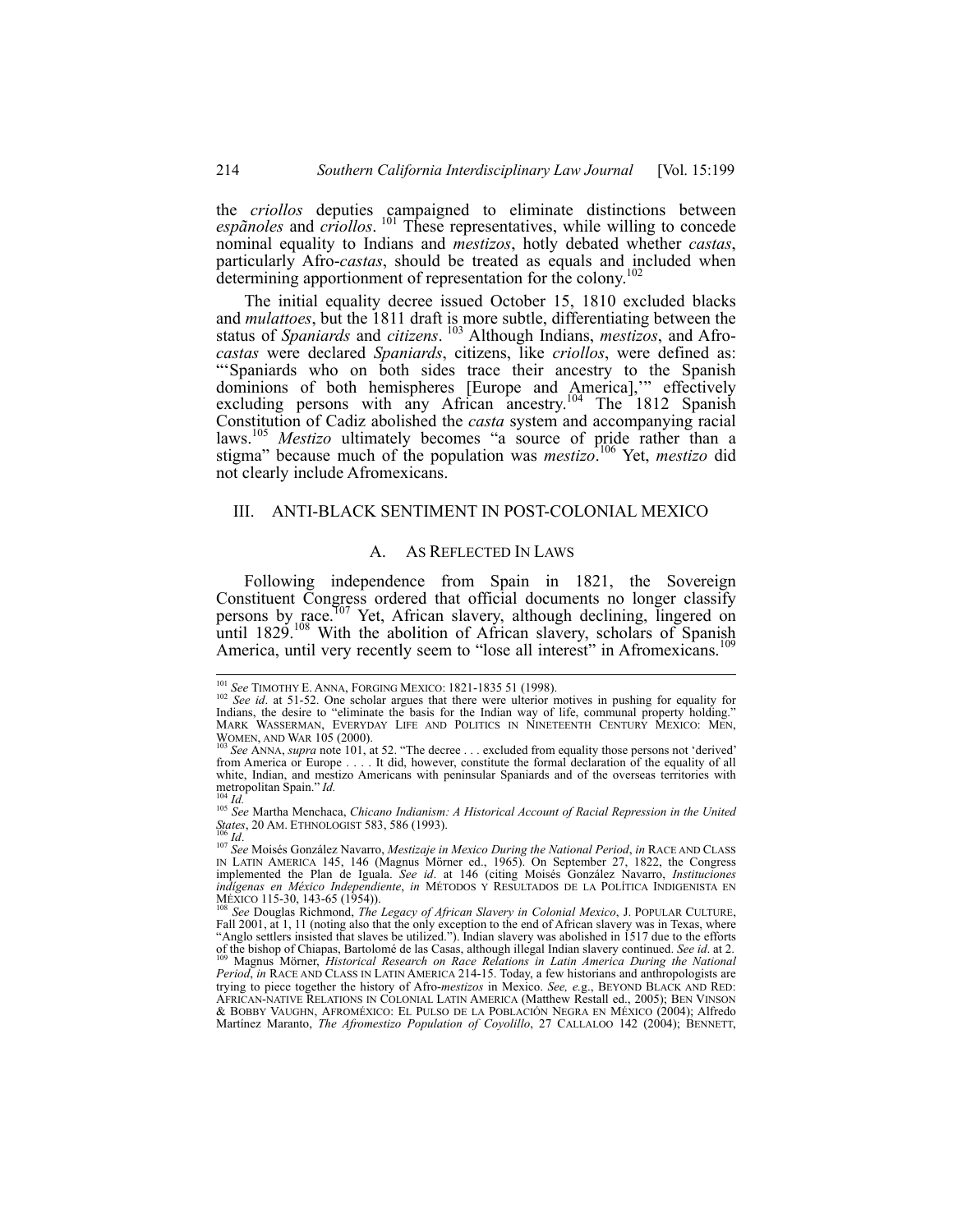Nevertheless, Mexico's laws and customary practices continued to reflect bias against Afromexicans.<sup>110</sup>

In 1826, for example, the Senate of Jalisco, in defining who was Indian, permitted anyone with mixed ancestry, except Afro-*castas*, to be considered Indian.<sup>111</sup> Sometimes non-racial language was used for laws that disproportionately impacted Afro-mestizos and Indians. For example, the initial constitutions in all but two Mexican states restricted the civil rights of domestic servants and illiterates.112 Afromexicans (and Indians) would be disproportionately represented as either servants or illiterates. Other laws specifically discriminated against Indians.

Between 1895 and 1930, only the 1921 national census contained questions about race, although the 1940 census asked questions about cultural characteristics, which might be considered racial indicators.<sup>114</sup> But racial signifiers appear in marriage records until 1940.<sup>115</sup> Marriage records from 1930-1940 raise interesting questions about the assimilation of Afro*castas*. During this period people continued to identify and be identified in these records as Afro-*mestizos*. 116 In 1930, for example, 91.3% of persons with acknowledged African ancestry married within their racialized group compared with 75% of whites and 94.6% of people labeled as "pureblooded Indians."117 By 1940, 50% of persons with acknowledged African ancestry married within their racialized group. Many Afro-*mestizos* married *mestizo* women.<sup>118</sup> Historian Patrick Carroll speculates that the marriage records show possible economic, but not social mobility for the Afro*castas*. 119

l

*supra* note 40; LAURA LEWIS, HALL OF MIRRORS: POWER, WITCHCRAFT AND CASTE IN COLONIAL MEXICO (2003); PATRICK J. CARROLL, BLACKS IN COLONIAL VERACRUZ: RACE, ETHNICITIY, AND REGIONAL DEVELOPMENT (2d ed. 2001); BEN VINCENT, BEARING ARMS FOR HIS MAJESTY: THE FREE-COLORED MILITIA IN COLONIAL MEXICO (2001); Ted Vincent, *The Blacks Who Freed Mexico*, 79 J. NEGRO HIST. 257 (1994). <sup>110</sup> *See* Navarro, *supra* note 107, at 146. "The 1836 '*centralista*' constitution imposed similar handicaps.

Although no such restrictions appeared in the *'federalista'* constitution of 1857, in practice little progress was made because despite a decrease in illiteracy the rapid development of peonage impeded the greater part o

The states of Puebla and San Luis Potosí did not have similar restrictions. *See id.*<br>The states of Puebla and San Luis Potosí did not have similar restrictions. *See id.*<br><sup>113</sup> Although the use of racial terminology in of

<sup>1822,</sup> the practice continued in remote or heavily Indian areas until 1832. In other states racial terms appear periodically, especially in records throughout the nineteenth century. *See id.* at 155. In Chiapas, Indians were required to pay a special tribute until 1824. *See id*. Some churches imposed different fees on Indians than on non-Indians. Navarro writes: "cultural distinctions (that is, language, food habits, dress, housing) are currently the best criteria for analyzing Mexican society. It is, however, also possible

that some people might belong to one race by some standards and to a different one by others." *Id.* <sup>114</sup> *See id.* at 150. Navarro admits that "an occasional official source continues to classify population by racial ori

<sup>&</sup>lt;sup>115</sup> See id. at 150.<br><sup>116</sup> See id. at 150-51.<br><sup>117</sup> See id. at 150-51.<br><sup>117</sup> See id. at 151 (citing *Anuario Estadístico de los Estados Unidos Mexicanos 1939* 122-23 (1941);<br>*Anuario Estadístico de los Estados Unidos Mexi* 

*Anuario Estadístico de los Estados Unidos Mexicanos 1939* 156 (1943)). 119 *See* PATRICK J. CARROLL, BLACKS IN COLONIAL VERACRUZ: RACE, ETHNICITY, AND REGIONAL DEVELOPMENT 120-24 (1st ed. 1991).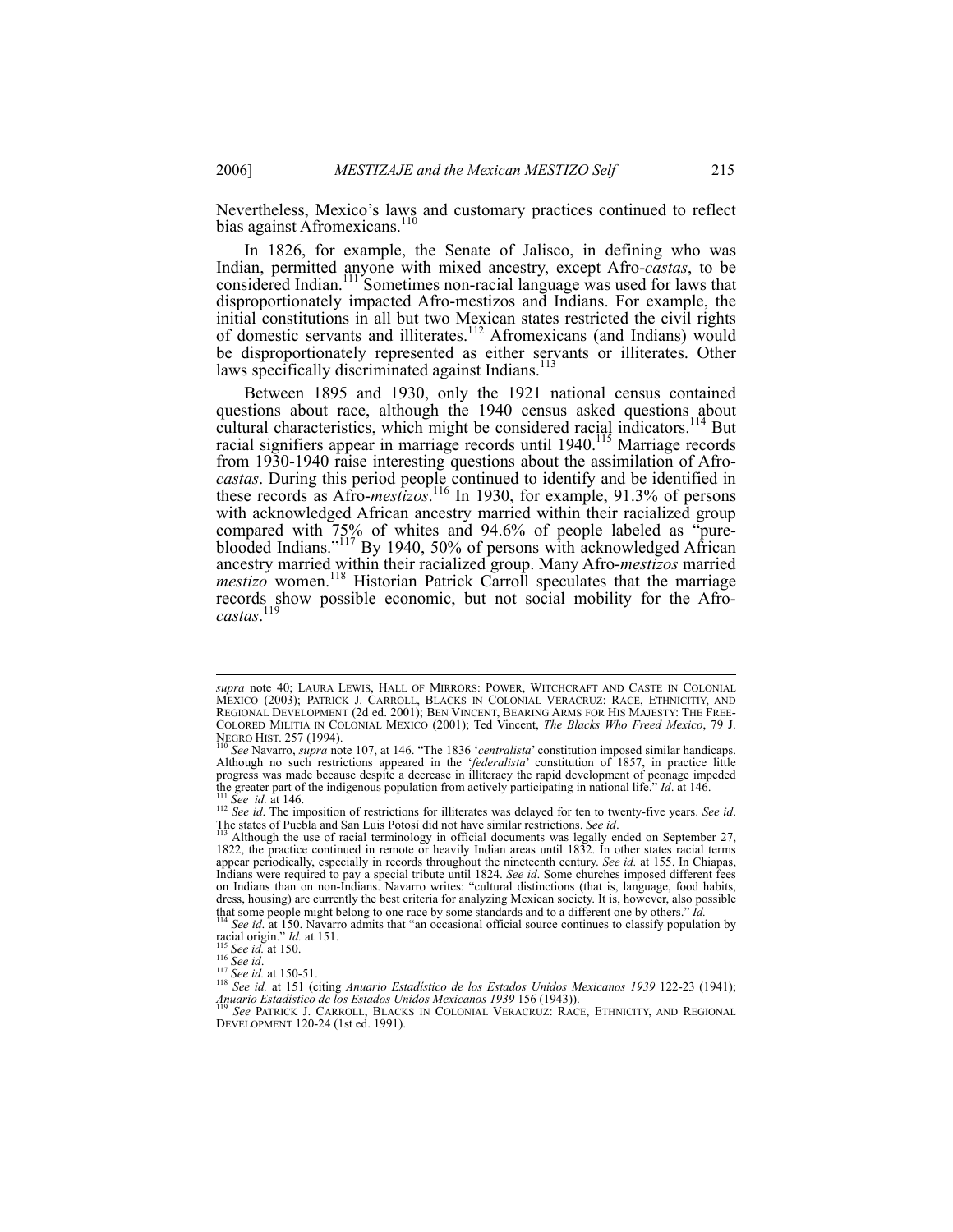Although there is some evidence of anti-black bias in Mexico in the 1930s and 1940s, other anecdotal evidence suggests that any bias was more social than legal.<sup>120</sup> Black baseball players, relegated in the U.S. to segregated teams, could play freely in Mexico during this period. The players reported that they enjoyed freedom of movement and experienced a social standing and well-being they did not have in the United States.<sup>121</sup>

# IV. WHAT IS A MEXICAN IN THE UNITED STATES 19TH – 20TH CENTURY?

The racial status of Mexicans and Mexican Americans in the United States has been contested throughout the nineteenth and twentieth centuries. This section examines the racing of Mexicans and Mexican Americans, looking first at congressional and public debates in the nineteenth century and court decisions in the late nineteenth century and early twentieth century. Next, I look at how Mexico, in fashioning a national image, responded to its negative image abroad. I end with a brief discussion of the continuing debate over the classification of mixed-race individuals with Mexican ancestry by looking at how they are treated in the U.S. Census.

## A. CONGRESSIONAL AND PUBLIC DEBATES IN THE NINETEENTH CENTURY

Historian Reginald Horsman argues that the Texas Revolution and the Mexican-American War in the 1840s were catalysts for the "overt adoption of a racial Anglo-Saxonism" in the United States.<sup>122</sup> Thus, it is unsurprising that in public debate during the 1830s and 1840s, the citizens of Mexico were compared unfavorably with white Americans.<sup>123</sup> Influenced by pseudo-scientific racialists and ethnologists, some U.S. politicians blamed the instability in Mexico during this period on its inhabitants, which were characterized as "a mixed inferior race with considerable Indian and some *black blood*."124 As the Mexican-American War (1846-1848) drew to a close, congressional debates shifted to whether inhabitants of the territory

 <sup>120</sup> *See* Omar Farouk, *Los Beisbolistas AfroAmericanos En Las Ligas Mexicanas, 1930-1940: Un Refugio Desde La Sociedad "Jim Crow" De Estados Unidos* [AfroAmerican Baseball Players in the Mexican Leagues, 1930-1940: A Refuge from the "Jim Crow" Society of the United States], *in* EL<br>ROSTRO COLECTIVO DE LA NACIÓN MEXICANA 330 (María Guadalupe Chávez Carbajal ed., 1997).<br><sup>121</sup> Id. (2008). REGINALD HORSMAN, RA

<sup>&</sup>lt;sup>122</sup> REGINALD HORSMAN, RACE AND MANIFEST DESTINY: THE ORIGINS OF AMERICAN RACIAL ANGLO-<br>SAXONISM 208 (1981). Mónica Russel y Rodríguez argues that a close examination of the writings by race scientists and ethnologists of the mid-1800s discloses that they were "commenting on the politics and policies regarding Mexico." Mónica Russel y Rodríguez, *Mexicanas and Mongrels: Policies of Hybridity, Gender and Nation in the US-Mexican War*, 11 LATINO STUDIES J. 49, 55 (2000). "[T]here are clear textual references to science, ethnologies, and travel accounts within the Congressional records."  $Id$  at 59.

<sup>&</sup>lt;sup>123</sup> *See* HORSMAN, *supra* note 122, at 109-120.<br><sup>124</sup> *Id*. at 210 (emphasis added). "These racial postulates were imposed on Mexicans as mongrels–part-Indian, part-Black, and part-European. The racial terms used to describe Mexicans a century and a half<br>ago were extreme, horrifically negative, virulent, but oddly repetitive. The words 'degraded,' 'mongrel,'<br>'half-breed' inferiority of Mexicans." Russel y Rodríguez, *supra* note 122, at 60.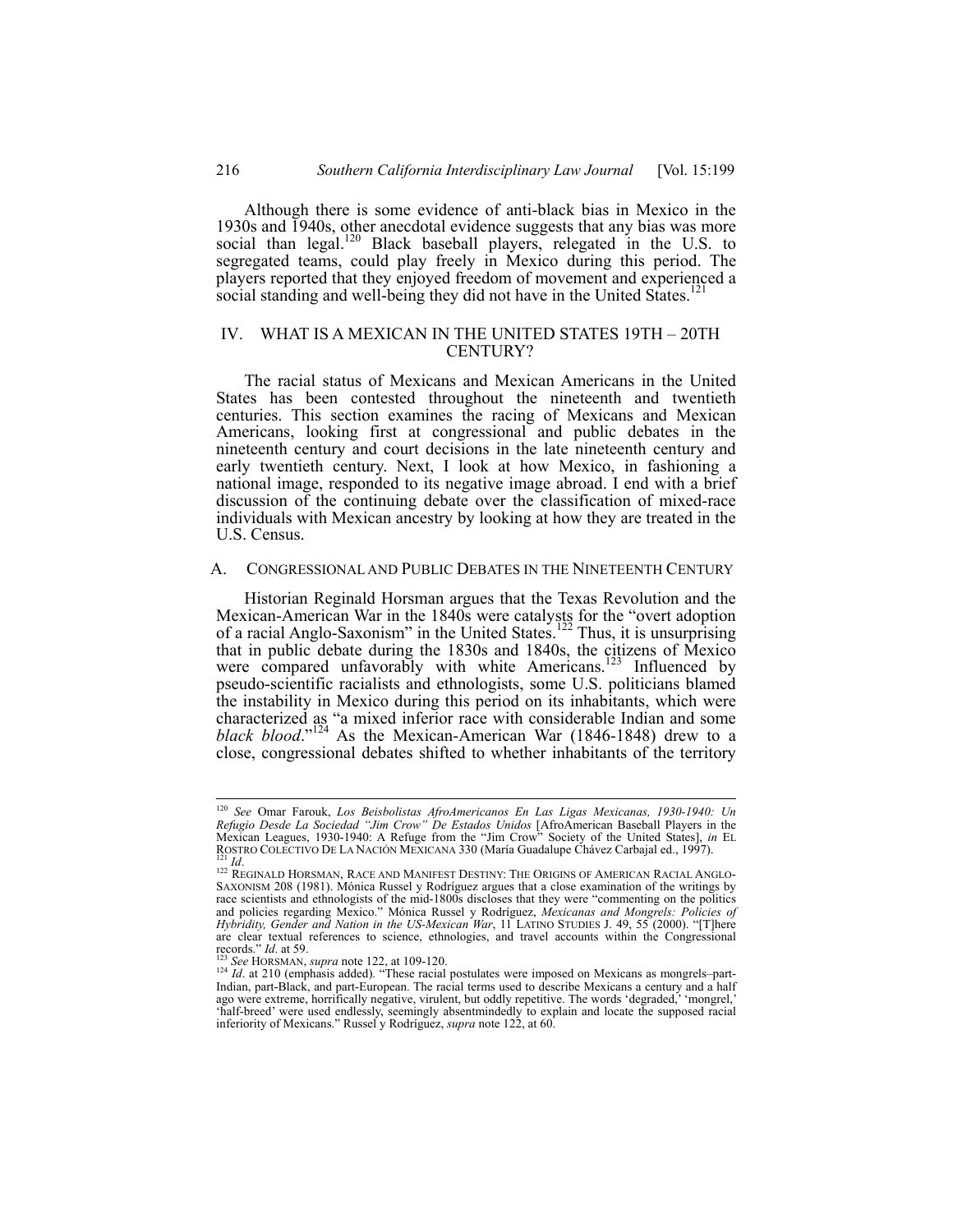taken from Mexico would become U.S. citizens.<sup>125</sup> During the winter of 1847-1848, the Whigs in Congress strongly opposed making the Mexican population U.S. citizens.<sup>126</sup> Race, for some legislators, was a factor mediating against conferring citizenship. $127$ 

Florida Representative Edward C. Cabell, for example, argued that annexing the Mexican territory meant annexing a population of "*black*, white, red, [and] mongrel."<sup>128</sup> Representative James Pollock from Pennsylvania opposed taking more Mexican territory because its population was degraded and "every possible shade and variety of color and complexion, from the deep black of the negro, to the shallow white of the Mexican Indian."129 Similarly, Representative Columbus Delano, an anti-slavery Whig from Ohio, argued that Mexicans were a "slothful, indolent, ignorant race of beings" because they were "a combination of Spanish, English, Indian and Negro blood."<sup>130</sup> Still others, like South Carolina Senator John C. Calhoun, characterized Mexicans as "a 'dead body'—a mixed people who, in time, would create their own demise."<sup>13</sup>

Proponents of incorporating portions of Mexico and its citizens tended to characterize Mexicans as primarily Indians, linking them to American Indians and to the Indian-removal policies applied to Indians in the United States.<sup>132</sup> Arkansas Senator Ambrose H. Sevier, who twice chaired the Committee on Indian Affairs  $(26<sup>th</sup>$  and  $29<sup>th</sup>$  Congresses), "reminded Senator [John Bell of Tennessee] of his own system for the removal of the Indians to the West . . . [Thus,] He did not see any greater difficulty in civilizing and governing the mass of Mexicans."<sup>133</sup> Initially, it appeared that these arguments prevailed.

The original 1848 Treaty of Guadalupe Hidalgo signed by the President accorded Mexicans the status of "free white person(s)" and granted them citizenship "as soon as possible."<sup>134</sup> In confirming the treaty following the

<sup>&</sup>lt;sup>125</sup> Three options were debated in Congress: (1) take over all of Mexico and treat its citizens as colonial subjects; (2) withdraw from Mexico rather than "pollute" the U.S. with the racially mixed Mexican population; and (3) take some land belonging to Mexico, but minimize the number of Mexican citizens

to be incorporated as U.S. citizens. Russel y Rodríguez, *supra* note 122, at 61.<br><sup>126</sup> "Militarism, the extension of slavery, and the forcible addition of a mongrel race dominated the arguments of Whig orators in Congress." HORSMAN, *supra* note 122, at 239.<br><sup>127</sup> Thus, it is unsurprising that 1848 is "commonly characterized as the year of the 'war of the races."

The Thus, it is unsurprising that 1848 is "commonly characterized as the year of the 'war of the races."<br>ROBERT J.C. YOUNG, COLONIAL DESIRE 120 (1995) (discussing the connection between race, gender, sexuality, and nation).

<sup>&</sup>lt;sup>328</sup> HORSMAN, *supra* note 122, at 242 (emphasis added).<br><sup>129</sup> *Id.* 130 *Id.* at 240.<br><sup>131</sup> Russel y Rodríguez, *supra* note 122, at 62. On January 4, 1848, Senator Calhoun, in a well-known speech, argued against including Mexicans as U.S. citizens, characterizing Mexico's population as a mixed colored race of largely Indian ancestry. CONG. GLOBE, 30th Cong., 1st Sess. 96-98 (1848) ("Are we to associate with ourselves as equals, companions, and fellow-citizens, the Indians and mixed race of Mexico?").<br>of Mexico?").<br> $^{132}$  Russel y Rodríguez, *supra* note 122, at 65.

<sup>&</sup>lt;sup>132</sup> Russel y Rodríguez, *supra* note 122, at 65.<br><sup>133</sup> CONG. GLOBE, 30th Cong., 1st Sess. 299 (1848). Sevier was not worried about conferring the franchise on Mexicans incorporated into the United States, saying that: "h Mexicans would gain it from the Constitution. The Indians had not gone up to vote that he knew of."<br>Russel y Rodríguez, *supra* note 122, at 65.

Treaty of Peace, Friendship, Limits, and Settlement with the Republic of Mexico, U.S.-Mex., Feb. 2, 1848, 9 Bevans 791 n.11 (giving the original text of Art. IX).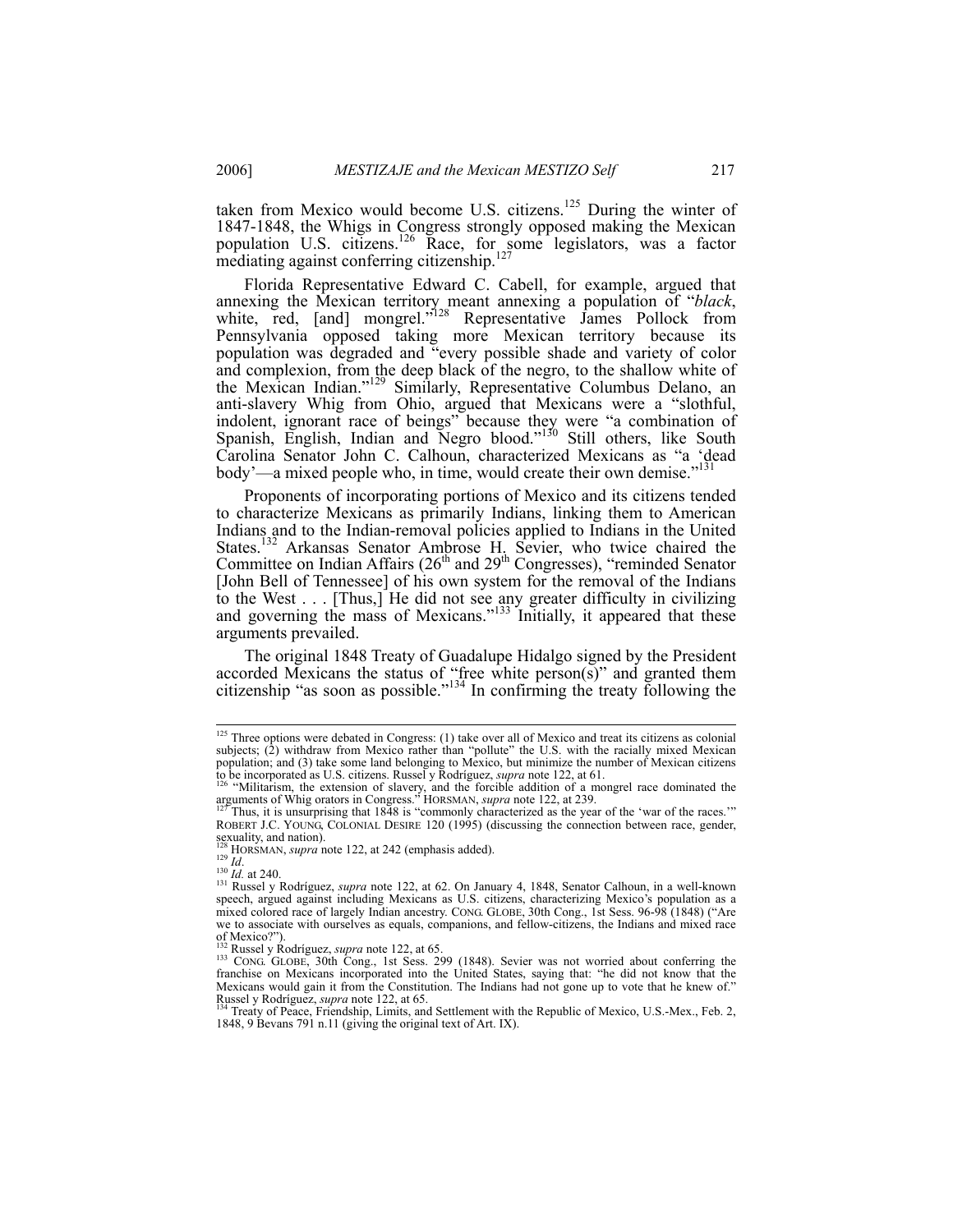debates, Congress changed the language on conferral of citizenship to "at the proper time" as determined by Congress.<sup>135</sup> The extent to which the former citizens of Mexico were treated as white "was deferred to each state's constitution and pervasive social practices of racialization."<sup>136</sup>

## B. FORMATION OF NATIONAL IDENTITY AND MEXICO'S CONCERN ABOUT ITS IMAGE ABROAD

The Mexican leadership was very aware of its image abroad. In 1867, Benito Juárez, upon returning to power, referred to Mexico as "a state protected by the law of people . . . not 'a voluntary association of thieves and pirates' organized for its own particular good. Thus, Mexico can distinguish itself perfectly from 'wandering savage hordes' because it constitutes a resolute civil society. . . ."137 In 1869 Ignacio Altamirano, editor of the publication *El Renacimiento*, proposed the use of the arts to counter Mexico's negative image abroad.<sup>138</sup>Art historian Stacie Widdifield concludes: "Picturing national history required negotiating between an assertive posture on the one hand and a defensive posture on the other."<sup>139</sup> A call to use the arts to change foreign impressions of Mexico is repeated once again in a lengthy editorial published by *El Siglo XIX* in May 1874. The editorial entitled *Exposición americana de 1876, su importancia para México* [*The American Exposition of 1876: Its Importance for Mexico*], acknowledges that foreign countries view Mexico and its citizens as "ignorant, vicious, and brutish."<sup>140</sup> The editorial writer argues that Mexico's presence at the Philadelphia Exposition would be "an ideal place to reestablish Mexico's honor in the international arena."<sup>141</sup>

In crafting its national image, Mexico "actively calculated blacks' disappearance from the nation while centering mestizos and Indians in it."<sup>147</sup> The symbolic elevation of Mexico's indigenous people accompanied

<sup>&</sup>lt;sup>135</sup> Treaty of Peace, Friendship, Limits, and Settlement with the Republic of Mexico, U.S.-Mex., Feb. 2, 1848, 9 Stat. 922, 930 (providing amended text).

<sup>136</sup> Russel y Rodríguez, *supra* note 122, at 54. For a more detailed discussion of this point see *The Treaty of Guadalupe Hidalgo (1848)*, *in* RACE AND RACES: CASES AND RESOURCES FOR A DIVERSE<br>AMERICA 2000.<br>AMERICA 2000).

<sup>&</sup>lt;sup>137</sup> WIDDIFIELD, *supra* note 52, at 32.<br><sup>138</sup> *Id.* at 41. "[T]he cultivation of the arts could effectively dispel the cruel image created by foreigners (especially by French writers) of Mexico as backward and uncivilized." *Id.* "The enemy had become the image that foreigners had created of Mexico . . . All Mexicans, no matter what their political position, were encouraged to join together in this virtuous and civilized pursuit of culture to ward off the enemy. *Id.* Altimirano continues:

<sup>[</sup>I]t was the enemy's image of Mexico that was also at issue. . . . "[T]he defense of the noble Mexican people, despicably outraged, indignantly described as uncivilized in their vengeance, unrecognized in their sacrifices, condemned before humanity." It was a gesture aimed at correcting the biased views of Europeans, whose knowledge of the events of the past two decades conjured up images of Mexicans as consummately inhumane.<br>Id. at 42.<br> $^{139}$  Id. at 45-46.<br> $^{140}$  Id. at 67.

*Id. at 67.*<br><sup>141</sup> *Id. Id. Lewis, Blacks, Black Indians, Afromexicans: The Dynamics of Race, Nation, and Identity in* <sup>142</sup> Laura A. Lewis, *Blacks, Black Indians, Afromexicans: The Dynamics of Race, Nation, and Ident a Mexican Moreno Community (Guerrero)*, 27 AM. ETHNOLOGIST 898, 903 (2000) (citing JACQUES LAFAYE, QUETZALCOATL AND GUADALUPE: THE FORMATION OF MEXICAN CONSCIOUSNESS (1976)). "In the late-18th century exiled Jesuit Francisco Javier Clavijero's defense of Indians from European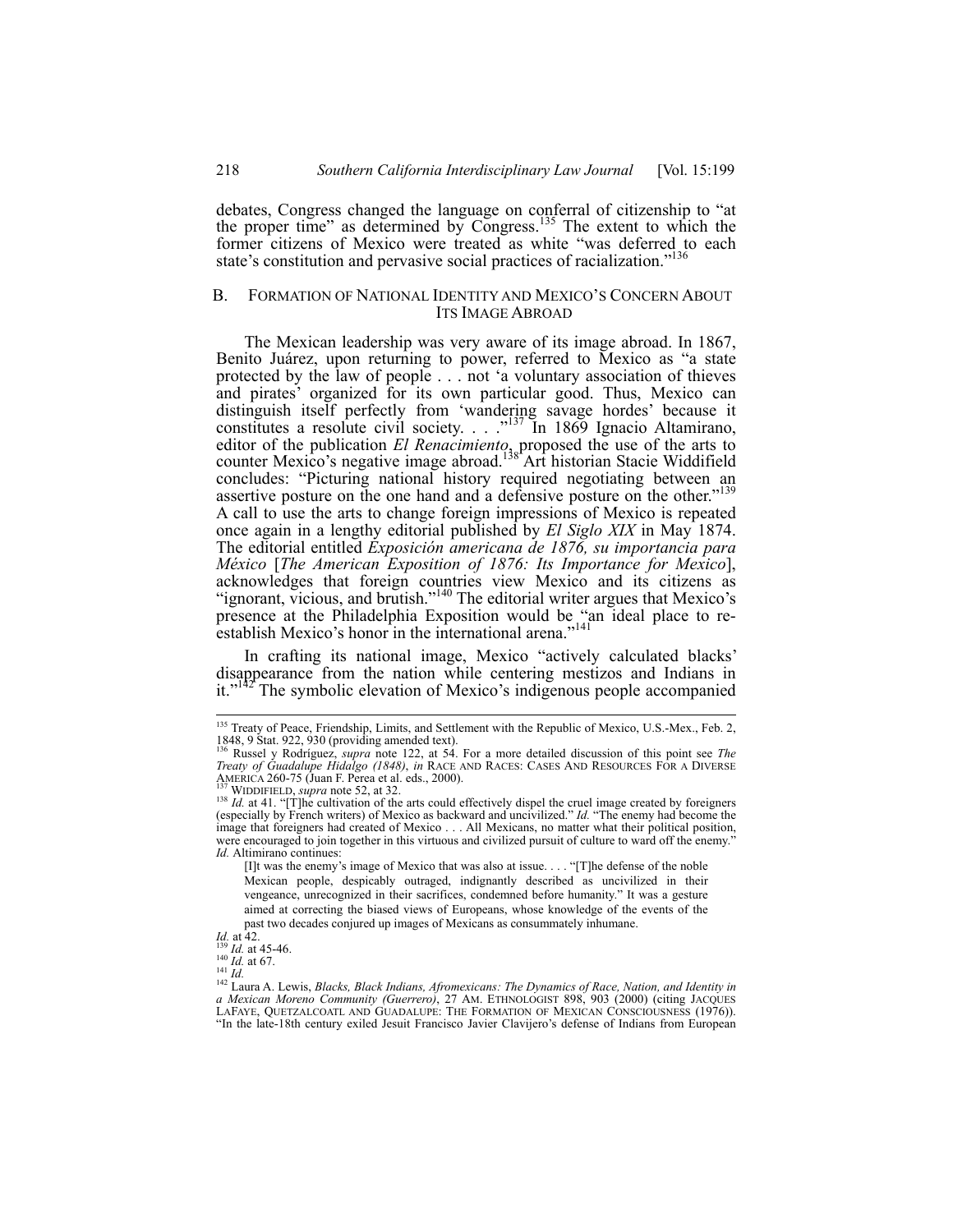by the simultaneous rejection of Mexico's African roots is apparent in an early twentieth century book, *La Raza Cósmica (The Cosmic Race)*, a classic written by revolutionary essayist José Vasconcelos. In his book, Vasconcelos, while promoting the idea of "constructive miscegenation" *mestizaje*—defined as the mixing of whites and Indians, also promotes "the idea that the 'Negro race' would vanish from the Mexican social body."<sup>143</sup>

To accomplish these twin goals, Mexico's ruling elite, like their neighbors to the north and south, sought to *whiten* its population during the nineteenth century by encouraging European immigration and prohibiting immigration by Asians and blacks.<sup>144</sup> At the same time, the Aztec became an important national symbol of rehabilitating the image of indigenous people. In 1896, Antonio Martínez de Castro, Minister of Justice in the Juárez administration, fostered a nationalist narrative that incorporated Mexico's pre-colonial, colonial and post-colonial culture,<sup>145</sup> using Indianism as a component of Mexican nationalism. As a result, Moisés González Navarro writes:

The Revolution rehabilitated the image of the Indian, to a degree sometimes approaching demagogy . . . . the exact opposite of Dr. Mora's mid-nineteenth century plan for the population of the country by white foreigners who should be given preference over the "colored" races in everything that did not constitute a "clear violation of justice."<sup>146</sup>

Arguably, the rehabilitation of the indigenous population in Mexico is not necessarily inconsistent with that country's encouragement of European migration; both are components of a Latin American type of nationalism. Nationalism, "the identity of the majority of people within a nation-state with the republic, nation, or national society as the primary reference group,"<sup>147</sup> often uses a variety of symbols to achieve unity. Mexico's acknowledgment of its Indian roots was an essential step in the development of an internal oneness that could accommodate the vast racelike differences developed and encouraged by colonial rule. *Mestizaje* with the African roots erased becomes the vehicle to accommodate these differences.<sup>148</sup>

As Arlene Torres and Norman Whitten write, Indianism or *Indigenismo* is a component of *mestizaje*, "the ideology of racial intermingling."149

racism or his rejection of the 'vile Black slave and his descendants' from his image of the Mexican

nation." *Id.*<br><sup>143</sup> *Id.* at 903 (citing Nancy Leys Stepan, 'The Hour of Eugenics': Race, Gender and Nation in<br>Latin America 150 (1991); José Vasconcelos, La Raza Cósmica: Misión de l Raza

IBEROAMERICANA 30 (1925). <sup>244</sup> *See* Navarro, *supra* note 107, at 158; *see generally* MINORITY RIGHTS GROUP, NO LONGER INVISIBLE, AFRO LATIN AMERICANS TODAY 170 (1995).

INVISIBLE, AFRO LATIN AMERICANS TODAY 170 (1995).<br><sup>146</sup> See WIDDIFIELD, *supra* note 52, at 39.<br><sup>146</sup> Navarro, *supra* note 107, at 154.<br><sup>147</sup> Arlen Torres & Norman E. Whitten, Jr., *General Introduction: To Forge the Futu* 

Past: An Interpretive Looky on the 7, at 7.<br>LATIN AMERICA, supra note 7, at 7.<br><sup>148</sup> "Nationalist ideologies develop [among other things,] . . . symbols of internal 'oneness' based on concepts of 'racial classification' . . ." *Id*.<br><sup>149</sup> The concept of Indianism has two conflicting aspects: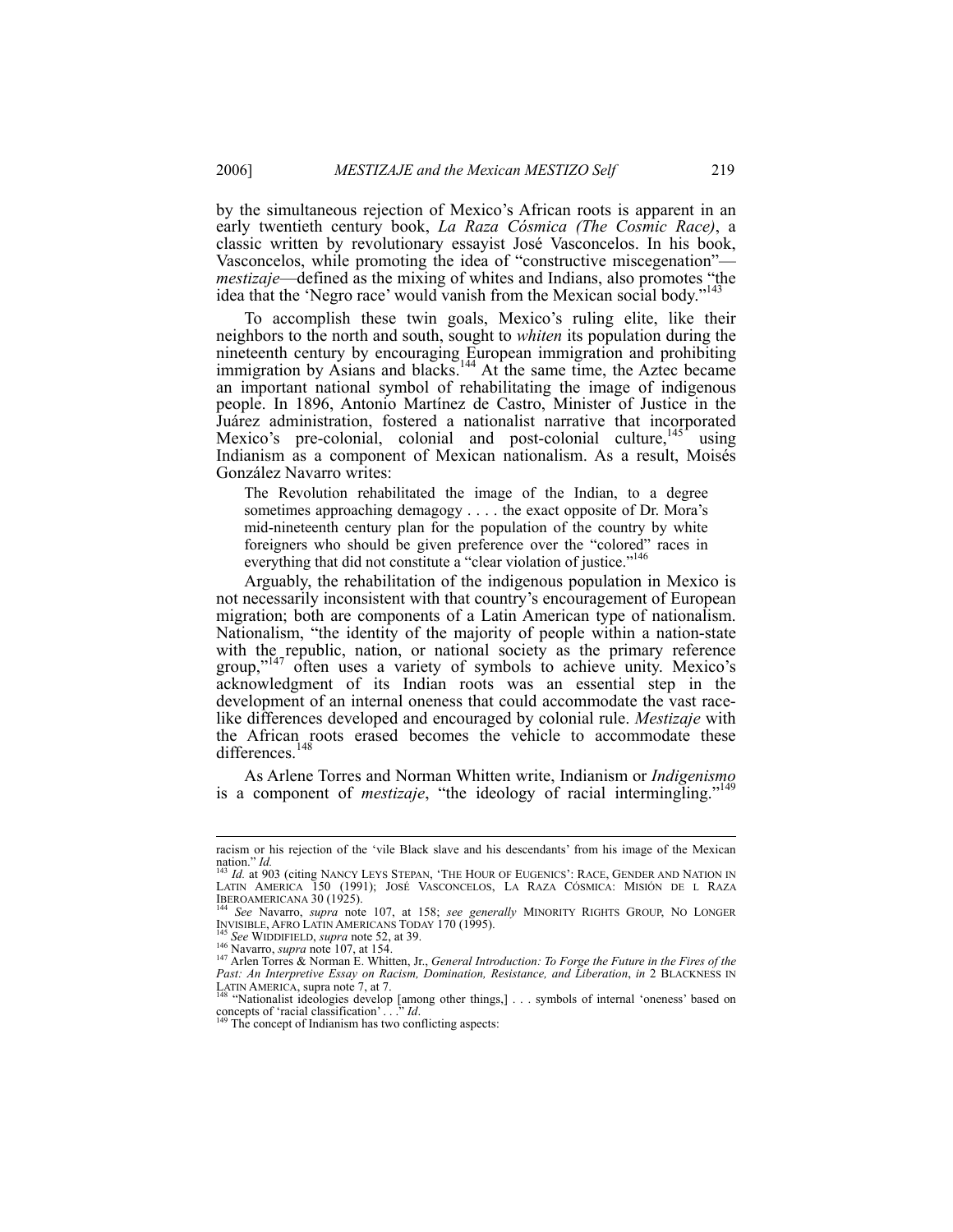*Mestizaje* and *blanqueamiento*<sup>150</sup> are two "complementary . . . nationalist ideolog[ies] of racial culture."<sup>151</sup> Thus, Mexico's policy of ennobling its indigenous population while simultaneously encouraging European migration is not inconsistent with the creation of a single national identity. One can see the impact of this quite clearly in *In re Rodriguez*,<sup>152</sup> a U.S. naturalization case.

In 1896 Ricardo Rodriguez appeared before a Texas federal district court considering his petition for naturalization.<sup>153</sup> Two lawyers, A. J. Evans and T. J. McMinn, also appeared in court to challenge Rodriguez's application, arguing that since Rodriguez was neither white nor black (African or of African descent), he was ineligible for United States citizenship.<sup>154</sup> Naturalization was restricted to whites until  $1870$ ,<sup>155</sup> when the statute was broadened to include persons of "African nativity, and to persons of African descent."<sup>156</sup>

In trying to determine whether Rodriguez met the racial criteria for naturalization, counsel asked him a series of questions:

Q. Do you not believe that you belong to the original Aztec race in Mexico?

A. No, sir.

Q. Do you belong to the aborigines or original races of Mexico?

- A. No, sir.
- Q. Where did your race come from? Spain?
- A. No, sir.
- Q. Where did your race come from?
- A. I do not know where they came from.<sup>157</sup>

Rodriguez testified that he was born in Ojueles, Mexico of Mexican parents who told him he was Mexican. He stated that he was a "*pureblooded Mexican*, having neither Spanish nor African blood in him."158 His challengers, Evans and McMinn, describe the population of Mexico as:

 <sup>[</sup>O]n the one hand, a search for the creative dimensions of nationalism through the symbolism of an indigenous past and, on the other hand, [it is] a social-political-literary symbol that conveys the mood of remorse over the living conditions of contemporary 'acculturated Indians. . . . Indeed, *indigenismo* may be thought of as a key support for the exclusion of contemporary native peoples from nation-state affairs.

Torres & Whitten, *supra* note 147, at 7 (citations omitted). Further discussion of this point is beyond the scope of this article.<br><sup>150</sup> Blanqueamiento means whitening. See Torres & Whitten, *supra* note 147, at 7.<br><sup>151</sup> Torres & Whitten, *supra* note 147, at 7.

<sup>152</sup> *In re Rodriguez*, 81 F. 337 (W.D. Tex. 1897).<br>
<sup>152</sup> *In re Rodriguez*, 81 F. 337 (W.D. Tex. 1897).<br>
<sup>153</sup> *See id.*<br>
<sup>154</sup> *See id.*<br>
<sup>155</sup> *See Naturalization Act of 1790*, 1 Stat. 103 (1790).<br>
<sup>156</sup> *In re Rodrigu*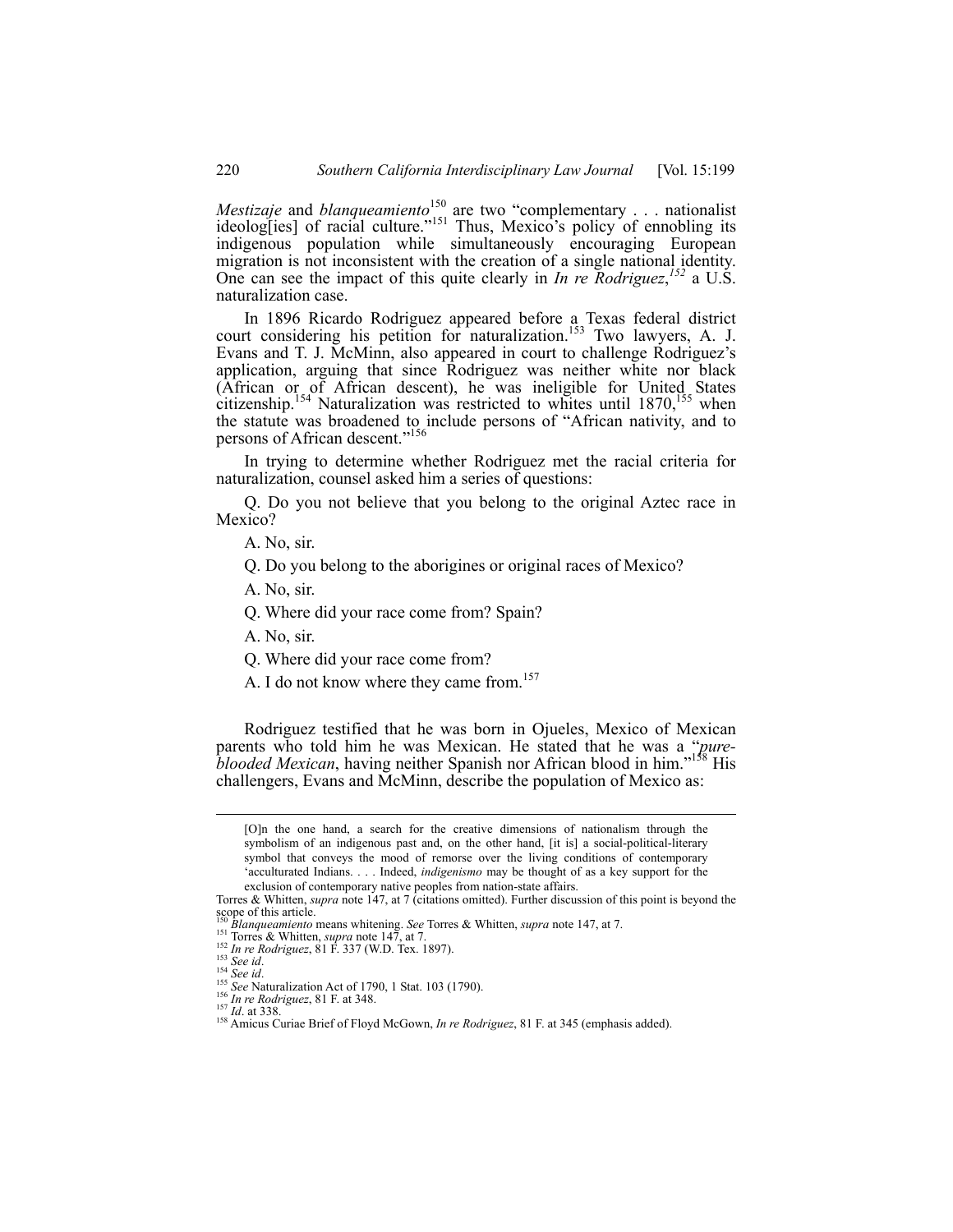compris[ing] about six million Indians of unmixed blood, nearly one-half of whom are nomadic savage tribes of the mountain districts of the north; about five million whites or creoles, chiefly descended from the early Spanish colonists; perhaps *twenty-five thousand Africans or hybrids, possessing some negro blood*, whether mixed with the European or the Indian element; and the Mestizos, or half-breeds, derived from the union of the whites and Indians.<sup>159</sup>

Since naturalization was racially restricted to whites, $160$  a socially constructed category, the court had to determine whether a self-described Mexican national who was neither Spanish nor African was eligible for U.S. citizenship.<sup>161</sup> Noting that Rodriguez "has dark eyes, straight, black hair, chocolate brown skin, and high cheek bones,"<sup>162</sup> the court concluded that he was an Indian and thus, if "the strict scientific classification of the ethnologist should be adopted, he would probably not be classed as white."<sup>163</sup> Martha Menchaca argues that Paschal's questioning of Rodriguez was designed to demonstrate to the court that "he no longer identified himself as Indian."<sup>164</sup> A Mexican national has only a national identity because race or caste designations have no meaning under Mexican law.

In defense of Rodriguez's naturalization petition, T.M. Paschal argued that the federal government, by treaty,  $165<sup>1</sup>$  had agreed that Mexicans remaining in the ceded territory could become  $\overline{U}$ . Citizens.<sup>166</sup> Thus, someone like Rodriguez of apparent Indian ancestry should be considered white for naturalization purposes since federal law restricted naturalization to white persons.<sup>167</sup> The court accepted Paschal's reasoning.<sup>168</sup> Rodriquez's

<sup>&</sup>lt;sup>159</sup> Amicus Curiae Brief of A. J. Evans, *In re Rodriguez*, 81 F. at 346-47 (emphasis added) (quoting<br>AMERICAN CYCLOPAEDIA: A POPULAR DICTIONARY OF GENERAL KNOWLEDGE (Charles A. Dana & George Ripley eds., 1881(1876)).

<sup>&</sup>lt;sup>160</sup> For a discussion of the white-only naturalization policy and its legacy, see Enid Trucios-Haynes, *Latino/as in the Mix: Applying Gotanda's Models of Racial Classification and Racial Stratification, 4* ASIAN L.J. 39 (1997); Enid Trucios-Haynes, *"Family Values" 1990s Style: U.S. Immigration Reform Proposals and the Abandonment of the Family*, 36 BRANDEIS J. FAM. L. 241 (1997); Enid Trucios-Haynes, *The Legacy of Racially Restrictive Immigration Laws and Policies and the Construction of the American National Identity*, 76 OR. L. REV. 369 (1997); Linda Kelly, *Defying Membership: The* 

*Evolving Role of Immigration Jurisprudence*, 67 U. CIN. L. REV. 185 (1998). <sup>161</sup> For discussions of U.S. immigration policy toward Mexicans, see AT THE CROSSROADS: MEXICAN MIGRATION AND U.S. POLICY (Frank D. Bean et al. eds., 1997); Luis Herrera-Lasso, *The Impact of U.S. Immigration Policy on U.S.-Mexico Relations*, 3 UCLA J. INT'L L. & FOREIGN AFF. 357 (1999); Gilberto Cardenas, *United States Immigration Policy Toward Mexico: An Historical Perspective*, 2 CHICANO L. REV. 66 (1975); Gabriele A. Gallegos, Comment, *Border Matters: Redefining the National* 

<sup>&</sup>lt;sup>162</sup> See Amicus Curiae Brief of Floyd McGown, *supra* note 158, at 345.<br><sup>163</sup> Amicus Curiae Brief of Floyd McGown, *supra* note 158, at 349. In all probability, Ricardo Rodriguez was *mestizo*—of mixed racial ancestry.<br><sup>164</sup> Menchaca, *supra* note 105, at 595-96. The U.S. government did not formally extend naturalization to

all Mexicans until 1940 with the Passage of the Nationality Act of 1940, Pub. L. No. 76-853, § 303, 54 Stat. 1137, 1140 (1940). See also Gabriel J. Chin, *The Civil Rights Revolution Comes to Immigration*<br>Law: A New Look at the Immigration and Nationality Act of 1965, 75 N.C. L. REV. 273, 281 (1996).<br><sup>165</sup> At that time, the

Amicus Curiae Brief of T.M. Paschal, *In re* Rodriguez, 81 F. 337, 339 (W.D. Tex. 1897).<br><sup>166</sup> See id. at 342 (arguing against the court adopting a "hairsplitting, technical, and meaningless" See id. at 342 (arguing again

consideration of who are meant by 'white people'"). <sup>168</sup> *See In re Rodriguez*, 81 F. at 349 (Maxey, J.) (stating that it is not "deemed material to inquire what race ethnological writers would assign [Rodriguez]" as long as "he falls within the meaning and intent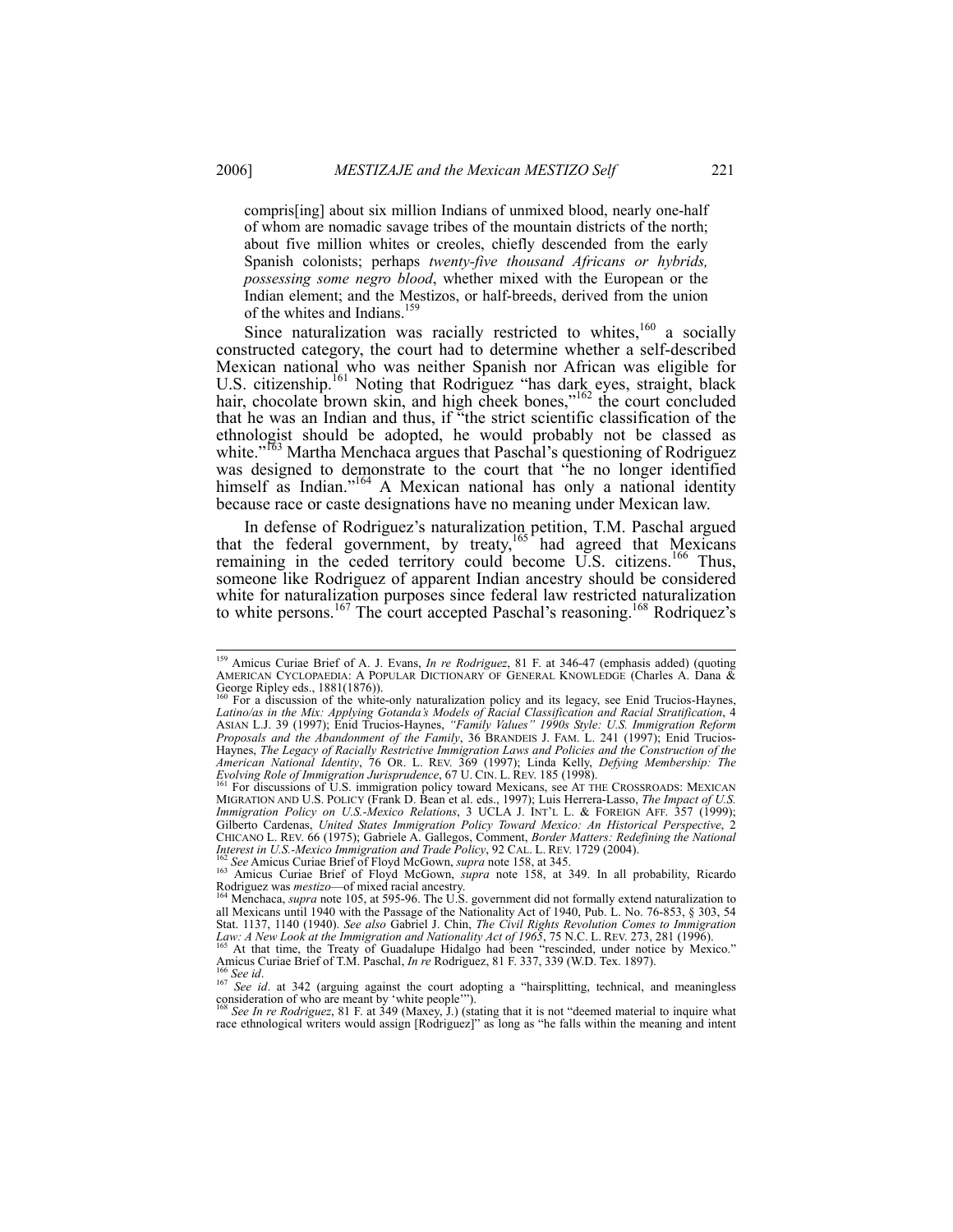refusal to be classified as white, black or Indian reflects the ambivalence of Mexicans generally to define themselves in racial terms.<sup>169</sup>

### C. MEXICANOS AND THE U.S. CENSUS

Prior to 1930 the United States Census, reflecting, no doubt, the reasoning of the judge in the *Rodriguez* case, classified persons of Mexican ancestry as white for census purposes.<sup>170</sup> Nevertheless, "Mexicans, due [to] the presence of indigenous blood, were widely considered a distinct race, both within and outside the United States." $171$  In 1930, the U.S. Census introduced a "Mexican" category.<sup>172</sup> The census enumerator's instructions for that census read:

Mexicans—practically all Mexican laborers are of a racial mixture difficult to classify, though usually well recognized in the localities where they are found. In order to obtain separate figures for this racial group, it has been decided that all persons born in Mexico, or having parents born in Mexico, who are definitely not white, Negro, Indian, Chinese, or Japanese, should be returned as Mexican ("Mex").<sup>173</sup>

A press release in 1931 said that the Mexican category was added to the census classifications "in response to massive Mexican immigration in the  $1920s."$ <sup>17</sup>

Prior to the Mexican Revolution in 1889, the small number of Mexicans who migrated to the United States were "presumed to be of Spanish descent, and thus white." $175$  One scholar argues that nativism, combined with "racialized thinking," triggered "anxiety over

(1975)).<br><sup>170</sup> See Melissa Nobles, Shades of Citizenship: Race and the Census in Modern Politics 72 (2000) (citing U.S. BUREAU OF THE CENSUS, *Instructions to Enumerators RG 29*, *in* 2 SCRAPBOOKS 26 (National Archives, Washington, D.C. 1930)). 171 James Henson, *The Color of Money: Race, Ideology, and Foreign Enterprise in Post-Revolutionary* 

173*Id.* at 72. 174 *Id.* at 73 (citing U.S. BUREAU OF THE CENSUS, POPULATION OF THE UNITED STATES BY COLOR OR 174 *Id.* at 73 (citing U.S. BUREAU OF THE CENSUS, POPULATION OF THE UNITED STATES BY COLOR OR 174 *Id.* at 2.2 race RG-29, Form 15-1927 (National Archives, Washington, D.C. 1931)).<br>
<sup>175</sup>*Id*. Officials in both the United States and Mexico estimate that "nearly 500,000 Mexicans legally

entered" the country between 1889 and 1928. *Id.* (citing FRANCISCO E. BALDERRAMA & RAYMOND RODRIGUEZ, DECADE OF BETRAYAL: MEXICAN REPATRIATION IN THE 1930S 7 (1995)). Demographer Melissa Nobles speculates that the government created the Mexican census category because of the large number of migrants "with the intent of counting them separately, [because] larger numbers of them were necessarily defined as 'racially mixed,'" and did not fit neatly within the traditional "white/non-white, pure/im *and the Ideologies of "Race" in Twentieth-Century America*, 83 J. AM. HIST. 44, 51 (1996)).

of the law, his application should be granted, notwithstanding the letter of the statute may be against  $\lim_{169}$ ").

<sup>&</sup>lt;sup>169</sup> See Felipe H. Lopez, *Race, Gender, and Sexuality: The Construction of Mexican Identity*, 54<br>RUTGERS L. REV. 989, 997 (2002) (citing Richard Rodriguez, *The Strong Man is Unmasked as*<br>*Everyman*, L.A. TIMES, Feb. 19, Barbara Margolies, who reports that some Mexicans in a community she studied "do not see themselves as more indigenous, but rather as more white. One of her informants states, 'We Mexicans are more like the white race than any other race, but we are all Mestizos.'" *Id*. at 994 (citing BARBARA LUISE MARGOLIES, PRINCES OF THE EARTH: SUBCULTURAL DIVERSITY IN A MEXICAN MUNICIPALITY 140-141

*Mexico*, SINCRONÍA (Summer 1999), *available at*

http://fuentes.csh.udg.mx/CUCSH/Sincronia/henson.htm (citing FREDERICK B. PIKE, THE UNITED STATES AND LATIN AMERICA: MYTHS AND STEREOTYPES OF CIVILIZATION AND NATURE 221-24  $(1992)$ .<br> $(1992)$ .<br> $25$  See NOBLES, *supra* note 170, at 73.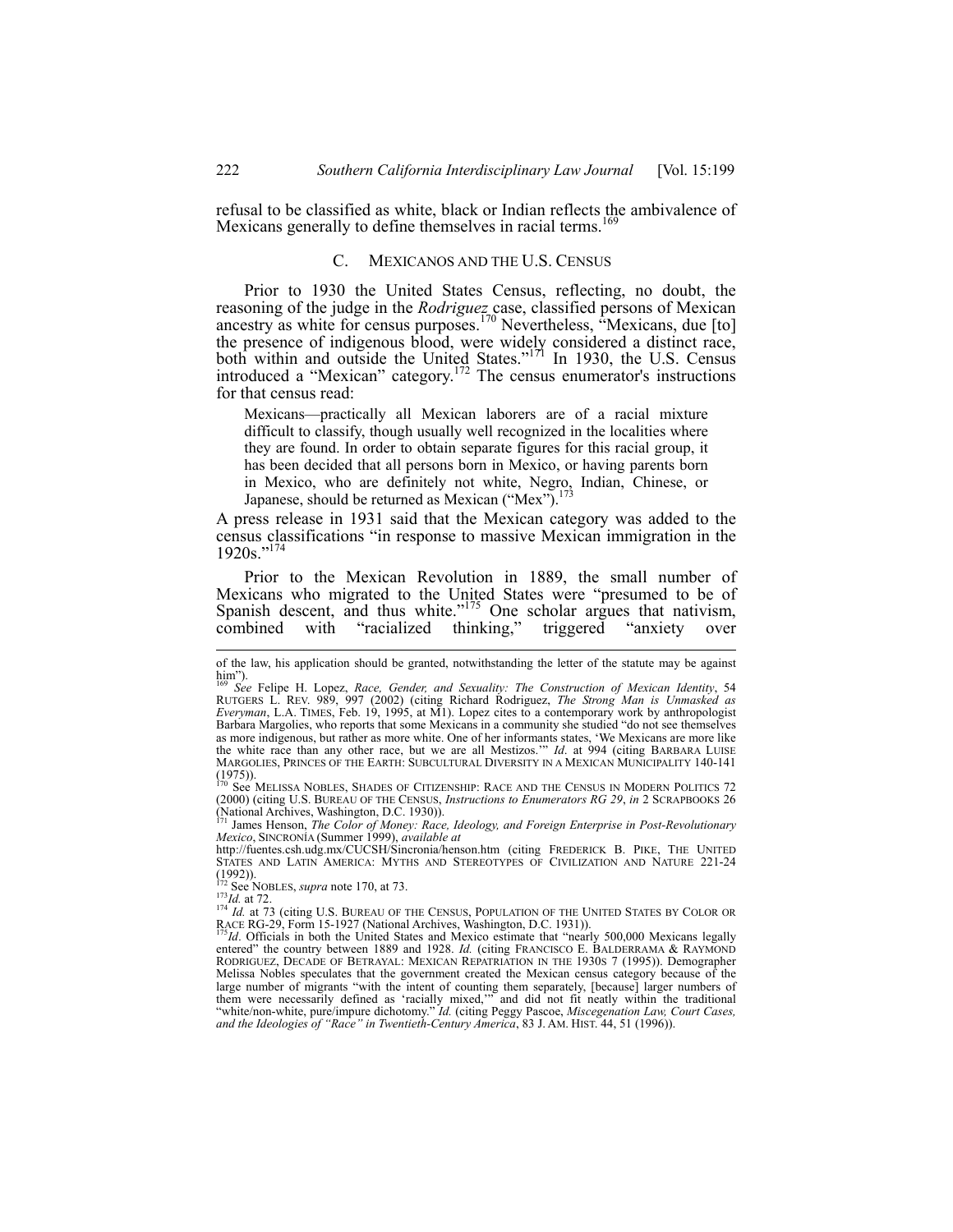immigration."176 This anxiety is reflected in a May 1922 editorial in the *Chicago Daily Tribune* characterizing Mexicans as physically inferior, illiterate, having a low standard of living and possessing "an inherent . . . tendency to political 'turmoil.'"<sup>177</sup> Invoking race more directly, the editorial continues: "America finds herself today in the strange position of excluding white Europeans and admitting brown men from Mexico. . . . Unless the bars are put up, every American City, within a few years, will have its Mexican slum.<sup>5178</sup> Perhaps the view of Mexicans as racially distinctive, coupled with white Americans' unease with the increased migration of Mexicans into the United States, explains the separate census category.

The separate Mexican category was dropped after the 1930 census "because of political complications resulting from what might be termed an accidental circumstance" which Leon Truesdell, the chief statistician for population and drafter of the advisory committee's memorandum for the 1940 census, did not specify in the memorandum.179 These "political complications" probably refer to the lobbying efforts of both the Mexican government and Mexican Americans "against the continuance of the 'Mexican' category."180 The introduction of the Mexican category on the census also coincided with the "forced repatriation of nearly 400,000 Mexicans and Mexican Americans from the Southwest in the 1930s."<sup>181</sup> Whether related or not, the change in the census policy suggests some invidious intent.<sup>182</sup>

Clearly, the message conveyed by the special census category was that Mexicans, while not black, were not white. From 1940 until 1970, the census classified Mexicans as white.<sup>183</sup> Today, the U.S. Census classifies

<sup>&</sup>lt;sup>176</sup> Henson, *supra* note 171.<br><sup>178</sup> *Id.*<br><sup>178</sup> *Id.* 179 NOBLES, *supra* note 170, at 73-74 (quoting U.S. BUREAU OF THE CENSUS, GENERAL MEMORANDUM ON CHANGES UNDER CONSIDERATION FOR THE 1940 CENSUS OF POPULATION (National Archives,

Washington, D.C., n.d.)).<br><sup>180</sup> Id. at 74 (citing Harvey M. Choldin, *Statistics and Politics: 'The Hispanic Issue' in the 1980 Census*, 1*a*. at 74 CH(ing Havey M. Cholum, *Statistics and 1 children.* 1*nd inspanie 2230* DEMOGRAPHY 403, 408 (1986)).<br><sup>181</sup>*Id.* 182 *See id.* at 74 n.136 (stating that the Hispanic question is separate from the race question

Census, but this claim is questionable). According to the Office of Management and Budget, the operational definition of "Hispanic" is: "A person of Cuban, Mexican, Puerto Rican, Cuban, South or Central American or other Spanish culture or origin, regardless of race." *Id.*(quoting Office of Mgmt. & Budget, Statistical Directive No. 15, 43 Fed. Reg. 19,269-70 (May 12, 1977), *available at* http://www.whitehouse.gov/omb/fedreg/ombdir15.html). This change from white to Hispanic has been criticized. Some critics argue that the Hispanic category is misleading or imprecise because it "combines colonized natives and their offspring, foreigners and political refugees under one ethnic umbrella." Gloria Sandrino-Glasser, *Los Confundidos: De-Conflating Latinos/as' Race and Ethnicity*, 19 CHICANO-LATINO L. REV. 69, 103 (1998). Gloria Sandrino-Glasser writes: "The [Hispanic] label deprives all Latin Americans of their national identities, which, though they have been used to develop racist stereotypes, are less likely to create the presumption of racial distinction. In my view, the fact that the heterogeneity of the Hispanic population is generally not taken into account, contributes to its assuming a racelike character in social, scientific and everyday discourse that strengthens the development of racist stereotypes." *Id.* at 103 (citing Martha E. Gimenez, *U.S. Ethnic Politics: Implications for Latin Americans*, 19 LATIN AM. PERSP. 7, 15 (1992)).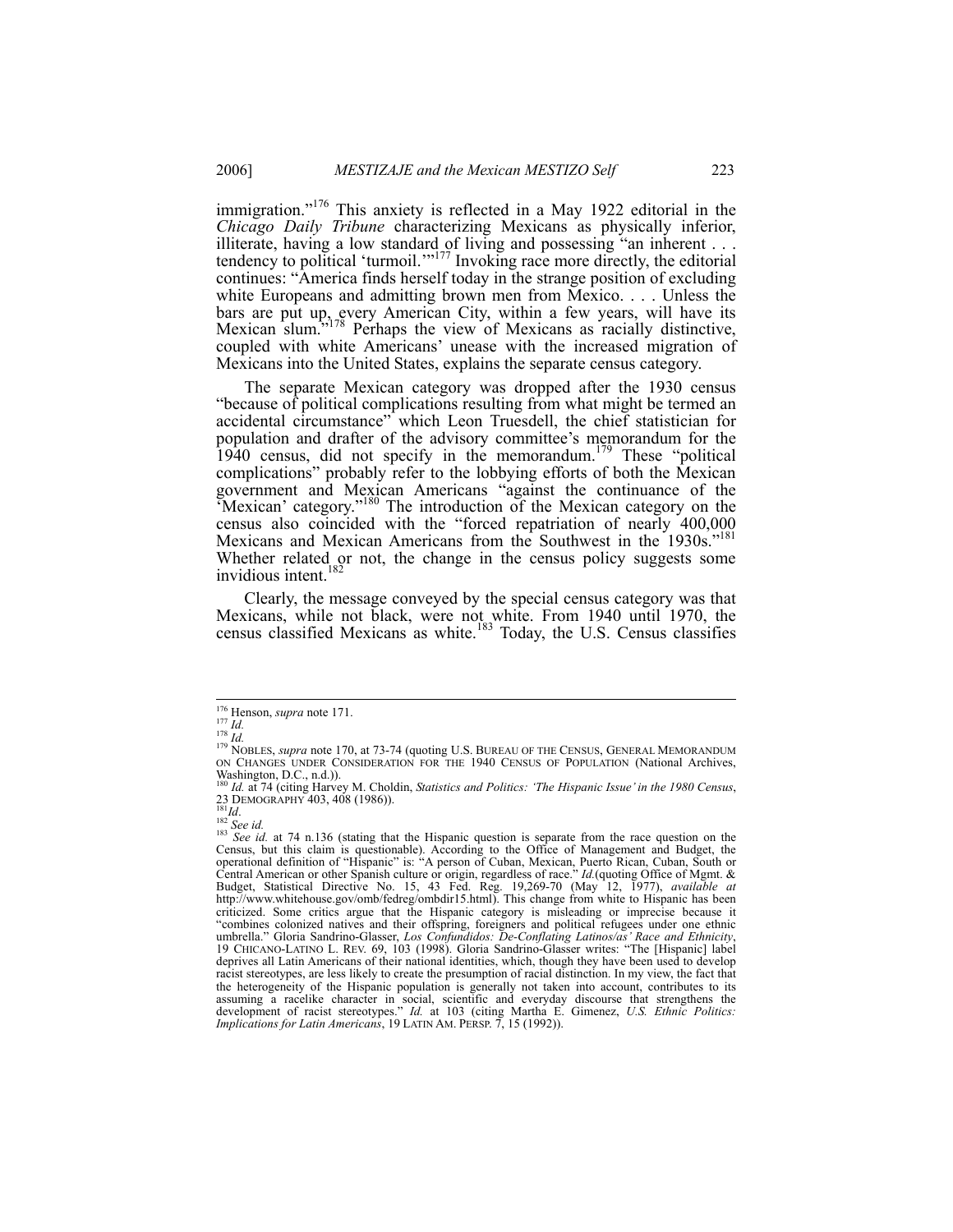Mexican Americans as "Hispanic," an ethnic group.<sup>184</sup> Individuals checking this category also have six racial options: "American Indian or Alaska Native, Asian, Black or African American, Native Hawaiian or Other Pacific Islander, White, or some other race."<sup>185</sup>

Steven Bender, another LatCrit scholar, writes about the racial implications of the Hispanic category even without the racial options. According to Bender, the "Hispanic" designation is controversial because it reflects a "return to [the] philosophy of Mexican positivists at the turn of [the twentieth] century who wanted to purge indigenous Mexicans and convert Mexico into [a] European Spanish nation."<sup>186</sup> Bender's claim bears closer examination because it has direct implications on the alleged erasure of Afro-*mestizos* in Mexico and contemporary scholars' invocation of Mexican *mestizaje*.

# V. CONTEMPORARY ANTI-BLACK BIAS

### A. IN MEXICO

Almost thirty-five years ago historian Leslie Rout, Jr. wrote:

[T]here probably are many persons of Afro-Indian blood in Mexico, but because it is better to be Indian than Negroid, the latter is ignored. . . . the Indian remains the officially recognized sufferer from oppression, and there is no desire either to add another group to this category, or delve into the issue of African cultural contributions.

More recently another historian, Colin A. Palmer, conceded that a racial hierarchy exists in contemporary Mexico based on skin color, "with white the higher value[,] as opposed to those who are brown[,] and those, God forbid, who are black.'

The noted Mexican anthropologist Gonzalo Aguirre Beltrán began to document the existence of Afromexicans in the 1940s.<sup>189</sup> He writes that despite a general consensus that Afromexicans have become integrated into Mexican society so completely that it is difficult for the layperson to

 <sup>184</sup> *See* Office of Mgmt. & Budget, Directive No. 15, 62 Fed. Reg. 58,782 (Oct. 30, 1997), *available at* http://www.whitehouse.gov/omb/fedreg/ombdir15.html (noting that the new standard will be used by

the Census Bureau in the 2000 decennial census).<br><sup>185</sup> *Id*. The Census Bureau also gave respondents the option to check a box labeled "some other race."<br>*See* ELIZABETH M. GRIECO & RACHEL C. CASSIDY, U.S. CENSUS BUREAU, O HISPANIC ORIGIN: CENSUS 2000 BRIEF 10 tbl.10 (2001) (giving the percentages of self-described Hispanics/Latinos who define themselves racially as white (47.9%), black (2.0%), "some other race" (42.2%), and "two or more races" (6.3%)). The Census Bureau categorized persons who wrote in

<sup>&</sup>quot;Mexican" (or any other nationality) in their race category as "[s]ome other race." Id. at 2.<br><sup>186</sup> Steven W. Bender, *Consumer Protection for Latinos: Overcoming Language Fraud and English-*<br>*Only in the Marketplace*, 45 AMERICA: A HISTORY OF CHICANOS ix-xii (3d ed. 1988)). (2000) (2000) (2000) STREOM, SECUTIBLE B. ROUT, JR., THE AFRICAN EXPERIENCE IN SPANISH AMERICA: 1502 TO THE PRESENT DAY

<sup>282 (1976).</sup> ANO 1, JR., THE AFRICAN EXPERIENCE IN SPANISH AMERICA: 1502 TO TH<br><sup>188</sup> Anthony DePalma, *Racism? Mexico's in Denial*, N.Y. TIMES, June 11, 1995, §4, at 4.

<sup>&</sup>lt;sup>188</sup> Anthony DePalma, *Racism? Mexico's in Denial*, N.Y. TIMES, June 11, 1995, §4, at 4.<br><sup>189</sup> See, e.g., Beltrán, *supra* note 37; Gonzalo Aguirre Beltrán, *The Integration of the Negro into the*<br>*National Society of Mex* [hereinafter Beltrán, *Integration*].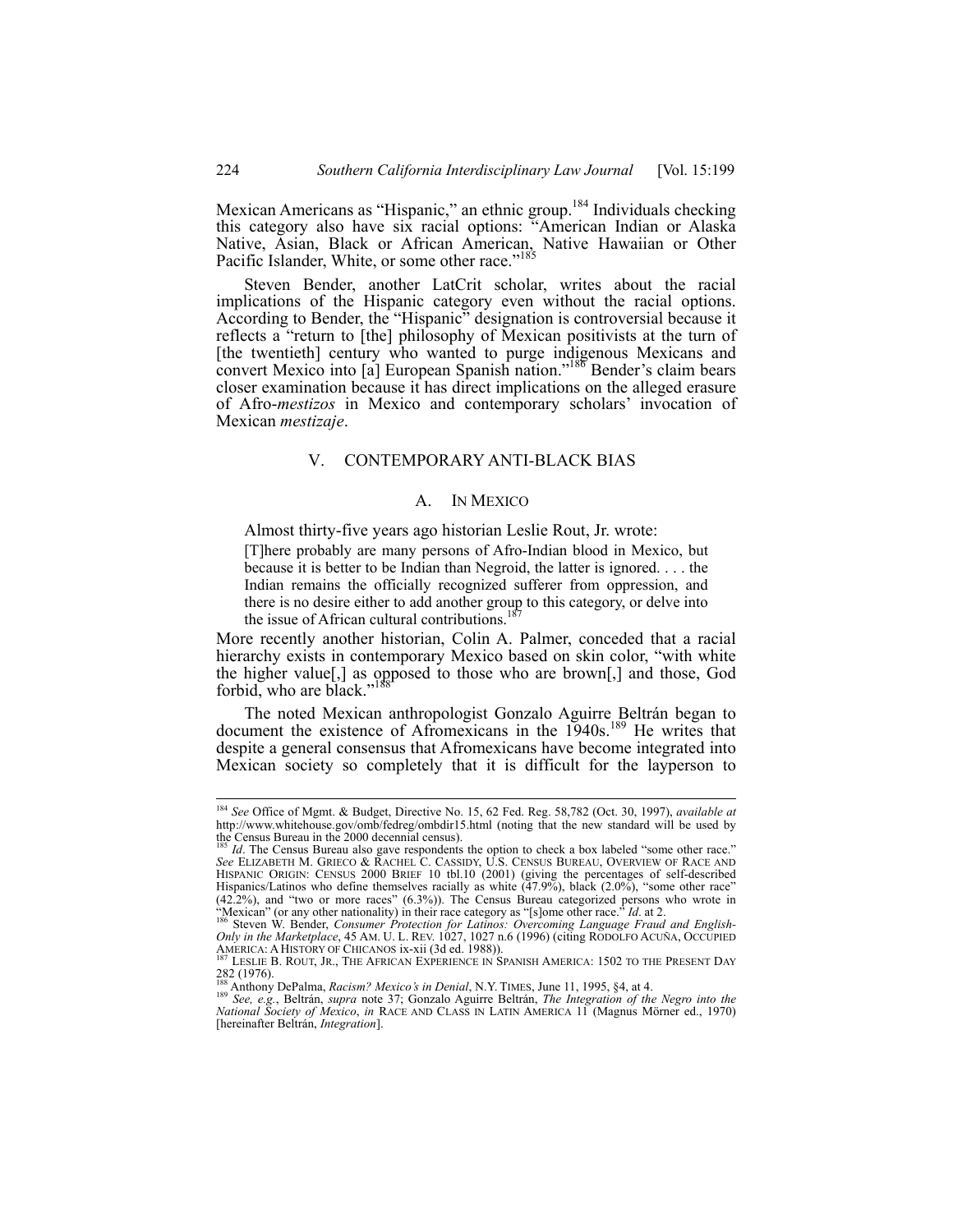recognize them, distinct Afromexican communities exist and their inhabitants are racially distinctive.<sup>190</sup> Despite Mexico's nationally constructed identity as raceless and casteless, Beltrán writes, "Afromexicans in these communities have not integrated themselves into the national society."<sup>191</sup>

Recent scholarship in this area partially supports Beltrán's claim. For example, today some Afromexicans who call themselves *morenos*, signifying a mixture of African and Indian ancestry, occupy the middle socioeconomic stratum in Mexico's Costa Chica region.<sup>192</sup> Although *morenos* acknowledge their African roots, they strongly identify as Indians (*indio*) whom they view as the "authentic Mexicans."

Ethnographer Laura Lewis, however, discounts Beltrán's earlier conclusion that some *morenos* have remained culturally distinct, never "blending" into the national identity as "Mexicans."<sup>194</sup> Lewis argues that because *morenos* closely identify as "'Indians' in order to nationalize themselves" and since Indians are important Mexican national icons, whereas blacks and blackness are not, *moreno* distinctiveness does not stem from their Africanness.<sup>195</sup> But this reasoning seems to undercut her conclusion. Further, Lewis concedes that Afromexicans are not a monolithic group "in terms of experience and identity."<sup>196</sup>

She concludes, however, that *morenos* in what scholars classify as "the seat of Afromexican culture" do not think that heightened black consciousness is useful to them.<sup>197</sup> *Morenos* reason that "[o]ne cannot ... be black and also be Mexican. Since whites reject blackness, alliances with Indians achieved through consciousness and understandings of historical experience remain the only viable option."198 Her explanation is consistent with critiques of *mestizaje* as erasing, marginalizing, or essentializing blacks in a country with a history of African slavery. It does not necessarily follow that *morenos* who acknowledge their African roots are not distinctive from other Mexicans as a result.

In fact their reluctance to identify with their African roots reflects the continued anti-black sentiment in this area. Comments about *morenos* by Indigenous and *mestizo* people in that area reflect the messages from the

 <sup>190</sup> *See* BELTRÁN, *supra* note 40, at 277-78; Beltrán, *Integration*, *supra* note 189, at 12. *See also* Joaquin

<sup>&</sup>lt;sup>197</sup> See Beltrán, *Integration*, *supra* note 189, at 14.<br><sup>192</sup> See Beltrán, *Integration*, *supra* note 189, at 14.<br><sup>192</sup> See Lewis, *supra* note 142, at 899-903. The Costa Chica region starts in an area southeast of Acapulco and runs down the coast of Oaxaca. The area runs inward from the Pacific Coast to the Sierra Madre del Sur mountain range. The other racialized groups living in this area are "socially classified" as *mestizo*, who occupy the uppermost stratum, and indigenous people, primarily Mixtec and Amuzgo speakers, who occupy the lowest socio-economic stratum. See id. at 903.

See id. at 899. Lewis writes: "When asked what moreno means, *morenos* respond that they have 'mixed blood' (*sangre mezclada*) with Indians. Sometimes they even explicitly distinguish themselves from blacks by referring to themselves as 'black Indians' (*indios negros*) or 'Indian blacks' (*negros* 

*indios*). *Id.* at 909-10. 194 *See id*. at 901-02. 195 *Id*. at 899. 196 *Id*. at 917. 197 *Id*. 198 *Id*.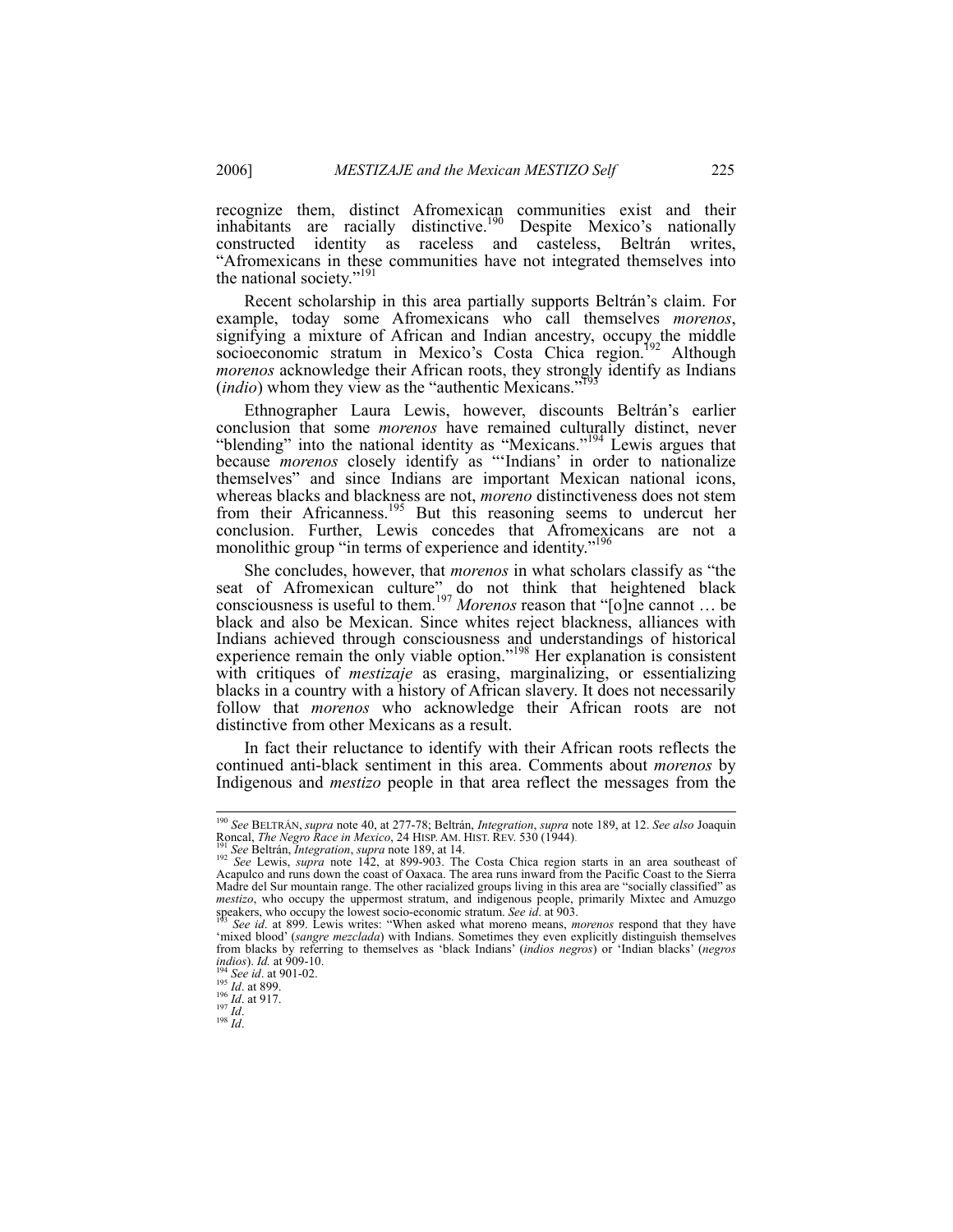*castas* paintings. *Morenos*, most often called negro by Indigenous and *mestizo* people are characterized as "intrinsically violent and impulsive," "bad people," "unable to handle money," and "unwilling to work or study hard.<sup>5199</sup> Lewis notes the irony of these remarks given the middle socioeconomic status of *morenos* in the region.<sup>200</sup>

As mentioned at the beginning of this article, contemporary stories suggest that anti-black bias remains deeply embedded in Mexican society. The statements of President Fox and the Memín Pingüín stamps are not abhorrent. While anti-black racism is more subtle in Mexico than in the United States, a stigma continues to attach to blackness. In 1995, the *New York Times* ran a story about racism in contemporary Mexico.<sup>201</sup> The story stated that although the Mexican Constitution guarantees all citizens equality under the law,<sup>202</sup> like the United States, Mexico remains divided along racialized lines.<sup>203</sup> The story continues that discrimination is more apparent for Indigenous peoples and other Mexicans with Indian features and dark skin.<sup>204</sup> This quasi-racial discrimination also extends to persons with African ancestry. The *New York Times* article reports: "A recent commercial on national television featured a dark-skinned man in a white tuxedo telling viewers that at Comex, a Mexican paint company, 'they're working like n\*\*\*\*\*\* to offer you a white sale.'"205

During the hotly contested 2001 election for governorship of the Michoacán State, opponents of Senator Lázaro Cárdenas (Batel), the son and grandson of two "beloved" Mexican leaders, focused on the fact that Cárdenas's wife, Mayra Coffigny, is an Afro-Cuban, once they sensed that they were losing.206 Michoacán has a largely indigenous population, but according to one voter, "It is one thing to be brown. The black race is something different."<sup>207</sup> Mexican scholar José Antonio Crespo admits that there is open prejudice toward Mexicans with obvious African features.<sup>208</sup> Nevertheless, most Mexicans continue to deny that there is a race

<sup>&</sup>lt;sup>199</sup> *Id.* at 905.<br><sup>201</sup> *See id.* 201 *See id.* 201 *See DePalma, supra* note 188. 202 *See* Constitución Política de los Estados Unidos Mexicanos [Const.], *as amended*, tit. 1, art. 1, Diario Oficial de la Federación [D.O.], 5 de Febrero de 1917 (Mex.). The first full guarantee of equality did<br>not appear until the Republic's 1857 Constitution which contained a bill of rights guaranteeing<br>individual liberties. W less inclusive. See supra notes 101-06 and accompanying text.<br><sup>203</sup> See DePalma, *supra* note 188.<br><sup>204</sup> See id. In Mexico today, "it is the degree of Indianness, or darkness of brown skin, that determines

status. Many Mexicans living in the cities rely on hair dyes, skin lighteners and blue or green contact<br>lenses to appear more white or European and less Indian." *Id*. The reporter claims that some of the most<br>exclusive re

guise of prohibiting the entry of servants and drivers. See id.<br><sup>205</sup> Id. The article continues: "Such 'expressions' pop up in a commercial for packaged toast that<br>features a black baker boasting that his skin color gives

toast. Aunt Jemima pancake mix goes by the brand name 'La Negrita' here." *Id.*<br><sup>206</sup> See Ginger Thompson, *Race Strains a Mexican Campaign*, N.Y. TIMES, Nov. 11, 2001, §1A, at 10.<br><sup>207</sup> *Id.*<br><sup>208</sup> See id. See also S. Lyn elected governor. *See id*. *See also* Ricardo Sandoval, *Mexico's PRI Struggles to Find a New Identity*, DALLAS MORNING NEWS, Nov. 16, 2001, at 12A.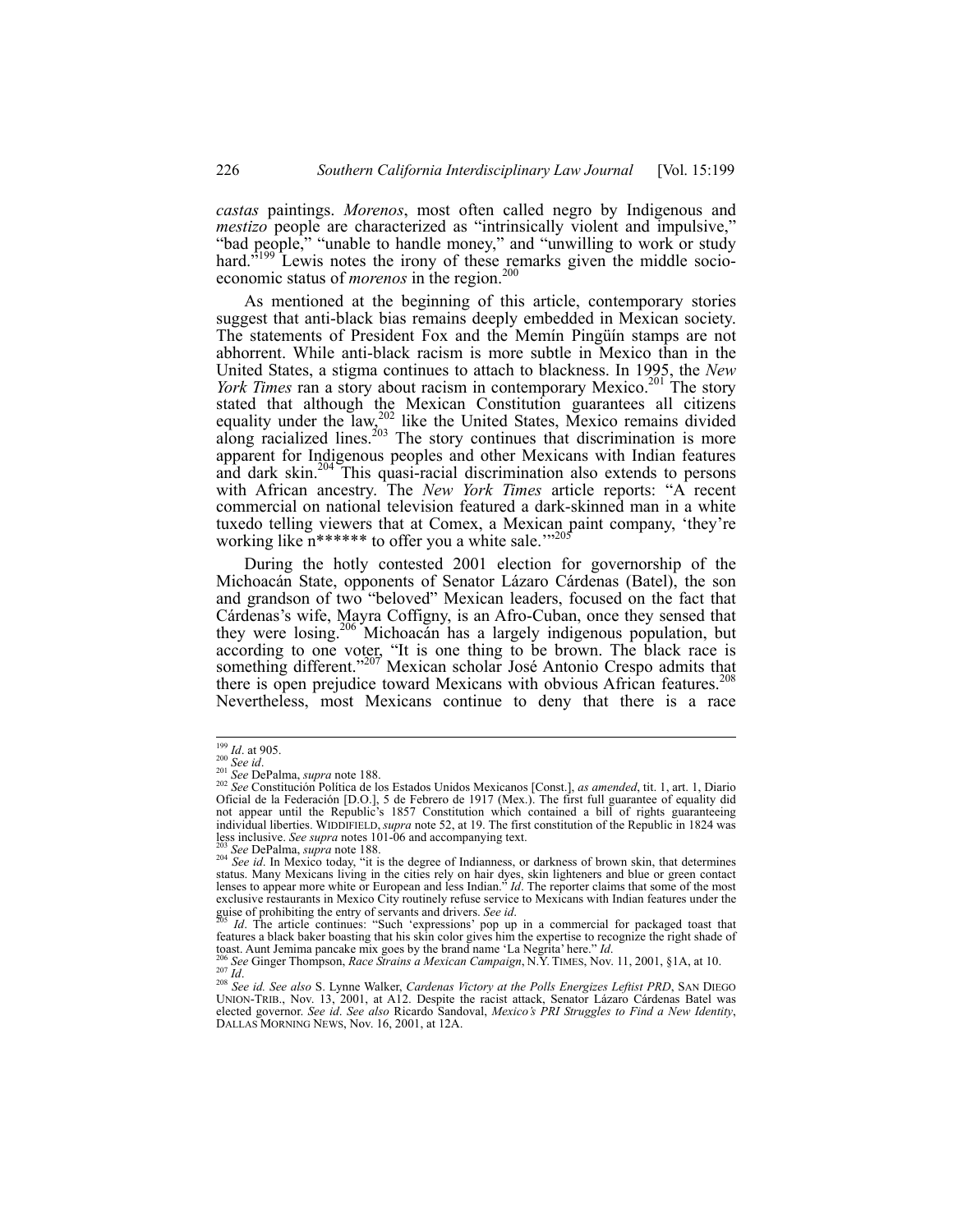problem.209 Unfortunately, some Mexicans bring this anti-black bias with them when they immigrate to the United States.

#### B. MEXICAN AMERICANS

Whether the anti-black sentiment from Mexico combined with the antiblack sentiment in the United States impacts Mexican Americans' attitudes towards Black Americans is unclear. In the United States today, a little less than one-fifth of Latino/as marry non-Latina/os, and most of these non-Latina/os are white.<sup>210</sup> Barbara Renaud González writes:

Less than 3 percent of Latinos dare to marry into black families. Think of the *escándalo* [scandal] and what the neighbors will say. Young Latinas [are] absolutely *– vale más que no* – prohibited from dating black men. If you date one, you might as well announce to the world that you are a youknow-what. And no decent Latino will ever want you again.<sup>211</sup>

In 1997 Rachel Moran wrote about the debate over the positionality of Latina/os in the United States.<sup>212</sup> One question is whether Latina/os will serve as a buffer group between whites and blacks, a mediator in race relations, or whether they will ally themselves with whites, contributing to the further racial isolation and alienation of blacks.<sup>213</sup> Recent events suggest Latina/os, and Mexican Americans in particular, are choosing the latter approach despite the fact that some scholars estimate that almost "a quarter of a million [Afro-Mexicans] live here."<sup>214</sup> Anecdotal evidence suggests that Afro-Mexicans who are more phenotypically "black" are alienated from other Mexican Americans.<sup>215</sup>

Further, coalitions between blacks and Mexican Americans are difficult to create. Black political activist Jesse Jackson's op-ed piece in the *Chicago Sun Times* states:

[R]acial tension between Hispanics and African Americans can be easily sparked. We are disproportionately poor. We struggle for low-paying jobs and scarce low-income housing. Our children must survive mean streets often divided by gangs organized along lines of race. Our leaders compete for political office and political power. Division is easy to sow; unity is hard to build.<sup>216</sup>

<sup>&</sup>lt;sup>209</sup> *See* Thompson, *supra* note 206.<br><sup>210</sup> *See* U.S. CENSUS BUREAU, CENSUS 2000, TABLE PHC-T-19, HISPANIC ORIGIN AND RACE OF COUPLED HOUSEHOLDS (2003), *available at* http://www.census.gov/population/cen2000/phc-t19/tab01.pdf (detailing married couples' racial and ethnic breakdown). Hispanic women of all races married non-Hispanic men 17.7% of the time; Hispanic men of all races married non-Hispanic women 15.3% of the time. *See id*. *See also* Barbara Renaud González, Opinion, *Blowing the Lid on Dark Secret in Mexico's Past: How Many Mexicans Qualified for the Million Man March?*, KANSAS CITY STAR (Mo.), Oct. 20, 1995, at C5. "For many families, [marrying a white person] is the ultimate. This is almost as good as getting a college degree. '*Ay, que bonitos niños vas a tener*.' (What beautiful children you are going to have)."Id.<br>
<sup>211</sup> González, *supra* note 210.<br>
<sup>212</sup> See Rachel F. Moran, *Neither Black nor White*, 2 HARV. LATINO L. REV. 61, 76 (1997).<br>
<sup>213</sup> See id.<br>
<sup>214</sup> See id. at 1546-47.<br>
<sup>215</sup> See id. at 1546-

<sup>(</sup>commenting on the Memín Pingüín stamps issued by the Mexican government).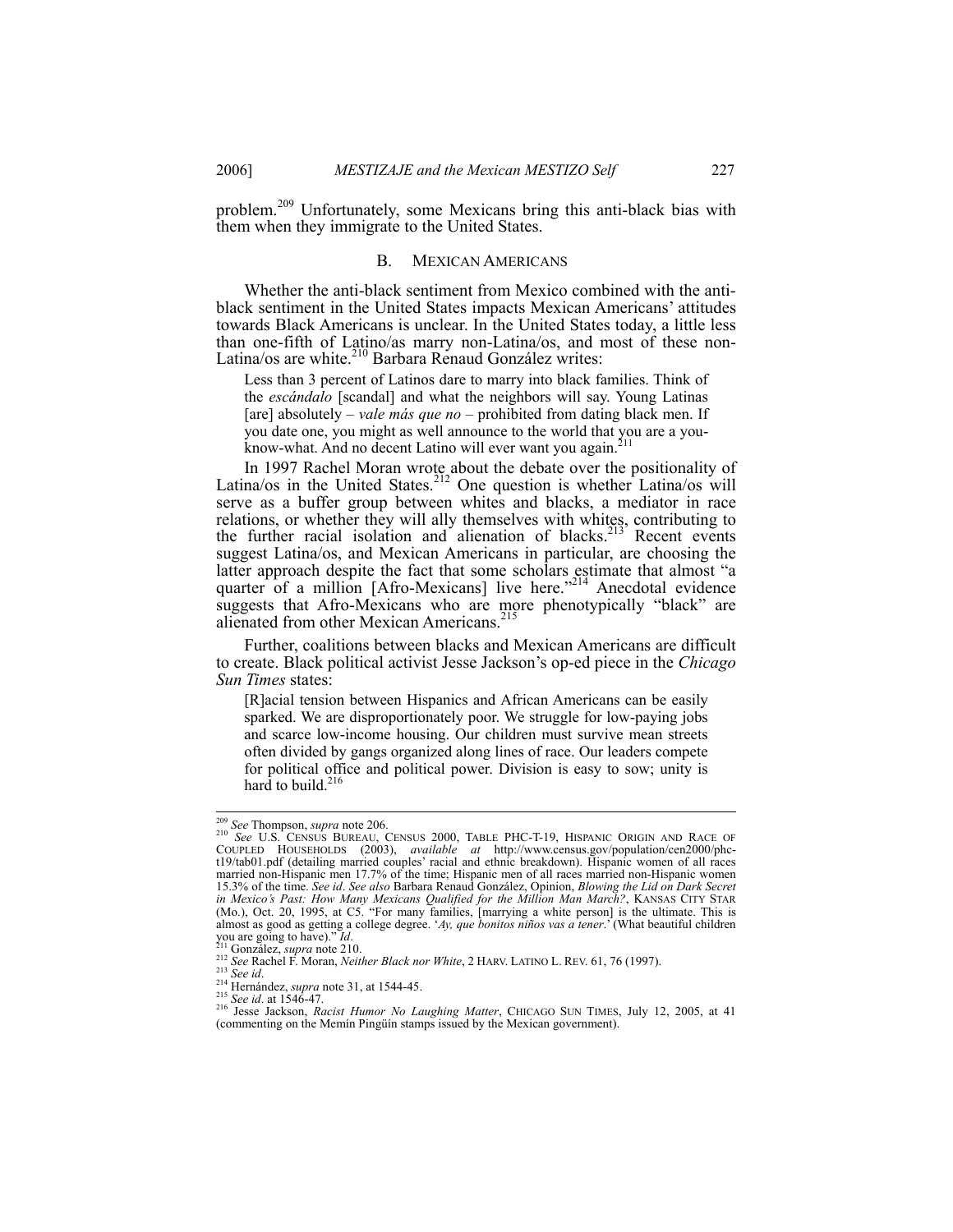## VI. REFLECTIONS AND RECOMMENDATIONS

LatCrit theory distinguishes itself from Chicana/o Studies and critical legal movements by focusing on the commonalities of persons who trace their ancestry to Latin America.<sup>217</sup> Formulating a different approach was necessary, according to Francisco Valdés, because the earlier movements were "analytically incomplete due to excessive focus on one or another construct -- gender, race, sexuality -- and a lack of attention to their legal and social interplay." The weakness in each resided in an essentializing failure to elucidate the sometimes covert, always complex, but nonetheless fundamental interdependence of sexism, racism, and homophobia in the construction and practice of social and legal subordination by, within, and between various identity categories."<sup>218</sup>

However, focusing on common experiences of Latina/os carries with it the potential to overlook or marginalize the subordinating experience of minority groups, such as Afromexicans, or powerless majorities, such as the indigenous people in Mexico.<sup>219</sup> This unintended consequence is apparent in the writings of some LatCrits. For example, Guadalupe Luna writes that the U.S. government's classifying people of Mexican descent as white presents analytical differences, especially since "the mestizo ancestry of . . . Mexicans placed them in ambiguous social and legal positions."<sup>220</sup> She illustrates this point by looking at the jurisprudence involving Mexican Americans defending their property interests following the conquest by the United States of the former Mexican provinces in 1848. Professor Luna touches briefly on the fact that Mexicans or Mexican Americans and Latino/as are raced as indigenous people, but does not mention that some Latino/as (and Mexican Americans) are raced as black.

Similarly, George Martinez explains the white legal classification conferred on Mexican Americans as an example of how racialized groups United States become legally white by the political process.<sup>221</sup> He posits that whiteness, when conferred on Mexican Americans, usually imposes a burden rather than a benefit.<sup>222</sup> As a result, many Mexican Americans experience discrimination similar to that of Black Americans, and thus do not receive the full benefits of whiteness.<sup>223</sup> Further, although legal

<sup>&</sup>lt;sup>217</sup> *See* Francisco Valdés, *Theorizing "OutCrit" Theories: Coalitional Method and Comparative <i>Jurisprudential Experience – RaceCrits, QueerCrits, and LatCrits*, 53 U. MIAMI L. REV. 1265 (1999). *Jurisprudential Experience – RaceCrits, QueerCrits, and LatCrits, 53 U. MIAMI L. REV. 1265 (1999).*<br><sup>218</sup> Francisco Valdés, *Poised at the Cusp: LatCrit Theory, Outsider Jurisprudence and Latina/o* 

*Self-Empowerment*, 2 HARV. LATINO L. REV. 1, 5 (1997).<br><sup>219</sup> *See id.* at 8. Torres and Whitten write that in the formation of Latin American ethnic blocs there are "three master symbols of ideology" in the formation of any Latin American ethnic bloc: "phenotypical, cultural, or ethnic lightening (or whitening); black liberation; and indigenous autodetermination. Torres & Whitten, *supra* note 147, at 8-9. They define *autodeterminación indígena* as "the assertion that indigenous people who were deposed and disfranchised by the European conquest of the Americas must speak to New World nation-states in modern, indigenous ways which they themselves will determine.<br> $\frac{72}{220}$  a  $\frac{220}{21}$ 

<sup>&</sup>lt;sup>220</sup> Guadalupe T. Luna, *On the Complexities of Race: The Treaty of Guadalupe Hidalgo and Dred Scott* v. *Sanford*, 53 U. MIAM L. REV. 691, 701 (1999) (quoting Menchaca, *supra* note 105, at 584). *v. Sanford*, 53 U. MIAMI L. REV. 691, 701 (1999) (quoting Menchaca, *supra* note 105, at 584). 221 *See* George A. Martinez, *The Legal Construction of Race: Mexican-Americans and Whiteness*, 2

HARV. LATINO L. REV. 321 (1997). 222 *See id*. at 324. 223 *See id*. at 336-39.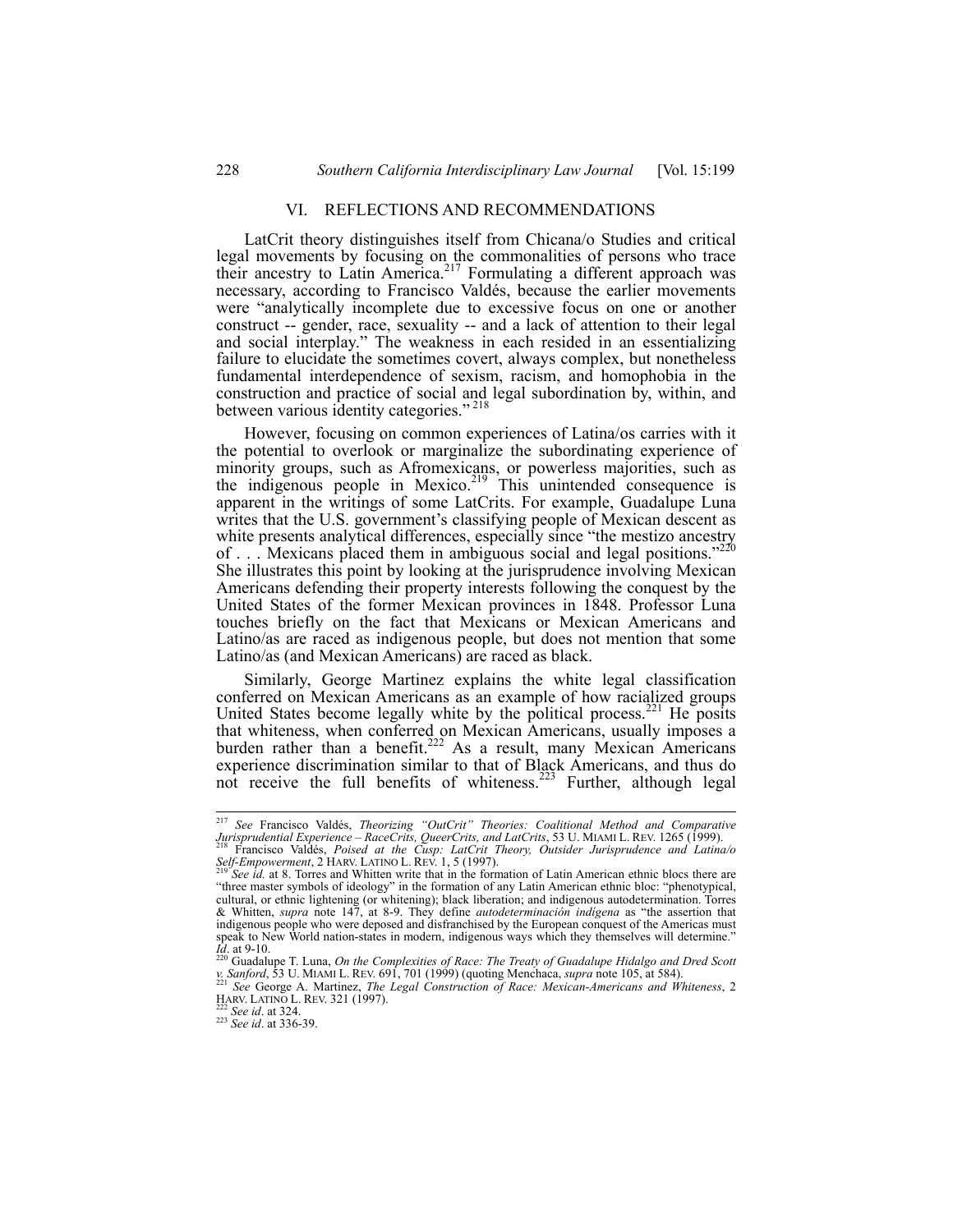whiteness is superficially appealing, according to Professor Martinez, it may actually facilitate the continued subordination of Mexican Americans by creating barriers to coalitions with other non-white groups.<sup>224</sup>

Martinez uses *In re Rodriguez* as one of the cases to illustrate his point about the problems with legal whiteness. Immediately prior to his discussion of *Rodriguez*, Martinez discusses another case, *Inland Steel Co. v. Barcena*, a workers compensation action.225 In *Barcena*, Ruby Barcena, the common-law wife of the decedent, Estanislao Barcena, was awarded widow's benefits by the Industrial Board of Indiana.<sup>226</sup> Inland Steel appealed, arguing that Ruby, a black woman, could not legally be the common-law wife of Estanislao, a Mexican American, citing the state's anti-miscegenation statute, which prohibited marriages between whites and persons with one-eighth or more "negro blood."<sup>22</sup>

The court disagreed with the employer, stating that the word "'Mexican' should [not] necessarily be construed to be a white person from that country."228 Citing the eleventh edition of the *Encyclopaedia Britannica*, the court said: "approximately one-fifth of the inhabitants of Mexico are white, approximately two-fifths Indians, and the balance made up of mixed bloods, Negroes, Japanese, and Chinese."<sup>229</sup> The court continues that since Mexico's 1824 constitution abolishes all racial distinctions unless specifically established, a Mexican is not presumptively white. $230$ 

Martinez only quotes the court's language from the *Encyclopaedia Britannica* without mentioning the context of the case. Then he positions *Barcena* in contrast to *Rodriguez* to illustrate his point that legal whiteness for Mexican Americans varied in the courts. Rather than cite similar language about the composition of Mexico's population offered the court in *Rodriguez*, Professor Martinez says only that "the court stated that Mexicans would probably be considered non-white from an anthropological perspective," and explains the court's reliance on treaties which expressly allowed Mexicans to become U.S. citizens.<sup>23</sup>

Martinez's treatment of these two cases would not be troubling except for the statement he makes in the paragraph following his discussion of *Rodriguez*. He writes: "it appears that Mexicans – *a mixture of Spanish and Indian* – should not have  $\left[\text{been}\right]$  counted as white."<sup>232</sup> The courts in both *Barcena* and *Rodriguez* clearly define Mexicans as being more than merely *a mixture of Spanish and Indian,* yet Martinez falls back on the conventional image of Mexicans as *mestizo*. Mexico's constructed notion

<sup>&</sup>lt;sup>224</sup> See id. at 334.<br><sup>225</sup> See id. at 326 (analyzing *Inland Steel Co. v. Barcena*, 39 N.E.2d 800 (Ind. Ct. App. 1942)).<br><sup>226</sup> See *Barcena*, 39 N.E.2d at 800.<br><sup>226</sup> See id.<br><sup>228</sup> Id. at 801. The Indiana Appellate court was white, only that he was "whiter" than Ruby. *See id.* at 801.<br><sup>229</sup> *Id.* at 801.<br><sup>230</sup> *See id.*<br><sup>231</sup> Martinez, *supra* note 221, at 326.<br><sup>232</sup> *Id.* at 327 (emphasis added).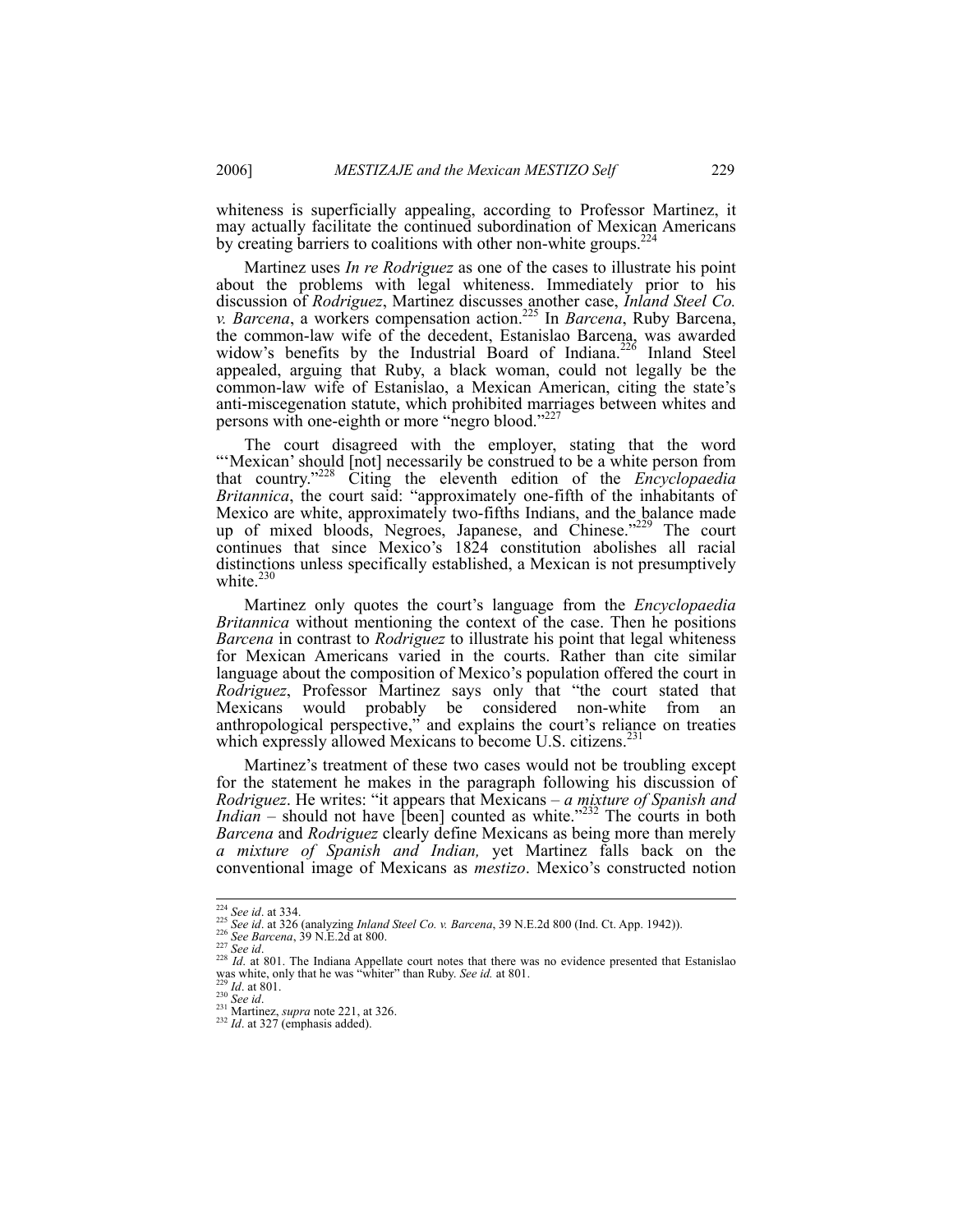of what is a Mexican is deeply imbedded in the minds of Mexican Americans. *Afro-mestizos* have no place and Indigenous people exist only as the producers of *mestizos*. Similarly, Felipe Lopez, in describing the construction of Mexican identity, never acknowledges the existence of *any* African root. $233$ 

Siegfried Wiessner points out that a recent annotated bibliography of LatCrit articles<sup>234</sup> "painstakingly describe<sup>[s]</sup> seventeen distinct 'themes,'" but fails to include "the indigenous condition."<sup>235</sup> Wiessner argues that indigenous people in the Americas are a key ingredient of the *mestizaje* Latina/o identity touted by LatCrit scholars.<sup>236</sup> A closer examination of Wiessner's concerns discloses an argument for indigenous autodetermination, an ideological theme that is consistent with Indianism, but inconsistent with Indian self-determination. Thus it is unsurprising that a LatCrit theory grounded in *mestizaje* creates no space for indigenous selfdetermination.

Likewise, conventional indigenous self-determination creates no space for blackness. Even Wiessner overlooks Afro-*mestizos* when describing the population of Mexico as *mestizo*. 237 In discussing Latina/o *mestizaje*, Kevin Johnson, another LatCrit scholar, readily acknowledges its African component, *except* when discussing Mexicans and Mexican Americans.<sup>238</sup> Similarly, as Tanya Hernández points out, Ian Haney Lopez acknowledges in his well documented book, *Racism on Trial: The Chicano Fight for Justice*<sup>239</sup> "that Chicanos stressed their indigenous ties, in part to distance themselves from associations with Blacks in the United States, . . . [but denies] the existence of Afro-Mexicans among them."<sup>240</sup> As these examples suggest, some LatCrit scholars ignore the positionality of Afro-*mestiza/os* in the Americas and the important role Africans played in the colonialization of the Americas.

It is doubtful that *mestizaje*, as invoked by LatCrit scholars, can be used as an inclusive concept that encompasses the multiple cultural, racial, and national elements that meet within peoples of the Americas and highlight the mixtures, negotiations, and frictions that define American

 <sup>233</sup> *See generally* Lopez, *supra* note 169. Yet he acknowledges that in some Mexican communities "'Children are first indoctrinated in concepts of mestizaje with the story of the castes, followed by the postscript of the "mixing' [sic] of the castes.'" *Id*. at 994 (quoting Barbara Luise Margolies, *Princes of the Earth: Subcultural Diversity in a Mexican Municipality* 140 (1975)). 234 *See* Jean Stefancic, *Latino and Latina Critical Theory: An Annotated Bibliography*, 85 CAL. L. REV.

 $\frac{1509}{235}(1997)$ .

<sup>&</sup>lt;sup>235</sup> Siegfried Wiessner, *¡Esa India!: LatCrit Theory and the Place of Indigenous Peoples Within the Latina/o Communities*, 53 U. MIAMI L. REV. 831, 838 (1999).

 $\frac{236}{236}$  See id.<br>  $\frac{237}{236}$  See id.<br>  $\frac{237}{236}$  See id. at 850-51.<br>  $\frac{237}{236}$  See Kevin R. Johnson, *How Did You Get to Be Mexican? A White/Brown Man's Search for Identity* 158 (1999). In his book, Johnson discusses how differences in skin with the Latina/o communities often enable some light skinned Latina/os to pass for white whereas "[s]ociety treats those with dark skin as 'black' regardless of how they see themselves." Therefore, he concludes that American society treats any persons with dark skin as *black. Id.*<br><sup>239</sup> Hernández, *supra* note 31, at 1538 (reviewing Ian F. Haney Lopez, *Racism on Trial: The Chicano* 

*Fight for Justice* (Harvard Univ. Press, 2003)). 240 *Id.*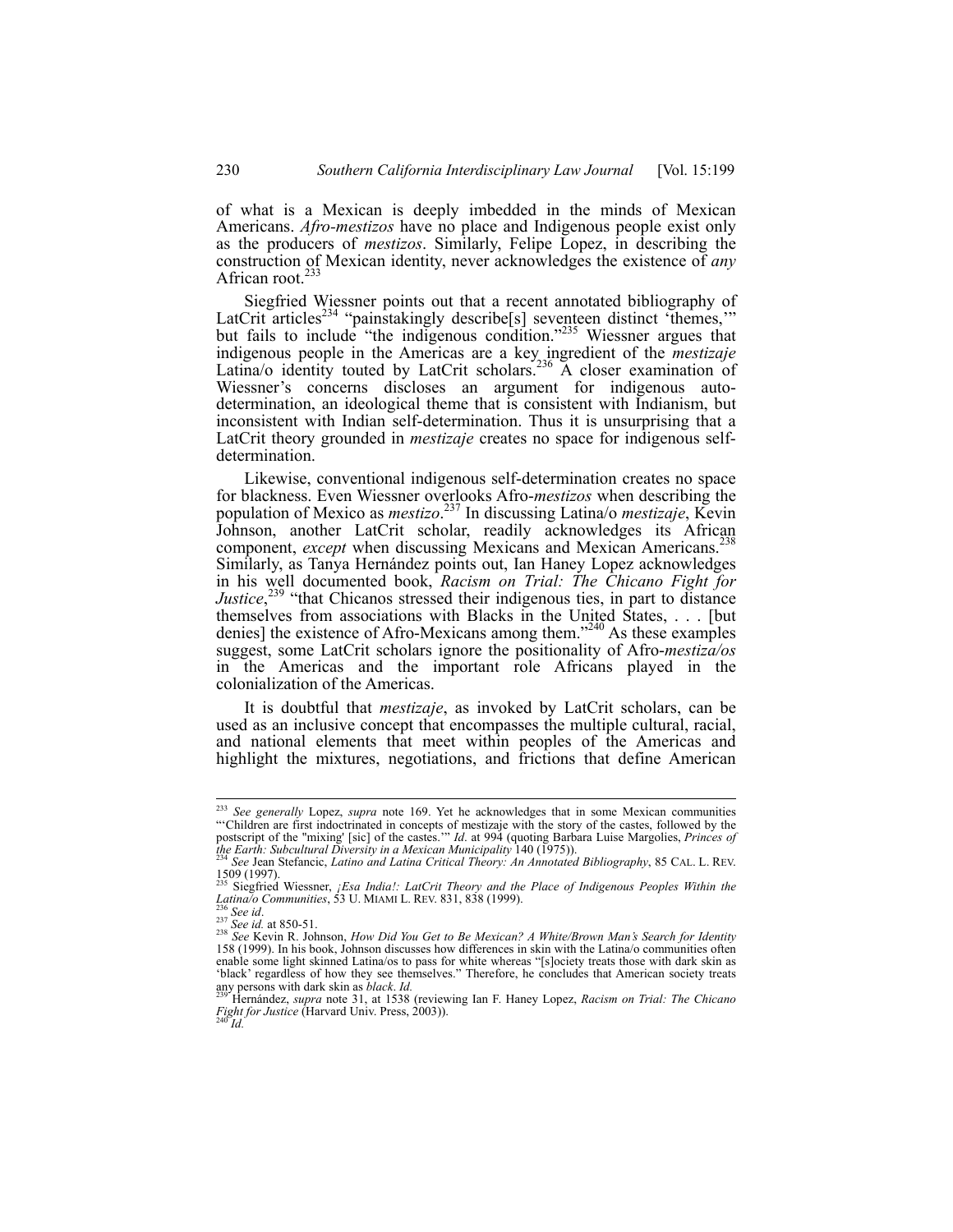history.241 George Martinez's discussion of Mexican *mestizaje* is a good example of the problems with this concept. He writes, citing José Vasconcelos, that "Anglo colonizers took a very negative view of the mixed-race Mexican-American . . . . [but] Mexican thinkers developed a much management winner of movies minimum  $^{2242}$ much more positive view of racial mixture.

There are several problems with Martinez's invocation of *mestizaje*. First, as mentioned previously, Vasconcelos' notion of *mestizaje* explicitly excludes Afro-*mestizos* and denies indigenous people autonomy. Second, Martinez focuses only on Anglo colonizers and not on how Spanish colonizers used *mestizaje* to advance their imperialistic goals. Thus it is doubtful that the term, as he uses it, can be rehabilitated.

Implicit in a concept of racial hybridity that develops in highly racialized societies is the notion that hybridity overcomes some stigmatizing or disabling condition. But in the case of Mexican Americans who invoke Mexican *mestizaje*, hybridity moves some Mexicans further away from Indianness and/or blackness, stigmatizing those ancestries. More importantly, *mestizaje* represents a movement toward whiteness. LatCrit scholars might be better able to appreciate these aspects of *mestizaje* by not totally abandoning the black-white racial paradigm as a theoretical lens for analyzing race-like subordination in the Americas.

Anthony Farley criticizes LatCrits for their unexamined dismissal of the black-white paradigm.<sup>243</sup> He argues that abandonment of the paradigm allows "white power . . . to divert their eyes and attention away from the people they hate most to the other whom they hate less."<sup>244</sup> LatCrits, in abandoning the black-white racial paradigm, ignore not only the black side of the paradigm, but the rich and sophisticated body of intellectual work by blacks discussing other non-whites and whites.<sup>245</sup> He concludes: "[T]hose who use this term – 'black-white paradigm' [disparagingly] – seem not to have carefully read works written by blacks."<sup>246</sup> According to Farley, LatCrits in their wholesale abandonment of the paradigm have conflated black and white writing, leading to a "reactionary" use of white writing to represent both sides of the paradigm.<sup>247</sup> John Hayakawa Torok characterized the black-white paradigm as the "mother tongue" of American race discourse, displacing what he calls the "colonizing settlerover-native" language."<sup>248</sup>

 <sup>241</sup> *See* Bost, *supra* note 8, at 8 ("Mestizaje . . . highlights the mixture of identities in the Americas and the friction that occurs between them. . . . [M]estizaje can serve as a model for the fusions, negotiations, frictions, and border crossings between races in the Americas."). 242 Martinez, *supra* note 221, at 343 n.128. He continues: "Vasconcelos concluded that the germ of the

*raza cosmica* of the future is to be found in the hybrid peoples of Latin America." *Id*. 243 *See* Anthony Paul Farley, *All Flesh Shall See It Together*, 19 CHICANO-LATINO L. REV. 163, 174

 $(1998)$ .<br><sup>244</sup> *Id.* at 171.<br><sup>245</sup> *See id.* at 171-72.

<sup>&</sup>lt;sup>244</sup> *Id.* at 171.<br><sup>245</sup> See id. at 171-72.<br><sup>246</sup> Id. at 172.<br><sup>247</sup> See id. at 174.<br><sup>247</sup> See John Hayakawa Torok, *Finding the Me in LatCrit Theory: Thoughts on Language Acquisition*<br><sup>247</sup> See John Hayakawa Torok, *Findi* paradigm for LatCrits). *See also* Stephanie L. Phillips, *The Convergence of the Critical Race Theory*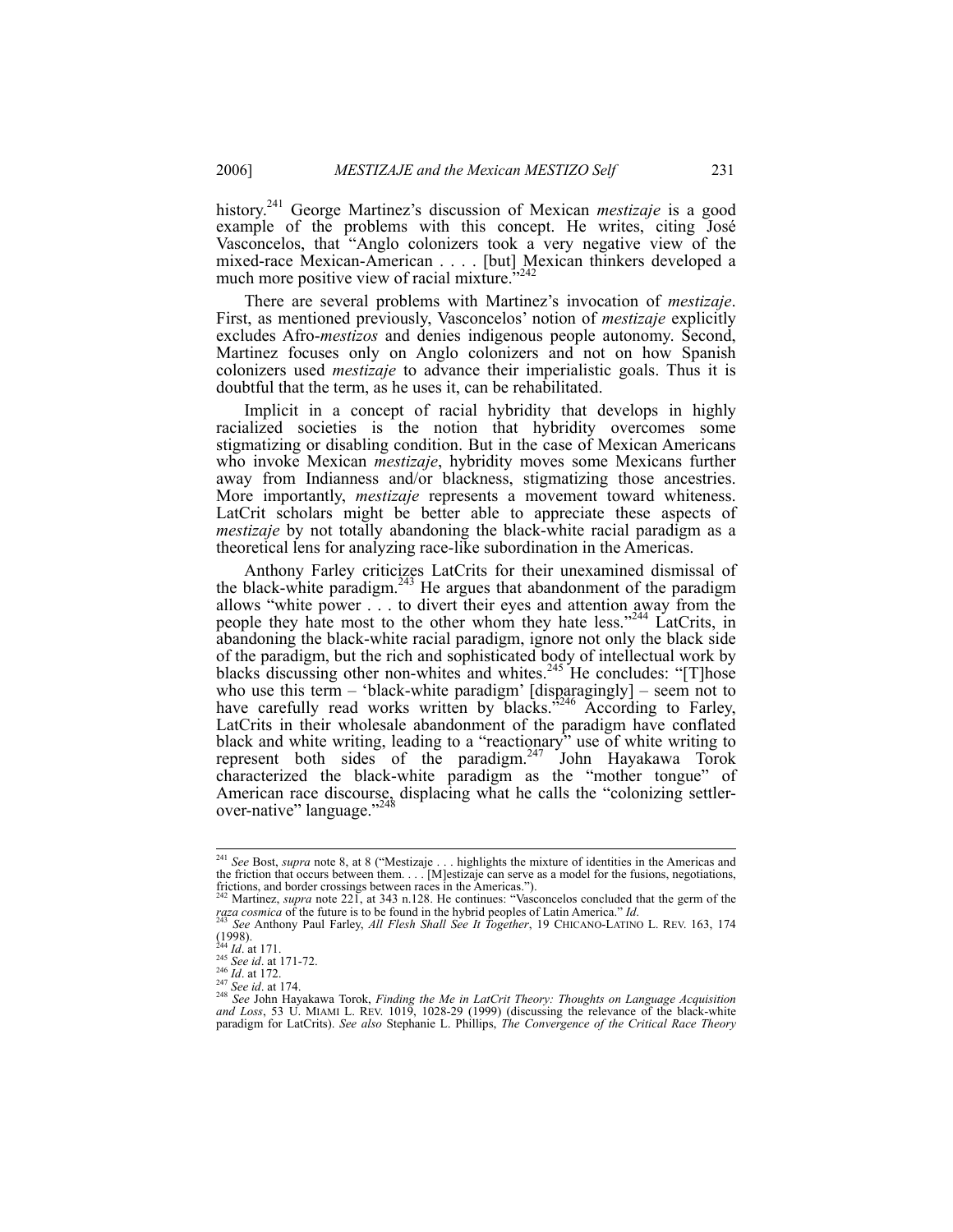Kevin Johnson, in the introduction to the writings from the fourth annual LatCrit conference, acknowledges that this issue has been debated among LatCrit scholars.<sup>249</sup> He writes:

Nobody seems to disagree with the need for a multiracial understanding of civil rights in the United States. . . . However, objections to the sustained LatCrit criticism of the 'Black-White paradigm,' as it has been denominated, have emerged. Sensitivity in this area is especially necessary. Like all communities, *anti-African American* sentiment exists in some quarters of the Latina/o community. All interested in civil rights must take great care not to exacerbate, tap into, or capitalize upon such sentiment in advocating for Latina/o civil rights.<sup>250</sup>

Johnson, while acknowledging the existence of anti-black bias in the Latina/o community, limits this bias to African Americans, and overlooks bias within the Latina/o community toward Afro-Latina/os, including Afro-Mexicans.

### VII. CONCLUSION

In this article, I join with those scholars who argue against the unexamined use of the *mestizaje* paradigm to replace U.S. binary racial analysis because of the uncritical use of *mestizos* or *mestizaje* papers over the role of the Atlantic slave trade in shaping and perpetuating racialized color-caste neo-colonial hierarchies in the United States and the postcolonial hierarchies in other parts of the Americas. This essay starts from the position that discussions of the racing process, whether in the United States, Caribbean, or other Americas, benefit from a colonial analysis that is grounded in the Atlantic slave trade. As I point out, LatCrit scholars' wholesale condemnation of the black-white racial binary analysis, prominent in U.S. race jurisprudence, tends to overlook how that binary analysis impacts other racialized groups, especially mixed-raced ethnic groups from Latin America and the Caribbean. Thus, an anti-African bias found in many Latin American and Caribbean nations goes unexamined.

The failure to acknowledge and examine this bias means that race issues among Latino/as get papered over in the celebration of Latino/a *mestizaje*. In discussing the concept of *mestizaje* in Latin American and U.S. society, it is essential to determine not only what *mestizaje* moves *toward*, but more importantly from *what mestizaje* moves away. In 1993, Peter Skerry argued that the movement among Mexican Americans to identify themselves as an ethnic group and minority would impede their political assimilation, identify them more closely with the black minority, and distance them from earlier European-American ethnic populations.<sup>2</sup>

l

*Workshop with LatCrit Theory: A History*, 53 U. MIAMI L. REV. 1247, 1251-54 (1999) (countering

LatCrit claims that Critical Race Theory ignored issues of importance to Latina/os).<br>
<sup>249</sup> See Johnson, *supra* note 32, at 758.<br>
<sup>251</sup> See Johnson, *supra* note 32, at 758.<br>
<sup>251</sup> See Patrick J. McDonnell, *Mexican-Ameri* 1993, Book Review Desk, at 8 (discussing Peter Skerry's book, MEXICAN-AMERICANS: THE AMBIVALENT MINORITY (1993)).